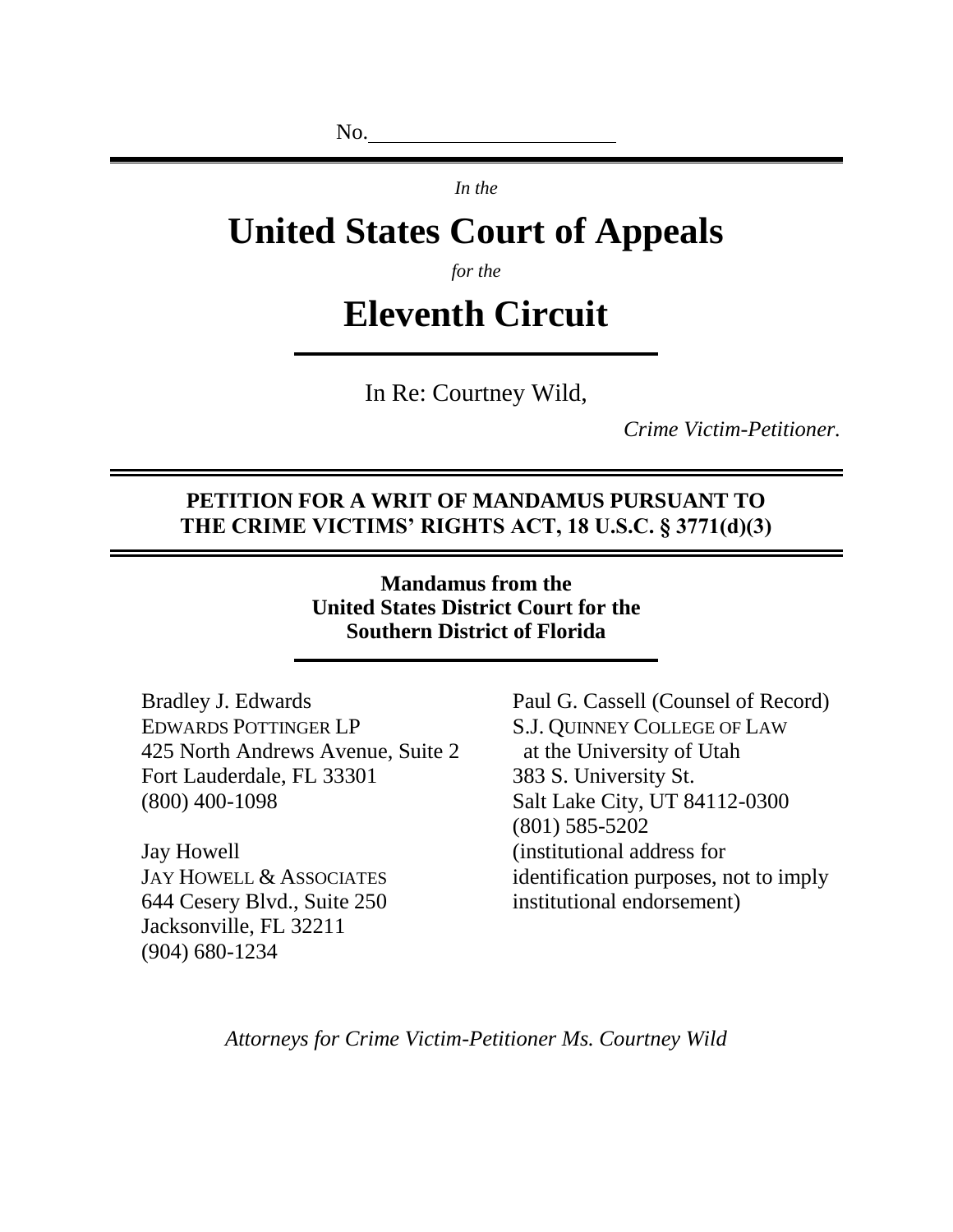## **CERTIFICATE OF INTERESTED PARTIES AND CORPORATE DISCLSOURE STATEMENT**

The undersigned counsel of record certifies that the following listed persons have an interest in the outcome of this case. These representations are made so the judges of this Court may evaluate possible disqualification or recusal.

The underlying Crime Victims' Rights Act petition was filed in the district court by two sexual assault victims, who were minors when they were sexually assaulted by Jeffrey Epstein. To protect their privacy, they were identified throughout the district court proceedings by the pseudonyms "Jane Doe 1" and "Jane Doe 2." Now, for purposes of this petition, petitioner Jane Doe 1 has determined that the best way to encourage other sexual assault victims to step forward is for her to proceed without a pseudonym. Petitioner's name is Courtney Wild.

While Ms. Wild files this petition alone, many of the issues she raises and remedies she seeks would apply to dozens of other women who were victimized when they were underage girls by Epstein. Accordingly, at various points, we refer to Ms. Wild's arguments as "the victims'" arguments.

The respondent is the United States. The underlying non-prosecution agreement at issue was negotiated by attorneys for the United States Attorney's Office for the Southern District of Florida, which (after its recusal) is currently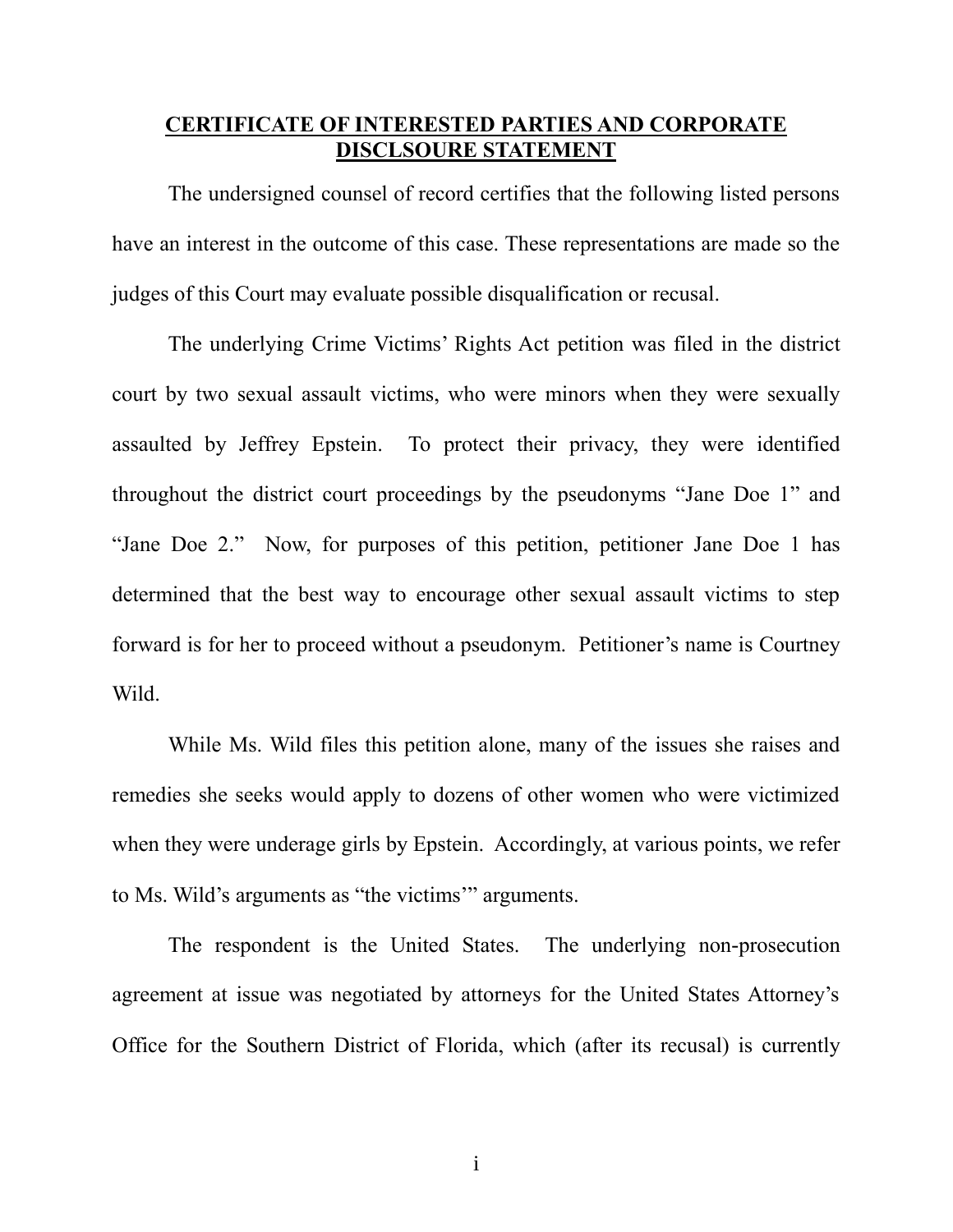represented by the United States Attorney's Office for the Northern District of Georgia.

An intervenor in the proceedings below was Jeffrey Epstein. He is now deceased and therefore is no longer a party to these proceedings. It is also arguable that "potential co-conspirators of Epstein, including but not limited to Sarah Kellen, Adriana Ross, Lesley Groff, or Nadia Marcinkova" (DE 361-62 at 5) are interested in this case. Epstein's attorneys Roy Black and Martin Weinberg also intervened in the proceedings below on issues related to privileged documents.

Because this is a mandamus petition filed under the Crime Victims' Rights Act, the United States District Court for the Southern District of Florida (Marra, J.) is technically a nominal respondent.

No corporate entities are parties to this proceeding.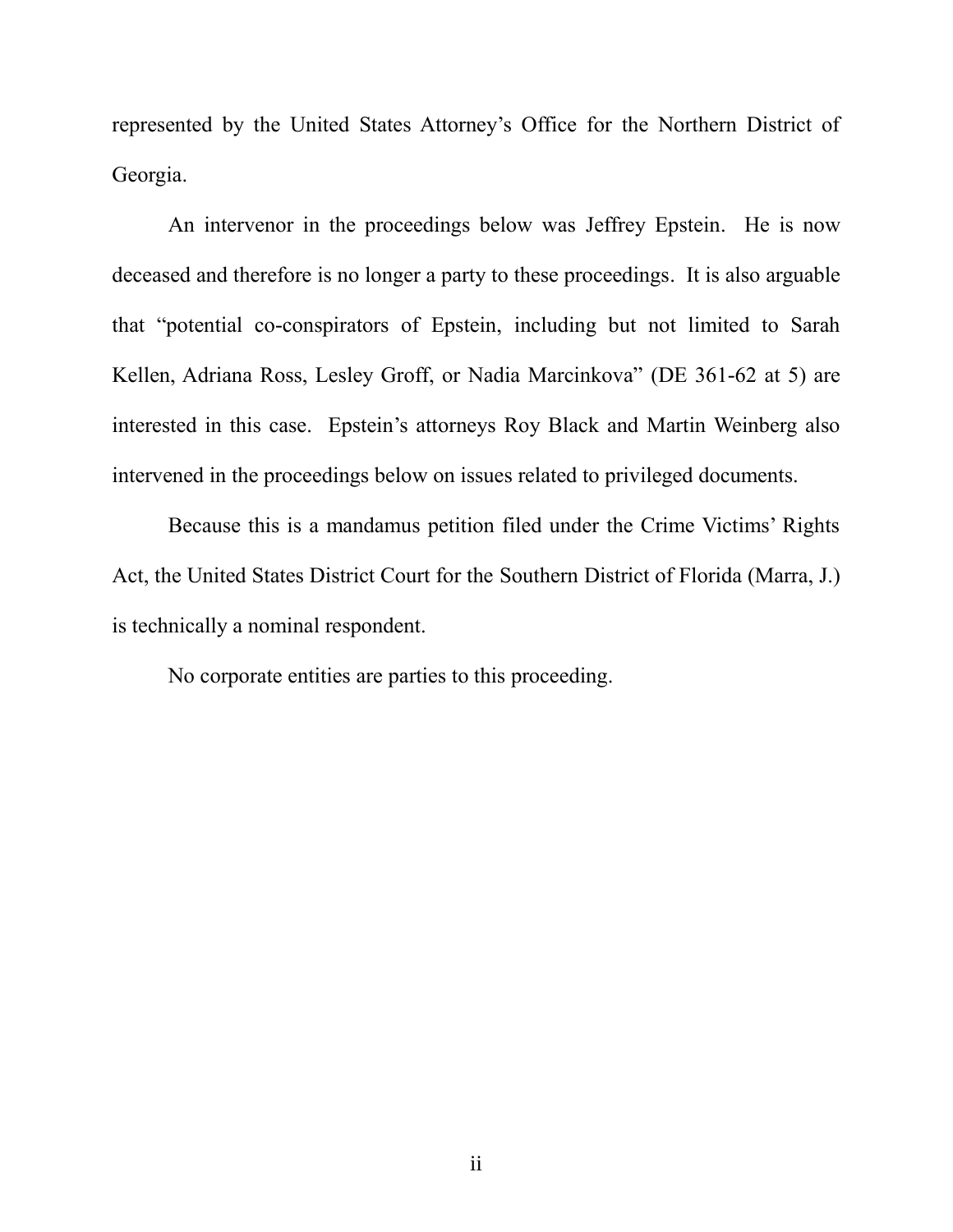#### **NOTICE OF A RELATED PROCEEDING**

Intervenor Jeffrey Epstein and his attorneys previously filed an appeal in this case, challenging the district court's order releasing certain documents associated with negotiating the non-prosecution agreement. No. 13-12923. This Court rejected that appeal in a published decision. *See Jane Doe 1 et al. v. United States*, 749 F.3d 999 (11th Cir. 2014).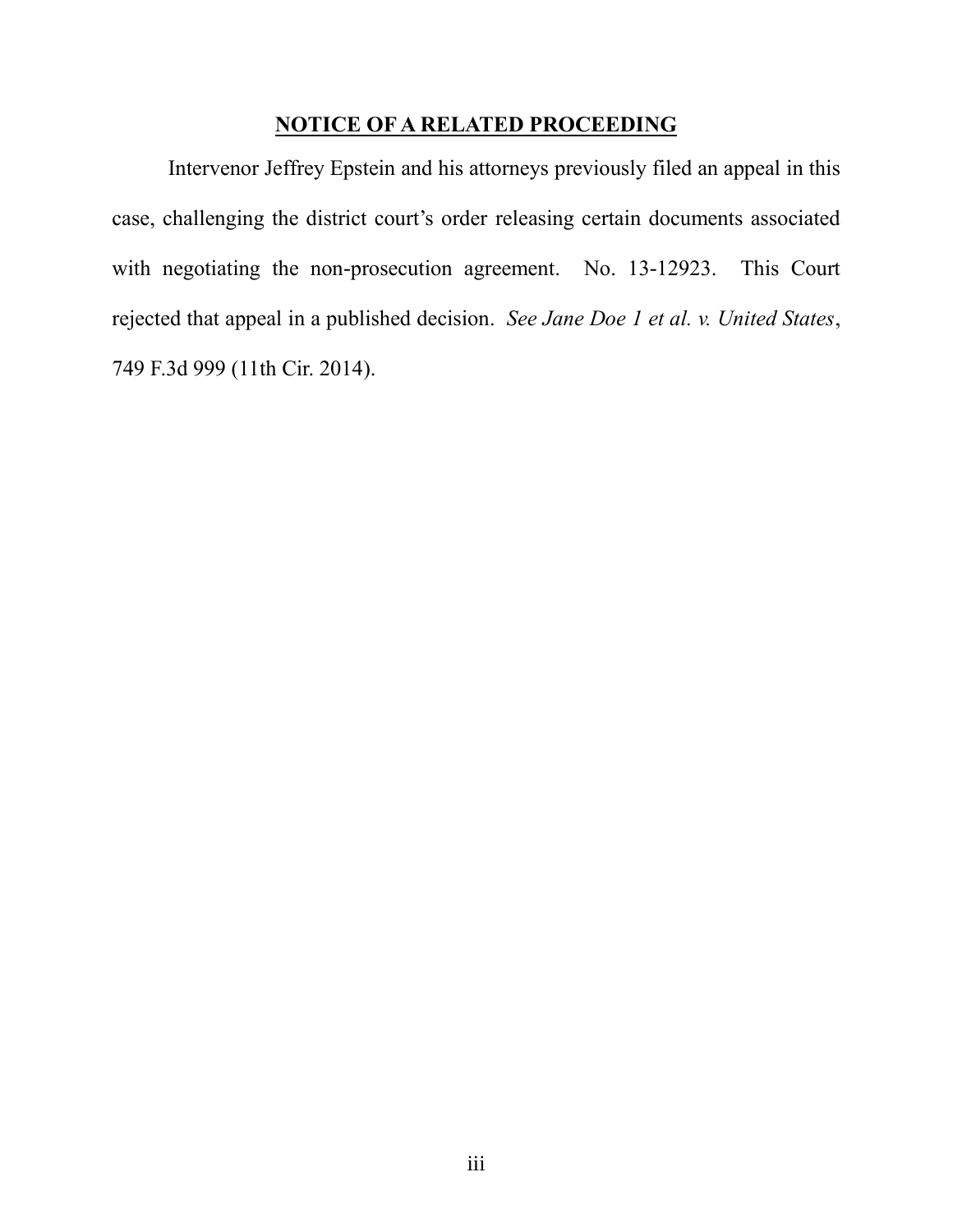# **TABLE OF CONTENTS**

|     | <b>CERTIFICATE OF INTERESTED PARTIES AND CORPORATE</b>                                                                                                                                     |  |
|-----|--------------------------------------------------------------------------------------------------------------------------------------------------------------------------------------------|--|
|     |                                                                                                                                                                                            |  |
|     |                                                                                                                                                                                            |  |
|     |                                                                                                                                                                                            |  |
|     |                                                                                                                                                                                            |  |
|     |                                                                                                                                                                                            |  |
|     | FACTS NECESSARY TO UNDERSTAND THE ISSUES PRESENTED 3                                                                                                                                       |  |
| I.  | The Government Negotiates a Secret Non-Prosecution                                                                                                                                         |  |
| II. | The Victims File a Petition Alleging Violations of their Rights<br>Under the Crime Victims' Rights Act and Protracted, Litigation                                                          |  |
| Ш.  | The District Court Rules that the Government Violated the<br>Victims' Right to Confer with the Prosecutors about the Non-                                                                  |  |
| IV. | After Eleven Years of Litigation, the District Court Denies the                                                                                                                            |  |
|     |                                                                                                                                                                                            |  |
|     | STATEMENT OF THE REASONS WHY THE WRIT SHOULD ISSUE 16                                                                                                                                      |  |
| I.  | The CVRA Required the District Court to Provide Some Relief<br>to the Victims Rather than Dismiss Their Action Without any                                                                 |  |
| II. | The District Court Erred in Concluding that it was "Without"<br>Jurisdiction" to Grant the Victims the Remedy of Invalidating<br>the NPA's Provisions Barring Prosecution of Epstein's Co- |  |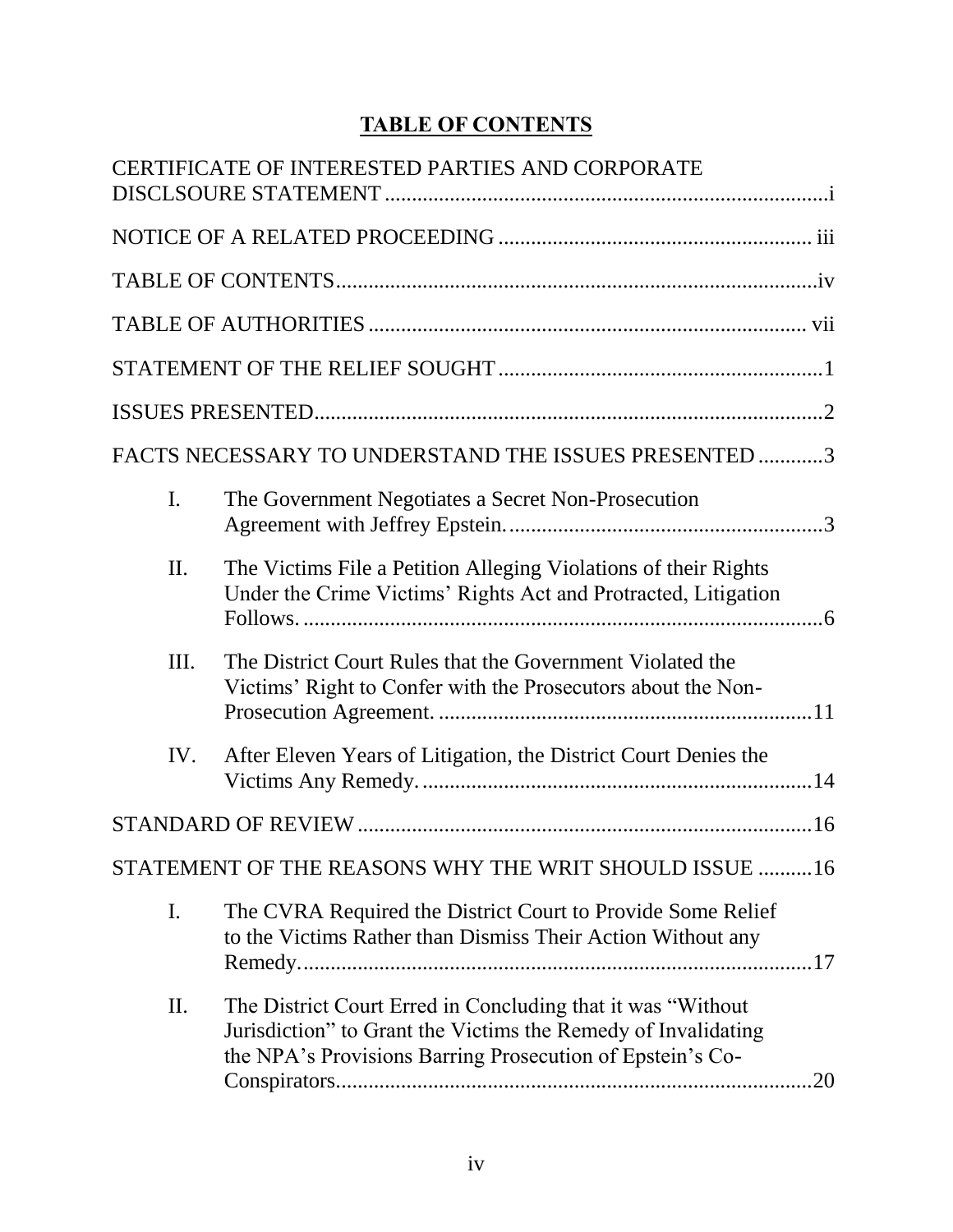|     | A.        |    | Even Assuming that the District Court Was Correct that<br>the Co-Conspirators Had to Be Joined as Parties, the<br>District Court Erred in Precipitously Closing the Case                                                      |
|-----|-----------|----|-------------------------------------------------------------------------------------------------------------------------------------------------------------------------------------------------------------------------------|
|     |           | 1. | Under Rule 19 of the Federal Rules of Civil<br>Procedure, the District Court Should Have Ordered<br>that the Co-Conspirators Be Joined as Parties<br>.22                                                                      |
|     |           | 2. | Under Rule 19 of the Federal Rules of Civil<br>Procedure, the District Court Should Have<br>Considered Whether, in Equity and Good<br>Conscience, the Action Could Have Proceeded<br>Without Joinder of Some Unidentified Co- |
|     | <b>B.</b> |    | Rendering a Decision that the Co-Conspirator Immunity<br>Provisions Are Invalid Would Not Be "Meaningless"<br>Because It Would Help Protect the Victims' "Right to                                                            |
|     | C.        |    | The District Court Erred in Concluding that the Potential<br>Co-Conspirators Would Not Be Bound by a Rescission                                                                                                               |
|     |           | 1. | Epstein's Co-Conspirators Had No Rights Under<br>the NPA's Illegal and Voidable Provisions36                                                                                                                                  |
|     |           | 2. | Epstein's Co-Conspirators Are Merely Incidental<br>Beneficiaries to His Non-Prosecution Agreement. 40                                                                                                                         |
|     |           | 3. | Epstein's Co-Conspirators Are Represented by<br>Him and Would Be Bound by Any Judgment                                                                                                                                        |
| Ш.  |           |    | The District Court Erred in Denying the Victims' Unopposed<br>Requested Remedy of a Court Hearing at Which the Victims                                                                                                        |
| IV. |           |    | The District Court Erred in Declining to Order the Government<br>to Produce Documents as a Remedy in this Case46                                                                                                              |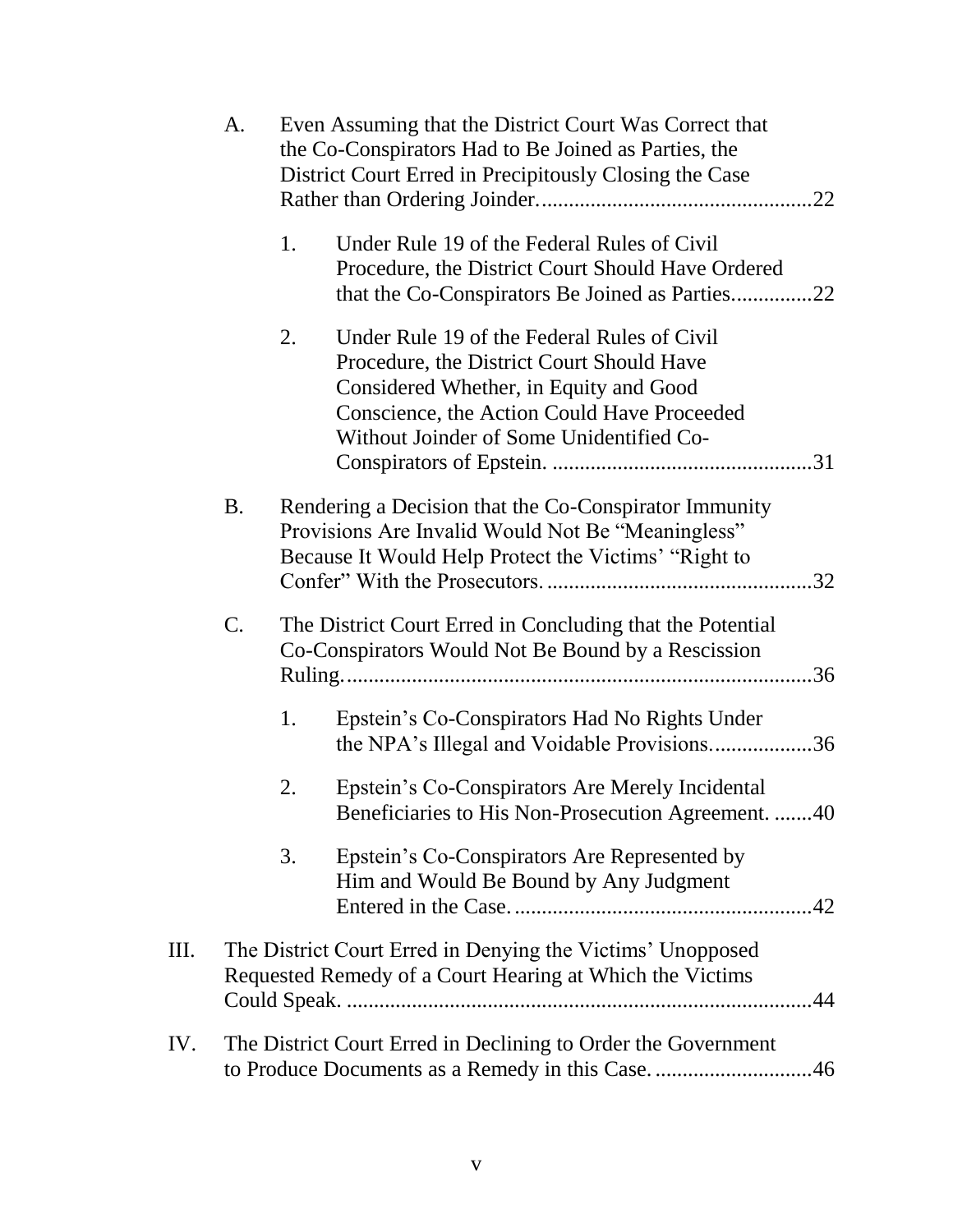|     | V. The District Court Erred in Denying the Victims Their                                                                                                                                 |  |
|-----|------------------------------------------------------------------------------------------------------------------------------------------------------------------------------------------|--|
| VI. | The District Court Erred in Declining to Specifically Rule on<br>Whether the Government Had Violated the Victims' Rights to<br>be Treated with Fairness and to Reasonable, Accurate, and |  |
|     |                                                                                                                                                                                          |  |
|     |                                                                                                                                                                                          |  |
|     |                                                                                                                                                                                          |  |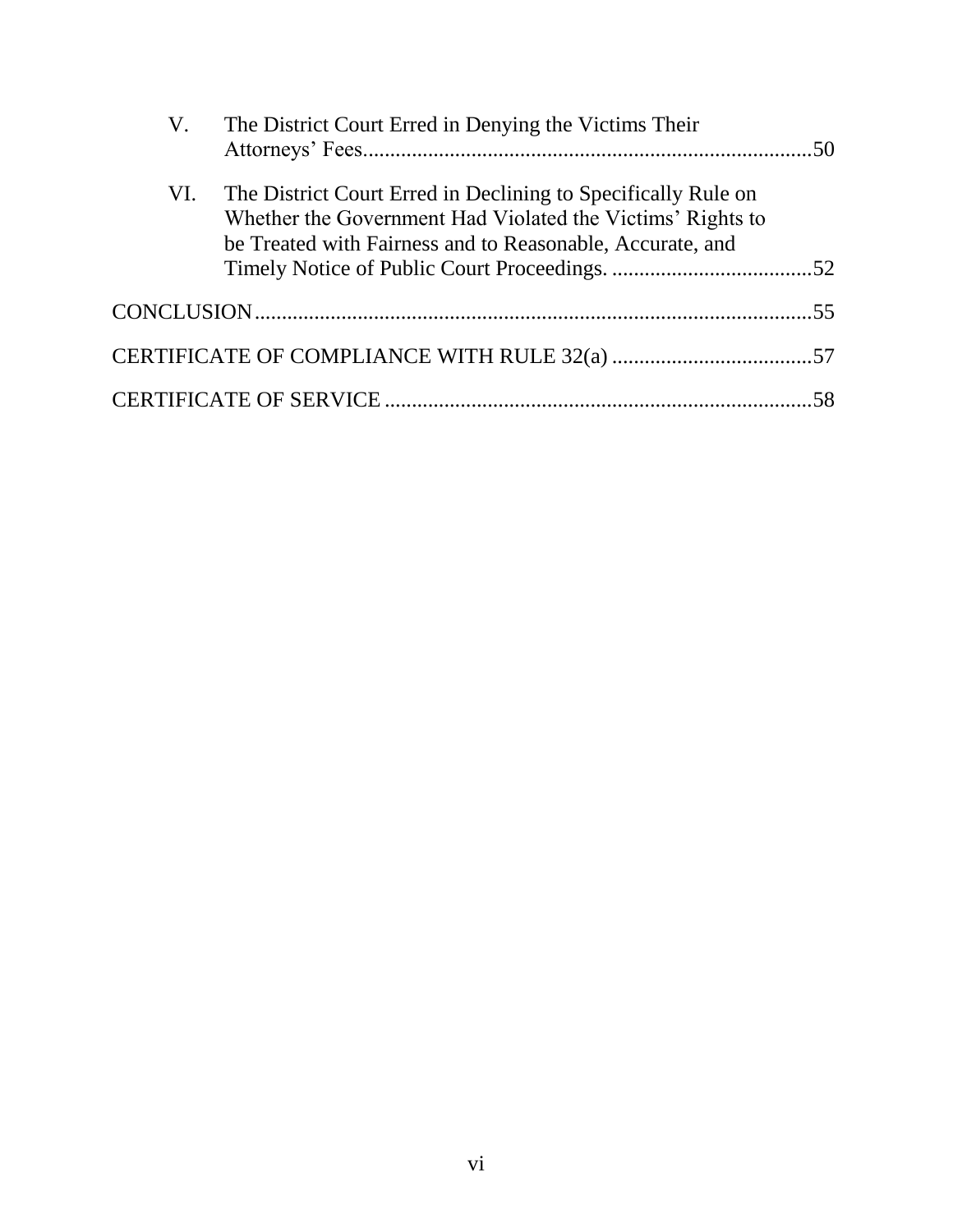# **TABLE OF AUTHORITIES**

## **Cases**

| 101 W. 136 <sup>th</sup> St. Realty Corp. v. HUD,                                    |
|--------------------------------------------------------------------------------------|
| Alabama Hospital Ass'n v. Beasley,                                                   |
| Askew v. Sheriff of Cook County,                                                     |
| Caltex Plastics, Inc. v. Lockheed Martin Corp.,                                      |
| Church of Scientology of California v. United States,                                |
| Des Isles v. Evans,                                                                  |
| Edwards v. Kia Motors of America, Inc.,                                              |
| Franklin v. Gwinnett County Public Schools,                                          |
| GECCMC 2005-C1 Plummer St. Office Ltd. P'ship v. JPMorgan<br>Chase Bank, Nat. Ass'n, |
| Hardison v. Cohen,                                                                   |
| In re Wellcare Health Plans, Inc.,                                                   |
| Jane Doe 1 et al. v. United States,                                                  |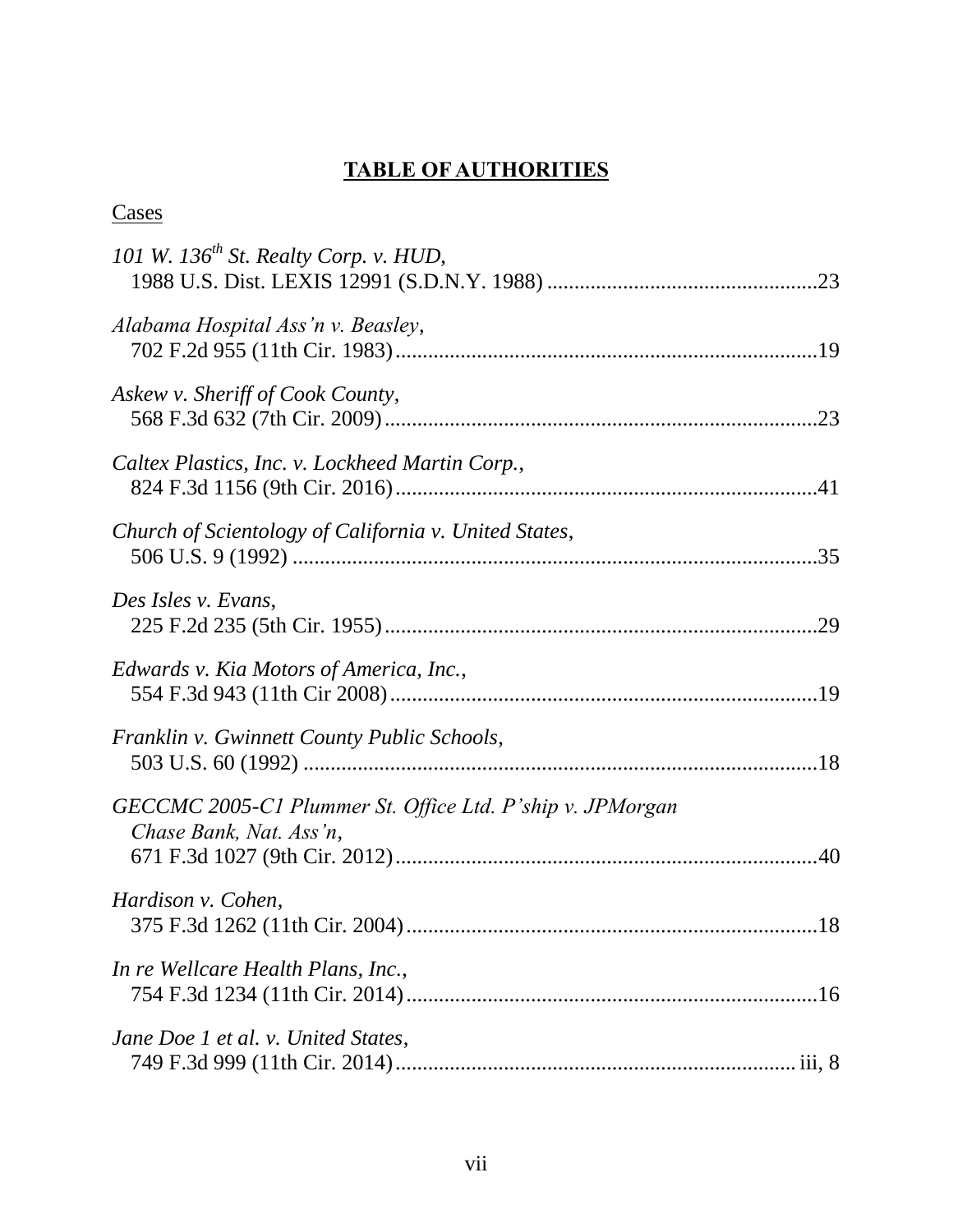| King v. Allstate Ins. Co.,                              |
|---------------------------------------------------------|
| Letherer v. Alger Group, L.L.C.,                        |
| Marbury v. Madison,                                     |
| MasterCard Int'l, Inc. v. Visa Int'l Serv. Ass'n, Inc., |
| Molinos Valle Del Cibao, C. por. A. v. Lama,            |
| Moreno v. Consolidated Rail Corp.,                      |
| Neiman v. Provident Life & Accident Ins. Co.,           |
| Nichols v. Hopper,                                      |
| Northrop Corp. v. McDonnell Douglas Corp.,              |
| Pitch v. United States,                                 |
| San Pedro v. United States,                             |
| Santobello v. New York,                                 |
| Swan v. Ray,                                            |
| Taylor v. Sturgell,                                     |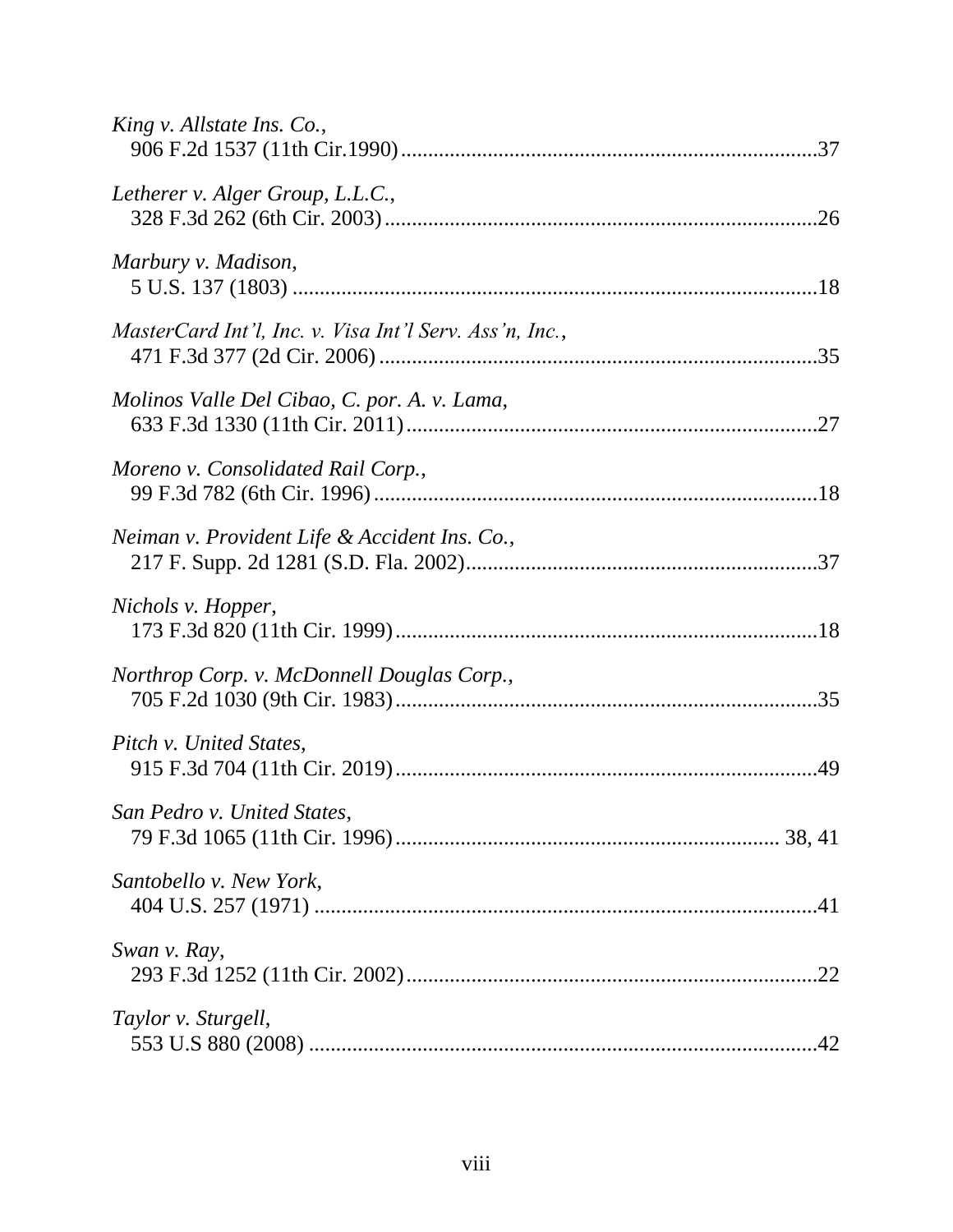| Tazoe v. Airbus S.A.S.,                                                                                      |
|--------------------------------------------------------------------------------------------------------------|
| Teamsters Local Union v. Fargo-Moorhead Auto. Dealers Ass'n,                                                 |
| Terry v. Northrup Worldwide Aircraft Services, Inc.,                                                         |
| Transcon. Gas Pipe Line Co., LLC v. 6.04 Acres, More or Less,                                                |
| Transcon. Gas Pipe Line Co., LLC v. 6.04 Acres, More or Less,                                                |
| United States v. Shaygan,                                                                                    |
| <b>Statutes</b>                                                                                              |
|                                                                                                              |
|                                                                                                              |
| Justice for Victims of Trafficking Act of 2015,                                                              |
| Departments of Commerce, Justice, and State, the Judiciary, and<br>Related Agencies Appropriations Act, 1998 |
| Rules                                                                                                        |
|                                                                                                              |
|                                                                                                              |
|                                                                                                              |
| <b>Other Authorities</b>                                                                                     |
|                                                                                                              |
| 7 Wright & Miller, Federal Practice and Procedure § 1611 (3d ed.)  23, 26                                    |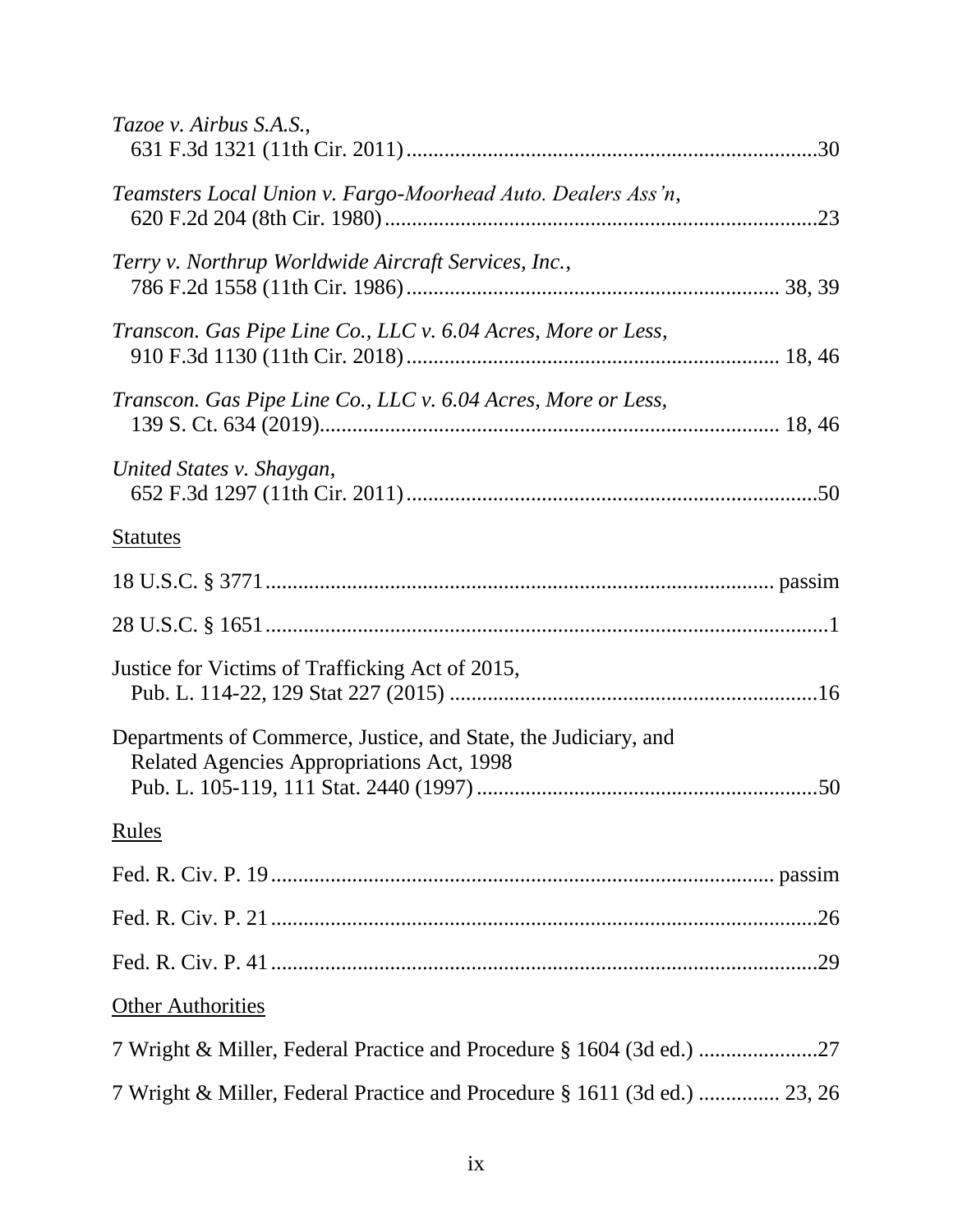| 18A Wright & Miller, Fed. Practice and Procedure - Jurisdiction (3d ed.) 42 |  |
|-----------------------------------------------------------------------------|--|
|                                                                             |  |
|                                                                             |  |
|                                                                             |  |
|                                                                             |  |
|                                                                             |  |
|                                                                             |  |
|                                                                             |  |
|                                                                             |  |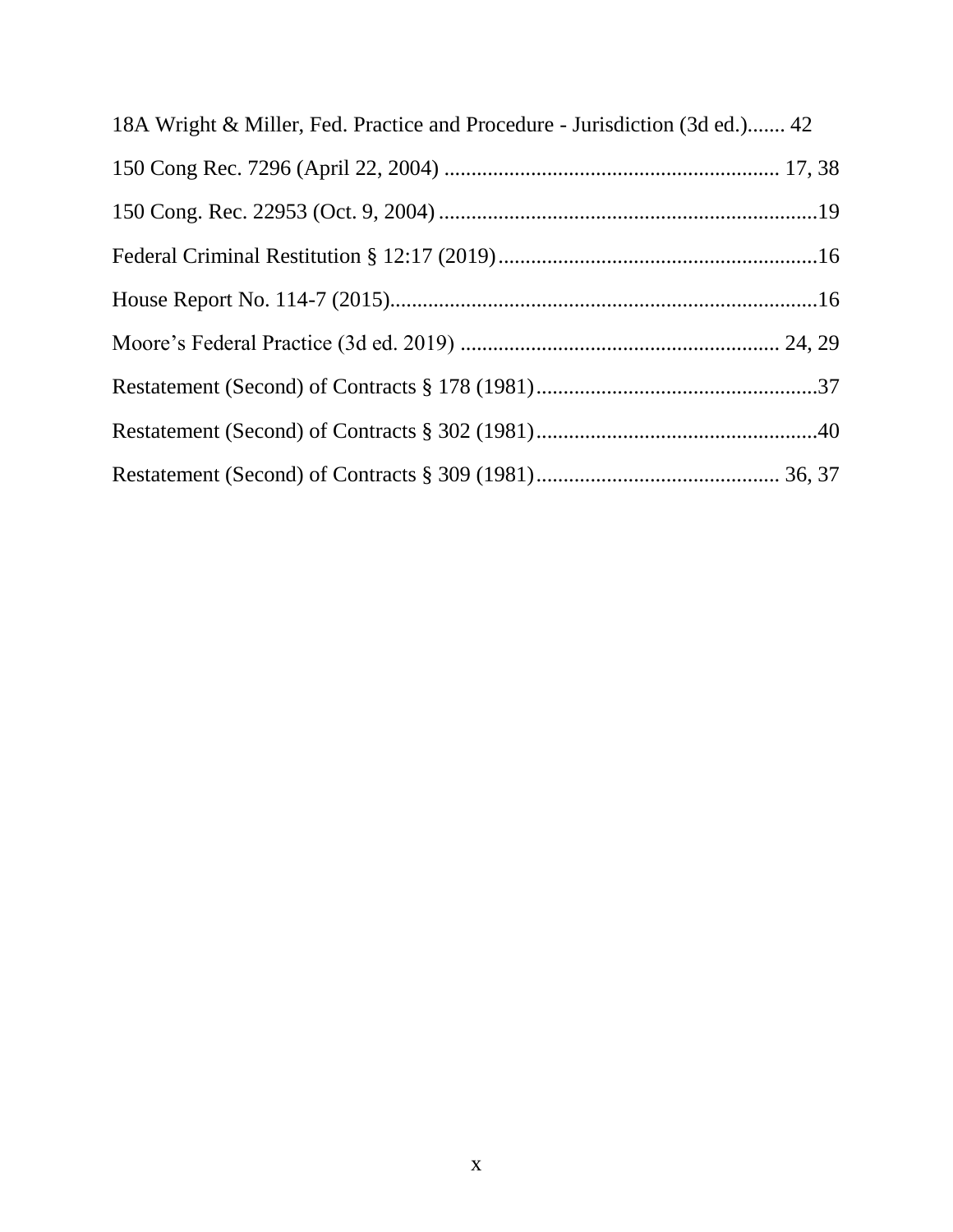#### **TO THE HONORABLE COURT OF APPEALS:**

Petitioner, Ms. Courtney Wild, submits this Petition for a Writ of Mandamus Pursuant to the Crime Victims' Rights Act (CVRA), 18 U.S.C. § 3771(d)(3), as well as the All Writs Act, 28 U.S.C. § 1651, seeking reversal of the district court's decision denying her requests for a remedy for the Government's violations of her CVRA rights.

#### **STATEMENT OF THE RELIEF SOUGHT**

Ms. Wild is a victim of sex offenses committed by Jeffrey Epstein. In 2007, the Government and Epstein negotiated a secret non-prosecution agreement (NPA), extending immunity from federal prosecution to Epstein and his potential coconspirators. On June 7, 2008, Ms. Wild filed an action seeking to enforce her rights and those of similarly situated victims under the CVRA. Following more than a decade of litigation, on February 21, 2019, the district court (Marra, J.) entered an opinion and order finding that the Government had violated the victims' rights to confer under the CVRA, 18 U.S.C. § 3771(a)(5), by negotiating the secret NPA. Appx. 15-47.<sup>1</sup> After extensive briefing on remedies, Jeffrey Epstein apparently committed suicide. Several weeks later, on September 16, 2019, the district court entered an order denying all pending motions as moot and denying

 $\overline{a}$ 

<sup>1</sup> Petitioner has filed an appendix along with her petition. References to the appendix are denotated by "Appx." References to other documents found in the district court's docket are denoted by docket entry, e.g., "DE 1."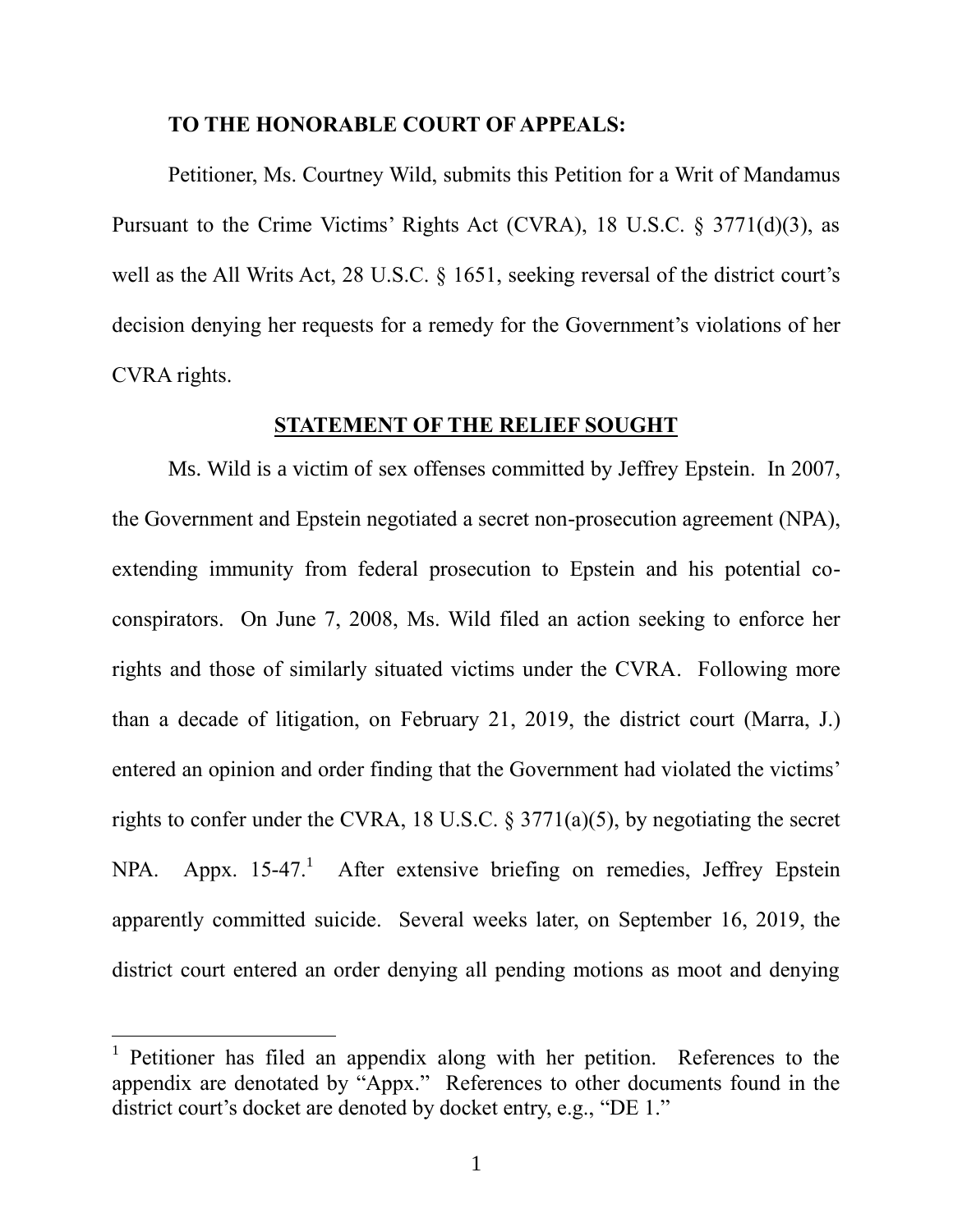any substantive relief to the victims. Appx. 48-62. The district court noted that despite the victims "having demonstrated that the Government violated their rights under the CVRA, in the end they are not receiving much, if any, of the relief they sought." Appx. 61-62.

As specifically authorized by the CVRA, *see* 18 U.S.C. § 3771(d)(3), Ms. Wild now comes to this Court, seeking a remedy for the proven violation of the victims' CVRA rights.

#### **ISSUES PRESENTED**

- 1. Did the district court err in denying the victims any remedy for a proven violation of their CVRA rights?
- 2. Did the district court err in concluding that it was "without jurisdiction" to grant the victims' request for the remedy of invalidating provisions in the NPA barring prosecution of Epstein's co-conspirators on grounds that the coconspirators had not been joined as parties to the case?
- 3. Did the district court err in denying the victims' request for the remedy of a court hearing at which they could speak, a request that was supported by the Government?
- 4. Did the district court err in denying the victims' request for documents relevant to this case, including twice declining to rule on the victims' motion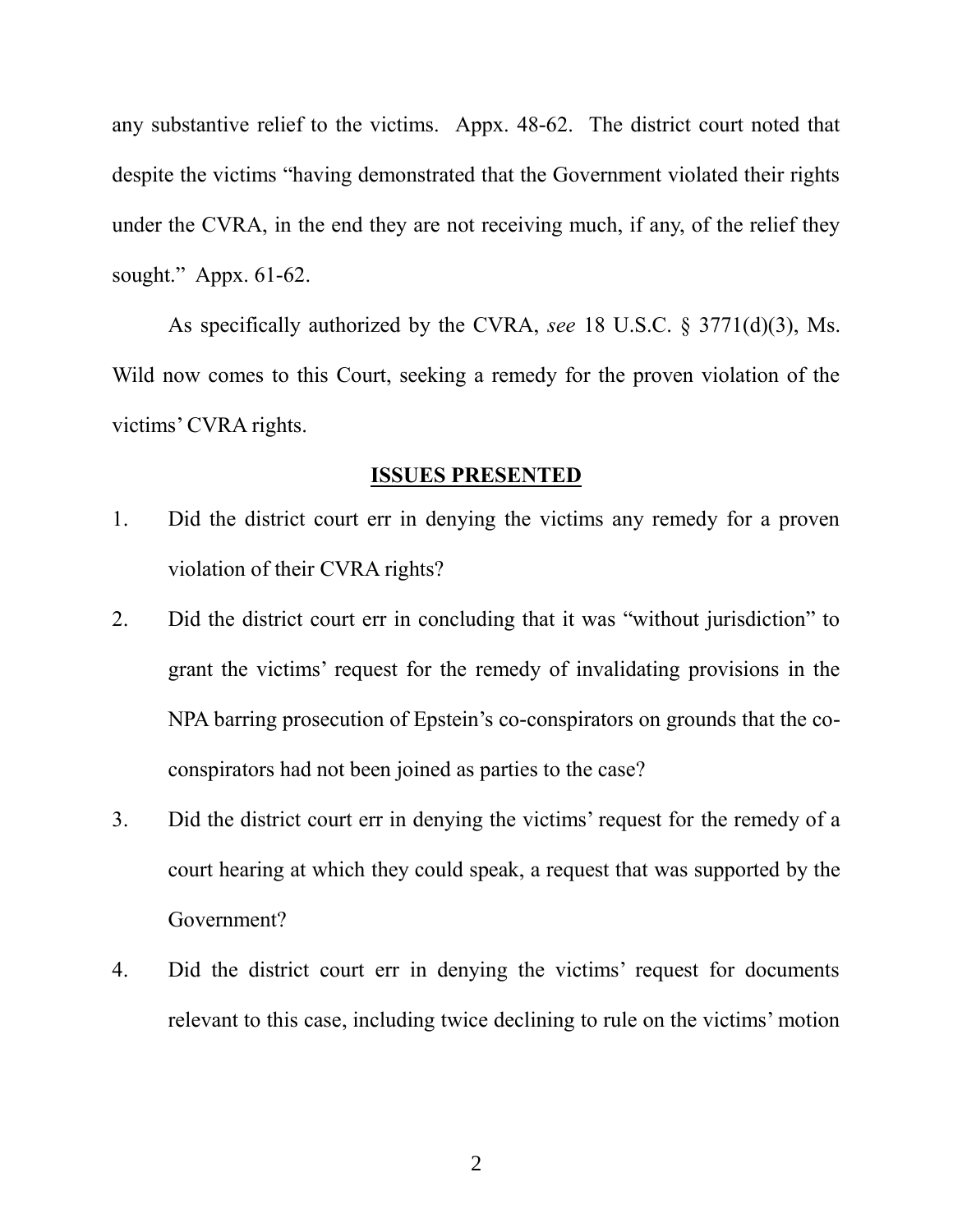for a finding that the Government waived work product protection over important documents?

- 5. Did the district court err in denying the victims' attorneys' fees under the Hyde Amendment?
- 6. Did the district court err by declining to specifically rule on whether the Government had violated the victims' rights to be treated with fairness and to "reasonable, accurate, and timely notice of any public court proceeding" involving the crime, 18 U.S.C.  $\S 3771(a)(8) \& (a)(2)?$

#### **FACTS NECESSARY TO UNDERSTAND THE ISSUES PRESENTED**

## **I. The Government Negotiates a Secret Non-Prosecution Agreement with Jeffrey Epstein.**

This case arises out of a long-running conspiracy in the Southern District of Florida between Jeffrey Epstein and numerous co-conspirators to sexually abuse and traffic numerous underage girls. As the district court found, from between about 1999 and 2007, Epstein sexually abused more than thirty minor girls, including Ms. Wild, at his mansion in Palm Beach, Florida and elsewhere in the United States and overseas. Appx. 15. Because Epstein and his co-conspirators knowingly traveled in interstate and foreign commerce to sexually abuse these minors, the acts violated not only Florida law but also federal criminal laws. Appx. 16.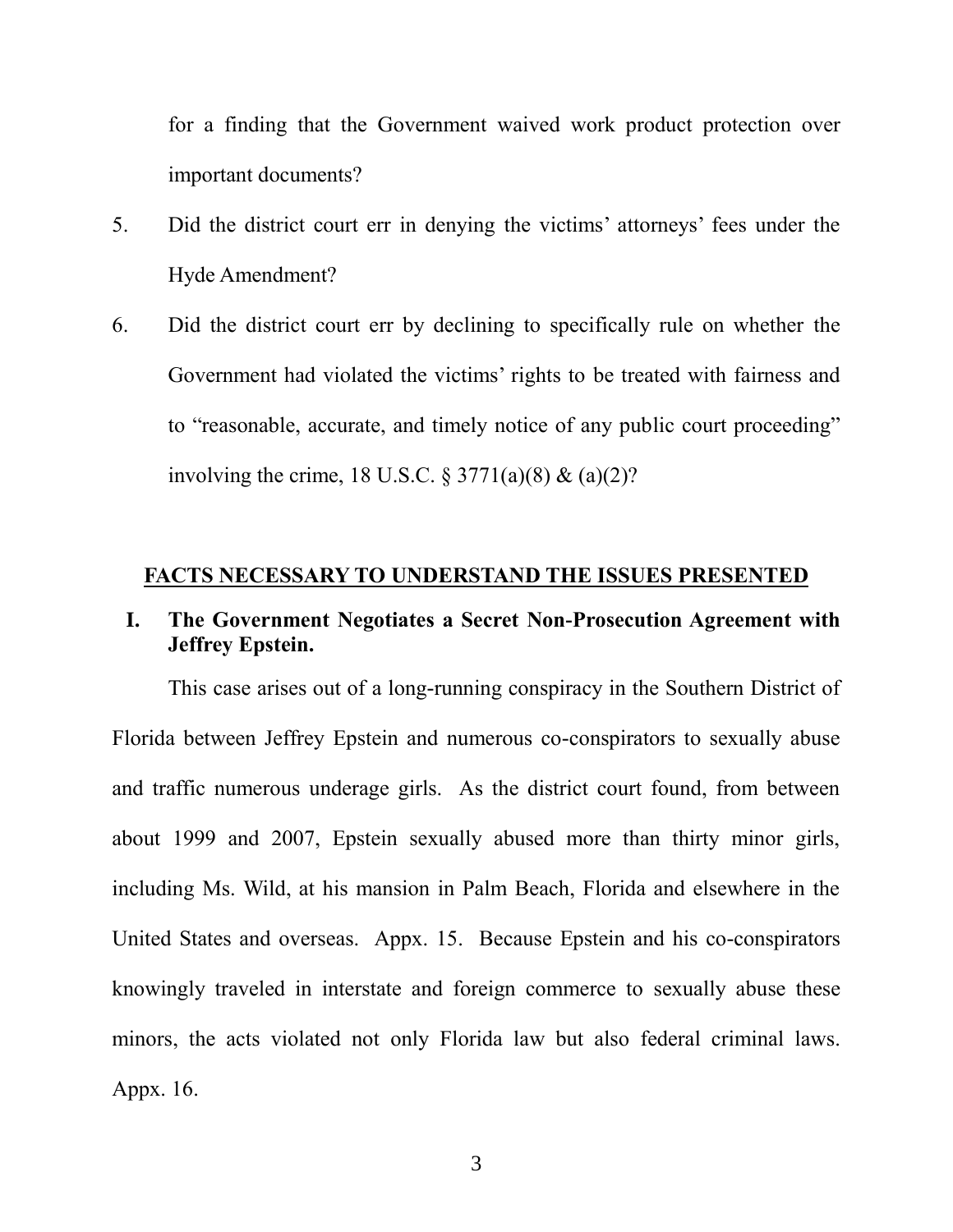Ultimately, the crimes of Epstein and his co-conspirators came to the attention of state and federal law enforcement agencies. The FBI opened an investigation into the conspiracy in 2006. Appx. 16. After developing extensive evidence, the FBI referred the case for prosecution to the Government (i.e., the U.S. Attorney's Office for the Southern District of Florida (USAO-SDFL)). Appx. 16. The Government thereafter sent letters to the victims, including Ms. Wild, informing them that the Government recognized them as "victims" in the case and would afford them their rights under the CVRA. Appx. 17.

At around the same time as it was informing Epstein's victims of their rights, the Government embarked on extensive negotiations with multiple lawyers for Epstein about resolving the case. Appx. 16-17. Ultimately, on September 24, 2007, the Government and Epstein agreed to a secret non-prosecution agreement. The agreement provided that if Epstein pled guilty to two low-level Florida state "prostitution" crimes, the USAO-SDFL would not prosecute Epstein federally for any crimes he committed in the Southern District of Florida. Appx. 21. In addition, the Government agreed that it would not institute any criminal charges against "any potential co-conspirators of Epstein, including but not limited to Sarah Kellen, Adriana Ross, Lesley Groff, or Nadia Marcinkova." Appx. 22.<sup>2</sup> From the time that the FBI began investigating Epstein through the consummation

 $\overline{a}$ 

<sup>&</sup>lt;sup>2</sup> The full text of the NPA is found at DE 361-62.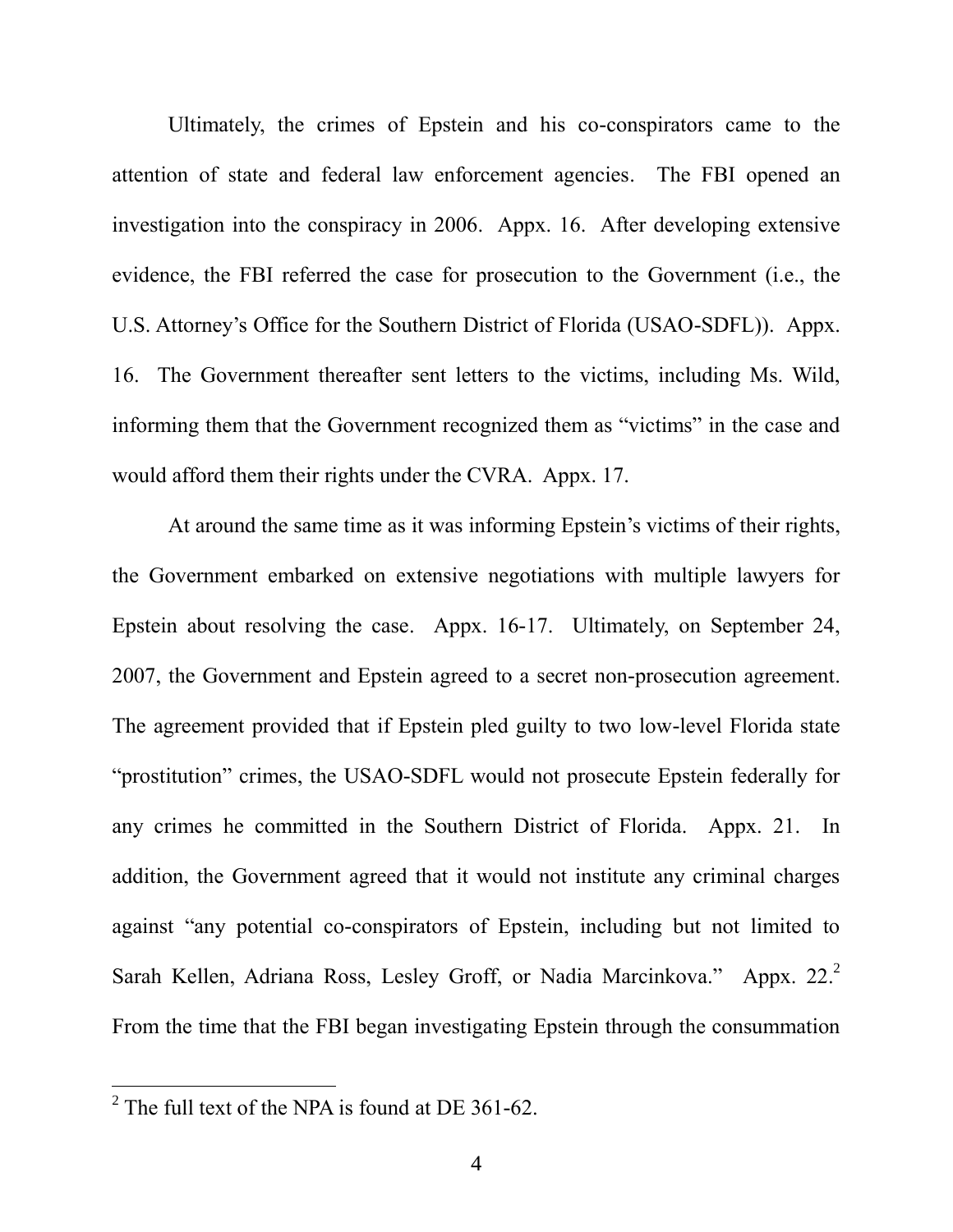of the secret NPA, the Government never conferred with Epstein's victims about the NPA nor even told them that such an agreement was under consideration. Appx. 22. Epstein's attorneys were aware that the Government was concealing the NPA from the victims and, indeed, had sought assurances to that effect. Appx. 22.

After the Government and Epstein signed the NPA, they began negotiations about what the Government would be allowed to tell the victims about the agreement. Appx. 22. This was a deviation from the Government's standard practice. Appx. 22-23. Epstein's lawyers raised objections to the victims being told about the agreement, and the Government held off sending to the victims notification about it. Appx. 23-30.

Instead of receiving information about the previously signed NPA, on January 10, 2008, Ms. Wild and other victims received letters from the Government advising them that "[t]his case is currently under investigation. This can be a lengthy process and we request your continued patience while we conduct a thorough investigation." Appx. 30. These letters to the victims did not disclose that the Government had already entered into an NPA with Epstein.

Thereafter, the Government sent similar misleading notifications and made other misleading statements concealing the NPA. For example, in mid-June 2008, Bradley Edwards, one of the attorneys for Ms. Wild, was asked by the line prosecutor in the case to provide information to the Government about Epstein's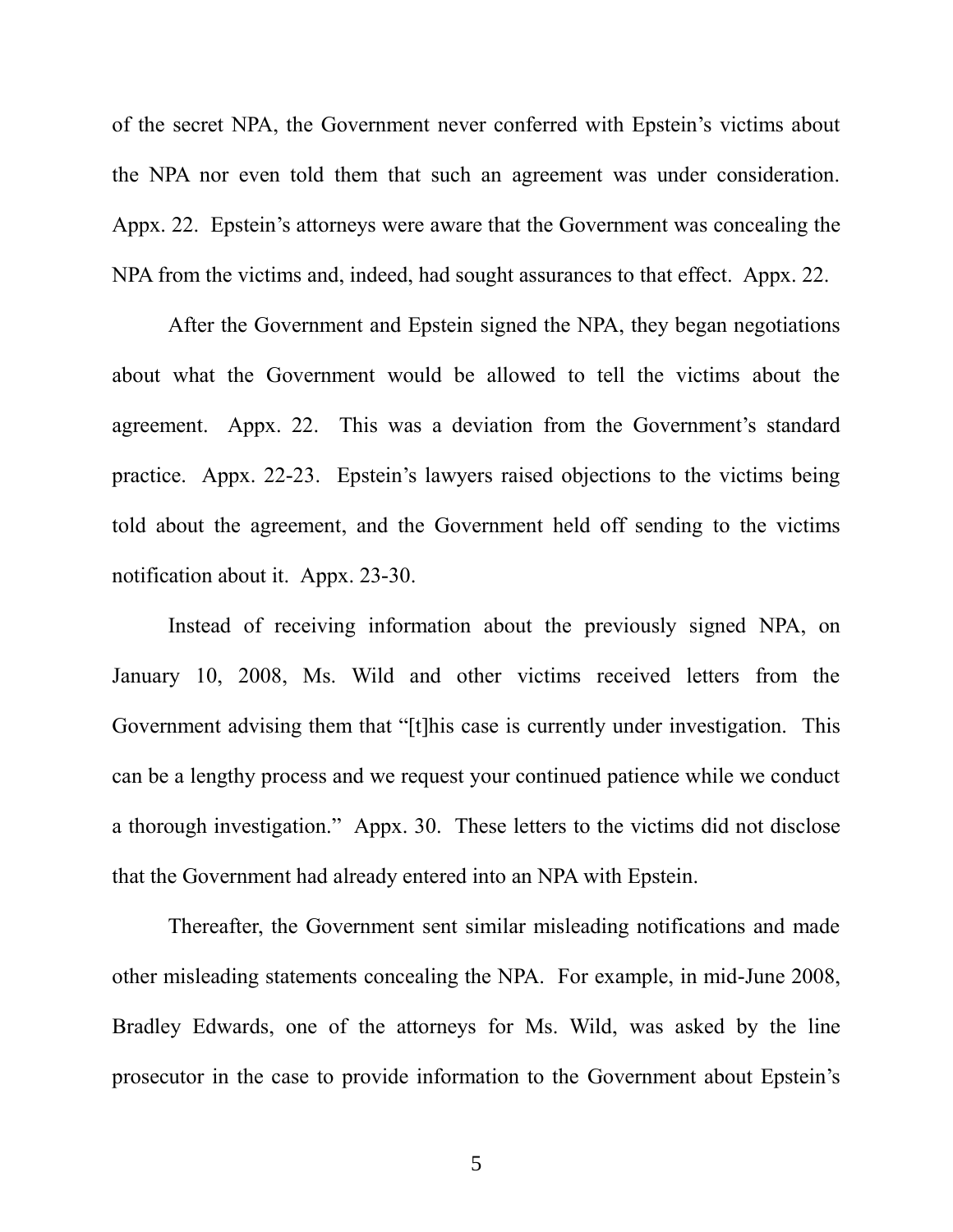crimes against his client. The line prosecutor made no mention whatsoever that a signed NPA already existed. At the end of the discussion, the line prosecutor asked Edwards to send information to the Office for it to consider in determining whether to file federal charges against Epstein. Appx. 31-33.

On Friday, June 27, 2008, the Government called Edwards to provide notice that Epstein would be pleading guilty to state charges on Monday, June 30. Appx. 32. Edwards was not told that the plea related to the federal investigation and would prevent any federal criminal charges against Epstein and his co-conspirators for the sex abuse crimes committed in Florida. Appx. 32-33. Accordingly, Ms. Wild (and other victims) did not attend the hearing. Appx. 33.

#### **II. The Victims File a Petition Alleging Violations of their Rights Under the Crime Victims' Rights Act and Protracted, Litigation Follows.**

On July 7, 2008, Ms. Wild (proceeding under a pseudonym as "Jane Doe 1") filed a petition with the district court, alleging violations of her rights under the Crime Victims' Rights Act. DE 1. Shortly thereafter, "Jane Doe 2" joined the case. The district court held hearings on July 11, 2008 and on August 14, 2008 regarding the petition. During these hearings, victims' counsel attempted to learn what had happened in the case. Following the August hearing, the district court ordered the Government to disclose the NPA to the victims. *See* DE 26 at 1. Thereafter, while the Government provided the NPA to the victims, it refused to stipulate to the facts concerning how the NPA came into existence. DE 41 at 3.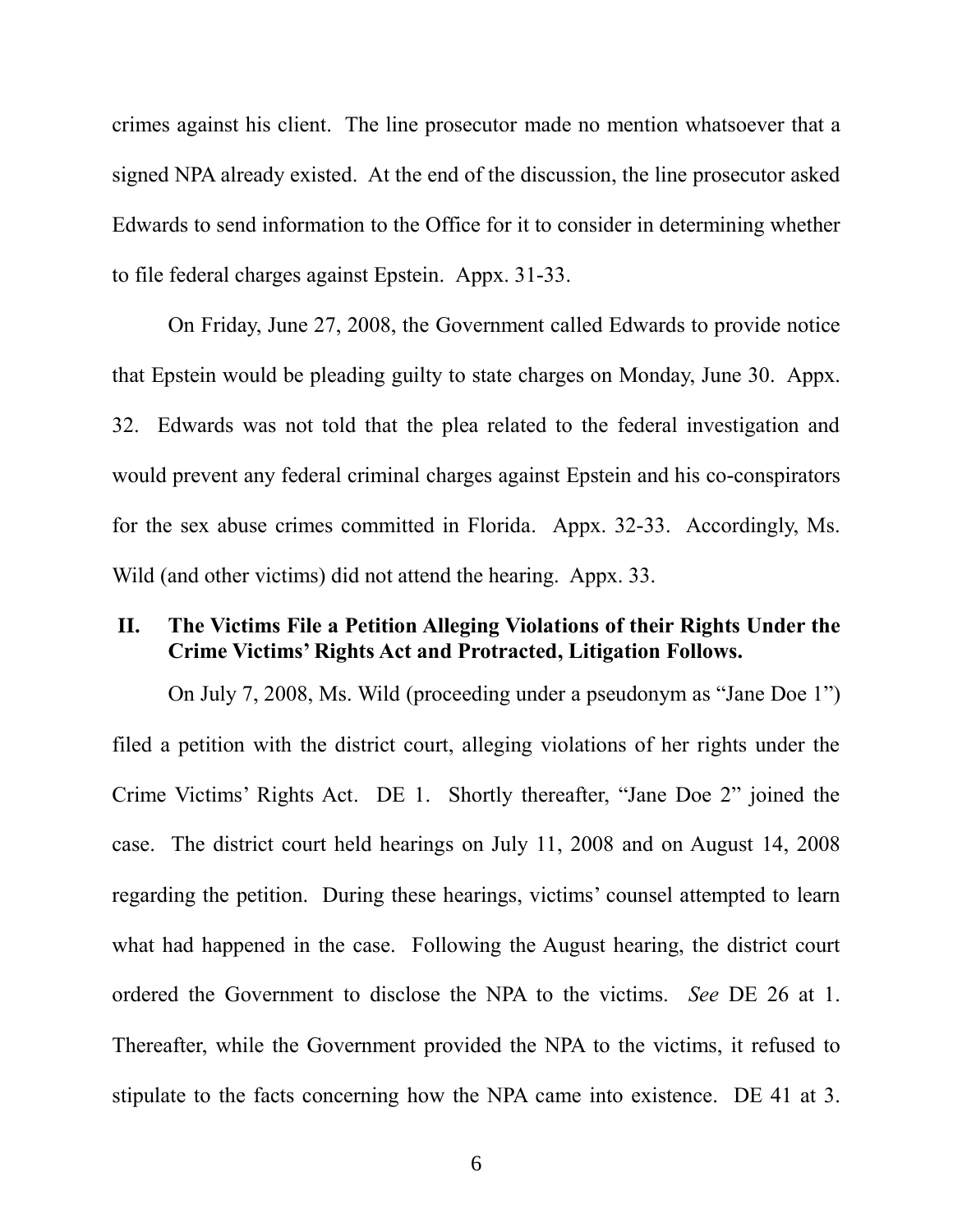Accordingly, the victims were forced to attempt to obtain information about what had happened in other ways.

After extended litigation in civil suits against Epstein, on June 30, 2010, the victims obtained correspondence between the Government and Epstein showing the extent to which prosecutors and defense attorneys had worked together to conceal the NPA from the victims. *Id.* Following further litigation, on March 21, 2011, the victims filed a motion for partial summary judgment that the Government had violated their CVRA rights. DE 48. After briefing on the issue, on September 26, 2011, the district court held that further discovery was required before summary judgment would be possible and ordered the Government to provide discovery. DE 99.

Rather than provide any discovery, on November 7, 2011, the Government filed a motion to dismiss the petition. DE 119. The victims promptly responded (DE 127), and the Government replied on January 26, 2012 (DE 144). Essentially no action followed on the case for more than a year, until on March 29, 2013, the district court "apologize[d] to the parties" for not ruling on the pending motion. DE 184 at 1.

On June 18, 2013, the district court denied the Government's motion to dismiss. Appx. 1-14. The district court held that the CVRA "is properly interpreted to authorize the rescission or 're-opening' of a prosecutorial agreement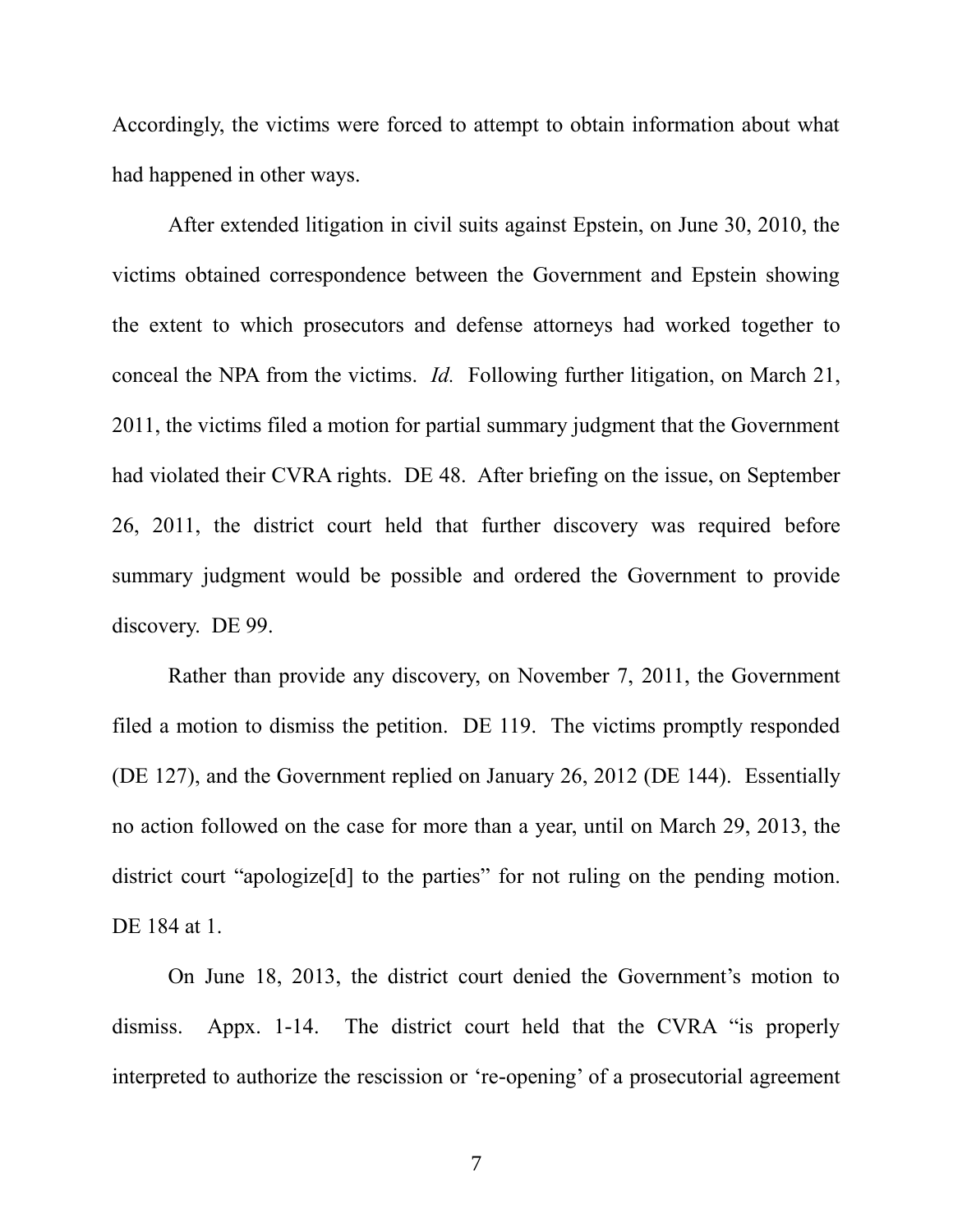– including a non-prosecution arrangement – reached in violation of the prosecutor's conferral obligations under the statute." Appx. 7. The court noted that "in their petition and supplemental pleadings, [the victims] have identified a remedy which is likely to redress the injury complained of – the setting aside of the non-prosecution agreement as a prelude to the full unfettered exercise of their conferral rights at a time that will enable the victims to exercise those rights meaningfully." Appx. 9 (emphasis deleted). In a separate order, the district court also directed that discovery could proceed, overruling arguments from the Government and Epstein's lawyers that their correspondence regarding the NPA was somehow privileged. DE 188.

On June 28, 2013, Epstein and his lawyers appealed to this Court on the privilege issue. Following oral argument, on April 18, 2014, this Court rejected Epstein's appeal and held that correspondence related to the NPA was not privileged. *See Jane Doe 1 et al. v. United States*, No. 13-12923, 749 F.3d 999 (11th Cir. 2014).

Meanwhile, on July 12, 2013, Epstein moved to intervene in the district court proceedings as to any remedy (DE 207), and the district court allowed him to intervene at that later stage (DE 246).

Following additional discovery disputes, on December 30, 2014, two additional victims – Jane Does  $3$  and  $4$  – sought to join the action. On April 7,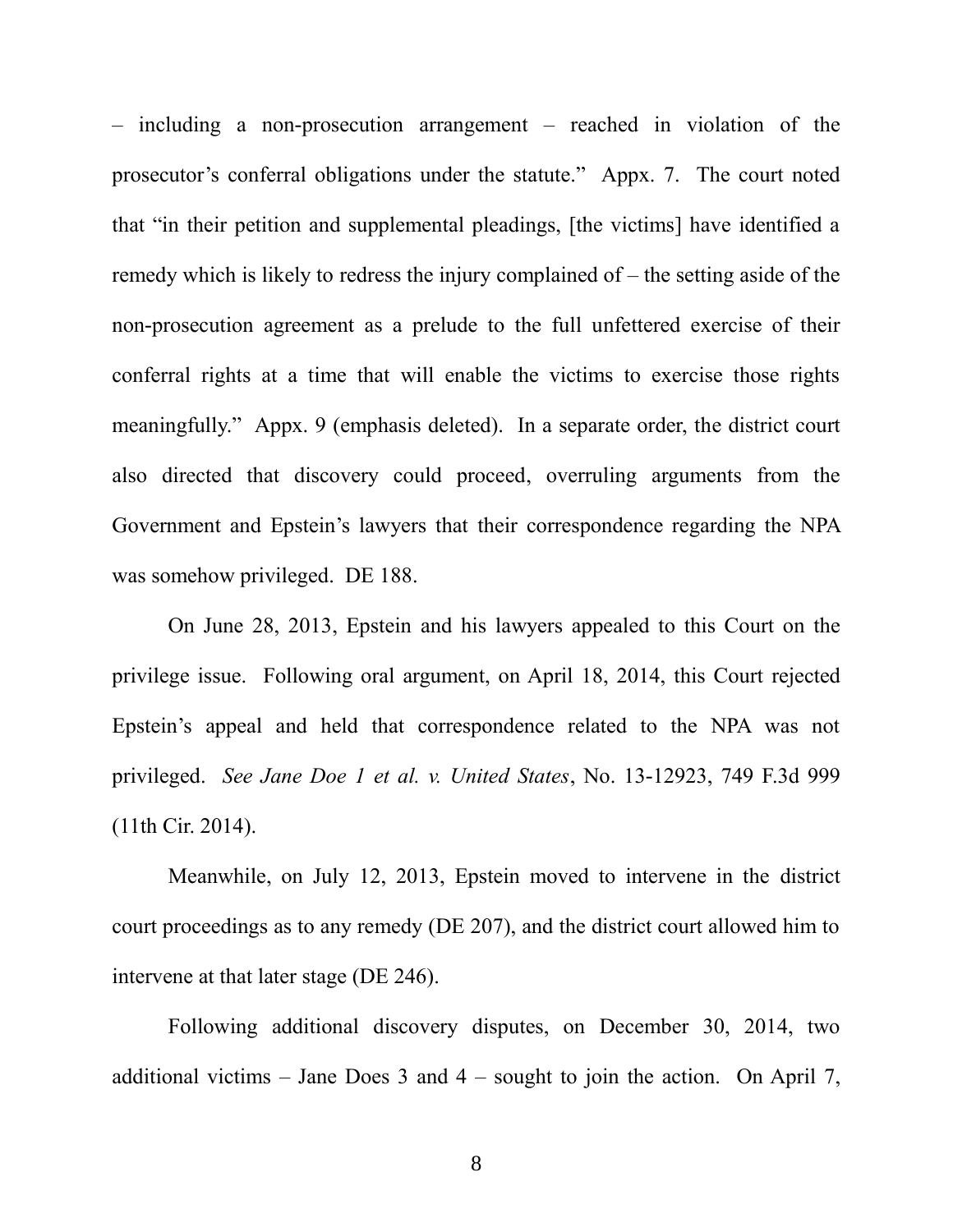2015, the district court denied their motion to join (DE 324), explaining that the additional victims could "participate in this litigated effort to vindicate the rights of similarly situated victims – there is no requirement that the evidentiary proof submitted in this case come only from the named parties." DE 324 at 8.

After further discovery disputes, on February 10, 2016, the victims filed a motion for summary judgment, arguing that the Government had violated their CVRA rights to confer with prosecutors, to be treated with fairness, and to receive accurate notice of court hearings. DE 361. With regard to the right to confer, the victims explained that they had been deprived of any opportunity to influence the NPA due to the Government and Epstein's concealment of the agreement. DE 361 at 48-51. With regard to the right to be treated with fairness, the victims recited numerous additional examples of not being treated fairly, including the Government:

- Secretly discussing with Epstein's defense counsel contrived charges to avoid making victim notifications;
- Secretly discussing with Epstein's defense counsel to arrange a guilty plea in a jurisdiction located some distance from the victims to make it hard for them to find out what was happening;
- Secretly reaching a resolution of the case that would make it hard for a judge to see what was going on;
- Not telling the victims the NPA was under consideration;
- Deviating from standard policy by negotiating with defense counsel about the extent and substance of crime victim notifications;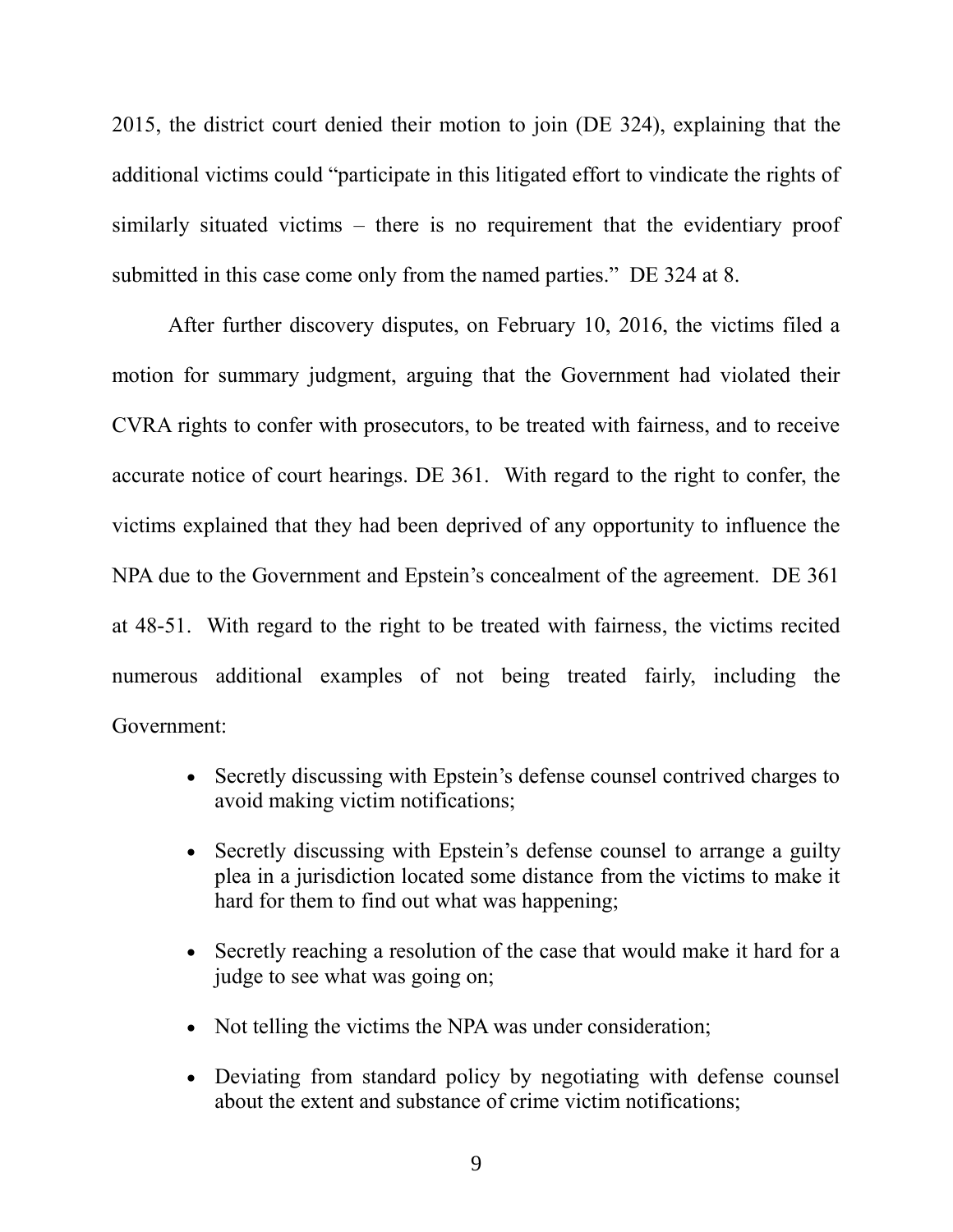- Negotiating with defense counsel about concealing the agreement;
- Working to have agents attend Epstein's sentencing hearing "incognito" without telling the victims what was happening;
- Committing to Epstein not to contact victims about the NPA;
- Entering into an NPA with a confidentiality provision that precluded compliance with CVRA victim notification obligations;
- Sending FBI agents to meet with three victims, while precluding the agents from being able to discuss the NPA;
- Agreeing with defense counsel to stop victim notifications required under the CVRA;
- Agreeing to notify victims only after Epstein had entered his plea;
- Sending deceptive letters about the case still being "under investigation";
- Concealing the NPA from attorneys for the victims;
- Failing to provide reasonable notice of Epstein's sentencing hearing to the victims; and
- Agreeing with Epstein to oppose the release of the NPA to the victims after his plea.

DE 361 at 52-53 (citations omitted).

After an unsuccessful attempt at mediation, on June 6, 2017, the Government responded to the summary judgment motion. DE 407. On August 11, 2017, the victims replied to the Government. DE 417. On the same day, the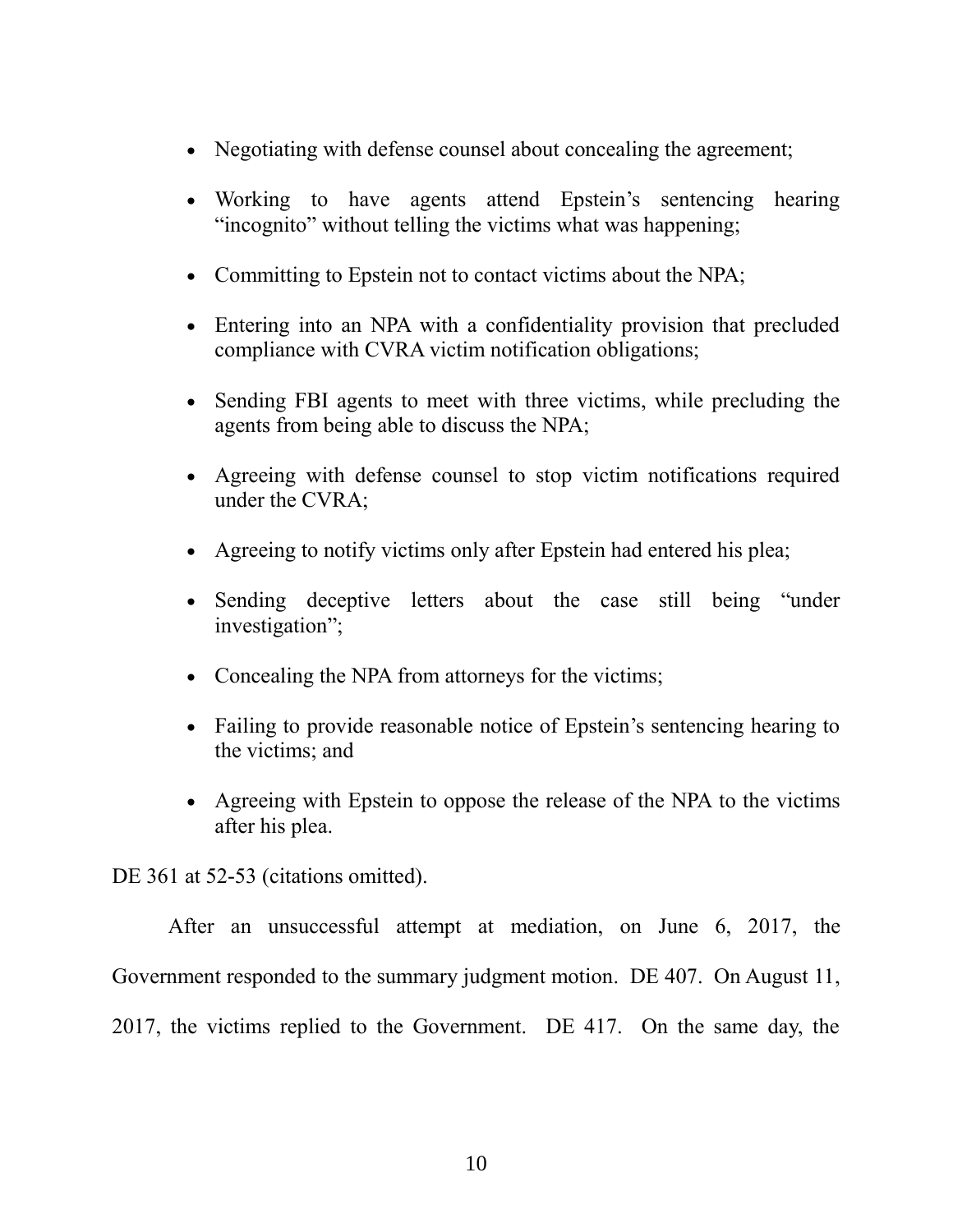victims also filed a motion for a finding that the Government had waived workproduct protections over various documents. DE 414.

No action followed on the victims' 2016 summary judgment for more than a year. To alert the district court to the extended delay, on December 10, 2018, the victims filed a notice regarding the length of time that had elapsed. DE 431.

#### **III. The District Court Rules that the Government Violated the Victims' Right to Confer with the Prosecutors about the Non-Prosecution Agreement.**

On February 21, 2019, the district court granted the victims' motion for summary judgment, finding that the Government had violated the victims' CVRA rights. Appx. 15-47. The district court explained that it was undisputed that the Government entered into an NPA with Epstein without conferring with the victims. Appx. 40. Instead, the district court explained, "the Government sent letters to the victims requesting their 'patience' with the investigation even after the Government entered into the NPA." Appx. 40-41. At a bare minimum, the district court held, the CVRA required "the Government to inform [the victims] that it intended to enter into an agreement not to prosecute Epstein." Appx. 41. The victims "should have been notified of the Government's intention to take that course of action before it bound itself under the NPA." Appx. 41. Had the Government done so, the victims "could have conferred with the attorney for the Government and provided input. Hence, the Government would have been able to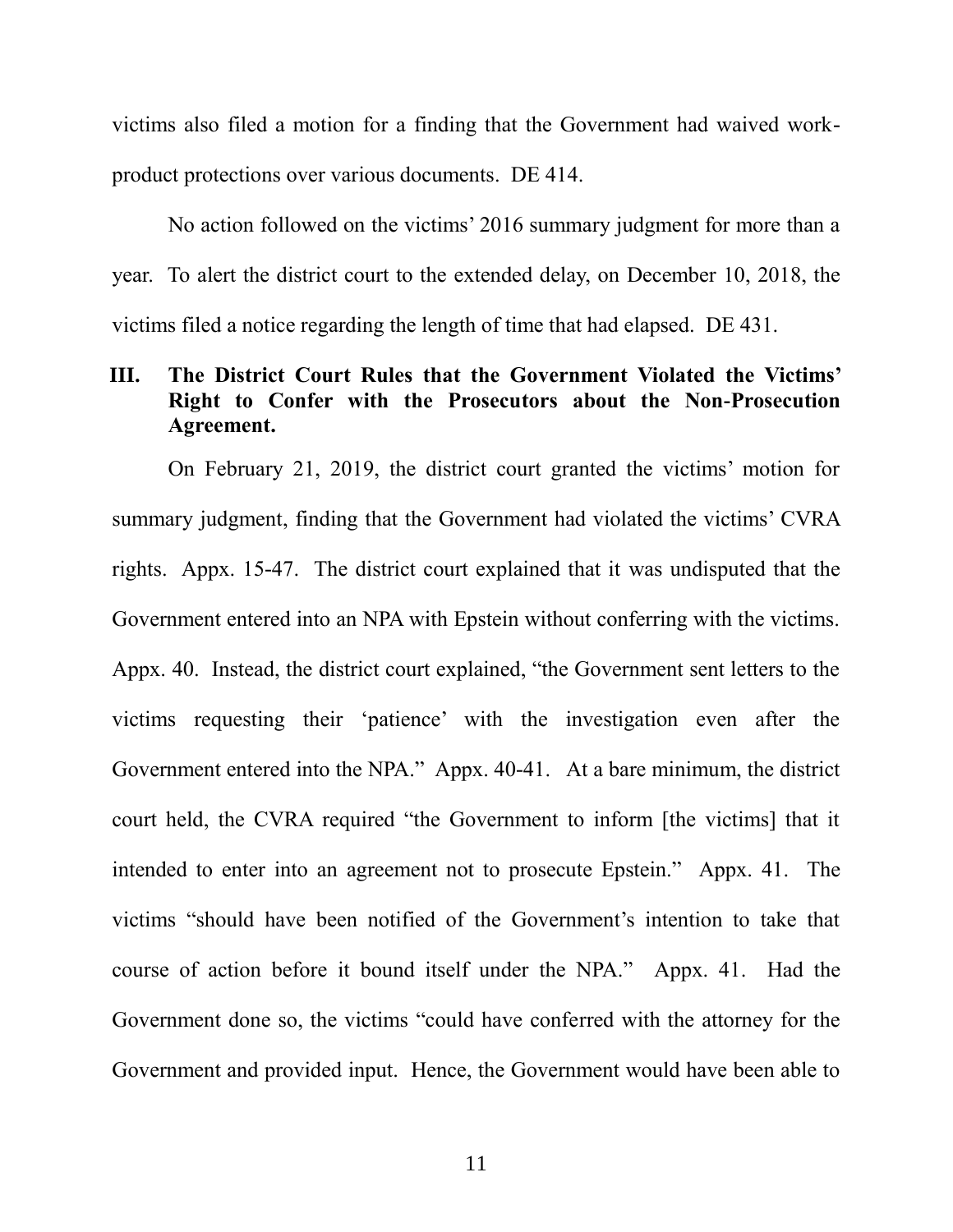ascertain the victims' views on the possible details of the [NPA]. Indeed, it is this type of communication between prosecutors and victims that was intended by the passage of the CVRA." Appx. 41.

The district court also found that the Government had "concealed" the NPA from the victims and "misled" the victims about the possibility of a federal prosecution:

Particularly problematic was the Government's decision to *conceal* the existence of the NPA and *mislead* the victims to believe that federal prosecution was still a possibility. When the Government gives information to victims, it cannot be misleading. While the Government spent untold hours negotiating the terms and implications of the NPA with Epstein's attorneys, scant information was shared with victims. Instead, the victims were told to be "patient" while the investigation proceeded.

Appx. 41-42 (emphases added).In light of the Government's illegal actions, the district court specifically held that under the facts of this case, the Government violated the victims' right to confer under the CVRA. Appx. 47. The district court did not reach the victims' arguments that the Government had violated their rights to be treated with fairness and receive accurate notice of court hearings. The district court also denied without prejudice the victims' motion for a finding that the Government had waived work-product protection over various documents, explaining that the victims "may reassert this argument if and when appropriate." Appx. 47.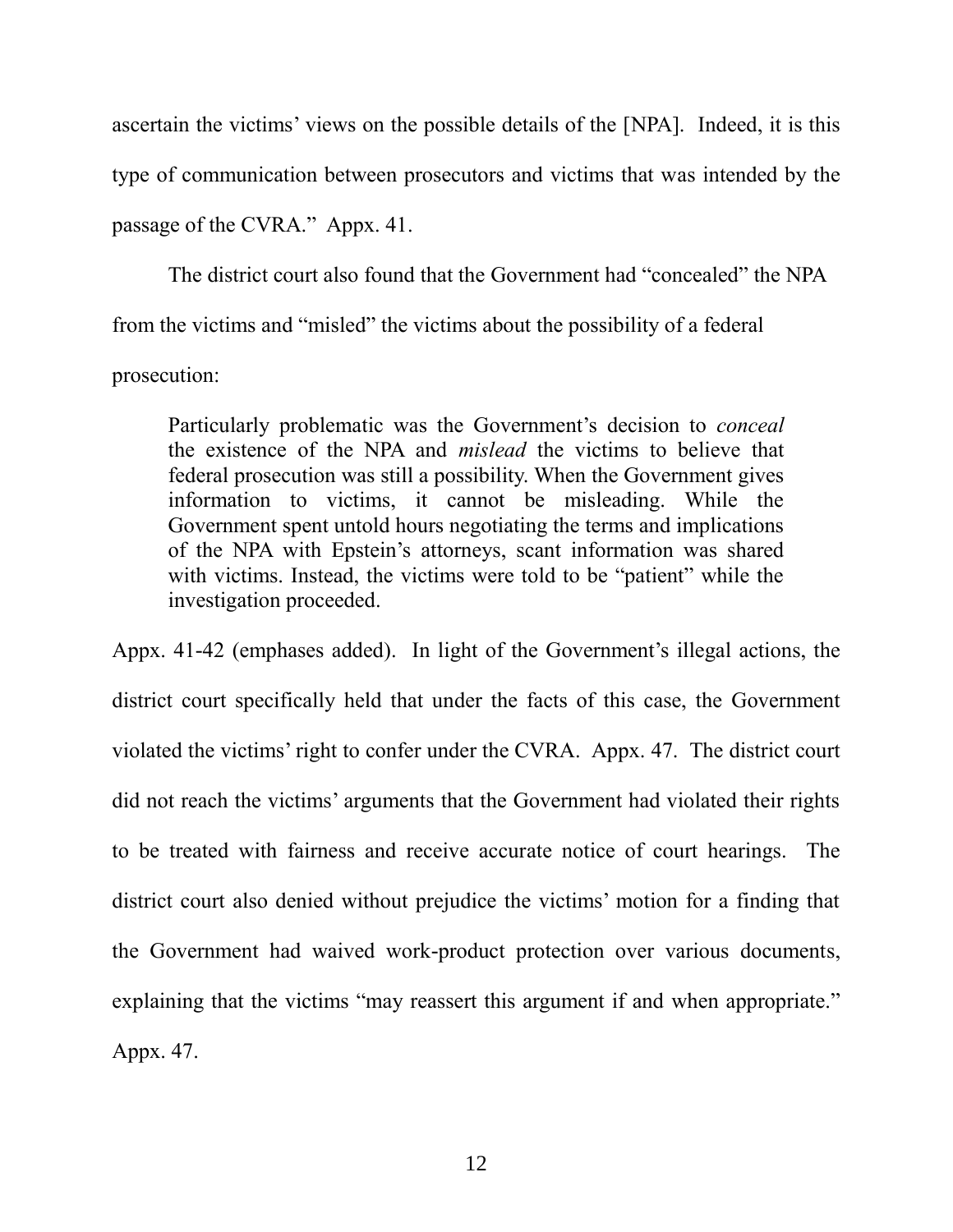After granting summary judgment, the district court directed briefing on what remedies were appropriate. Appx. 47. Accordingly, Ms. Wild submitted a brief listing nineteen proposed remedies, including rescission of the NPA's immunity provisions, a court hearing on the issues related to the case, production of various documents, and an award of attorneys' fees. DE 458 at 12-33. She also asked the district court to rule on her arguments that the Government had violated her rights to be treated with fairness and to accurate notice of court hearings. *Id.* at 33; *see also* DE 464 at 11-12. Ms. Wild also renewed her motion for a finding that the Government had waived work-product protection over various documents. DE 464 at 10-11.

The Government responded, acknowledging that it "should have communicated its resolution of the federal criminal investigation of Epstein to his victims more effectively and in a more transparent manner." DE 462 at 2. While the Government recognized it could not "[t]urn back time and put the victims back in the position they would have been in over a decade ago," the Government argued that the appropriate remedies for its violations were a meeting with the victims, participating in a public court hearing in which the victims could provide victim impact statements, and further training of prosecutors on victims' rights. *Id.*  at 2, 6-7. Epstein also filed a response, objecting to rescission and other remedies. DE 463. Ms. Wild replied separately to each response (DE's 464 and 466).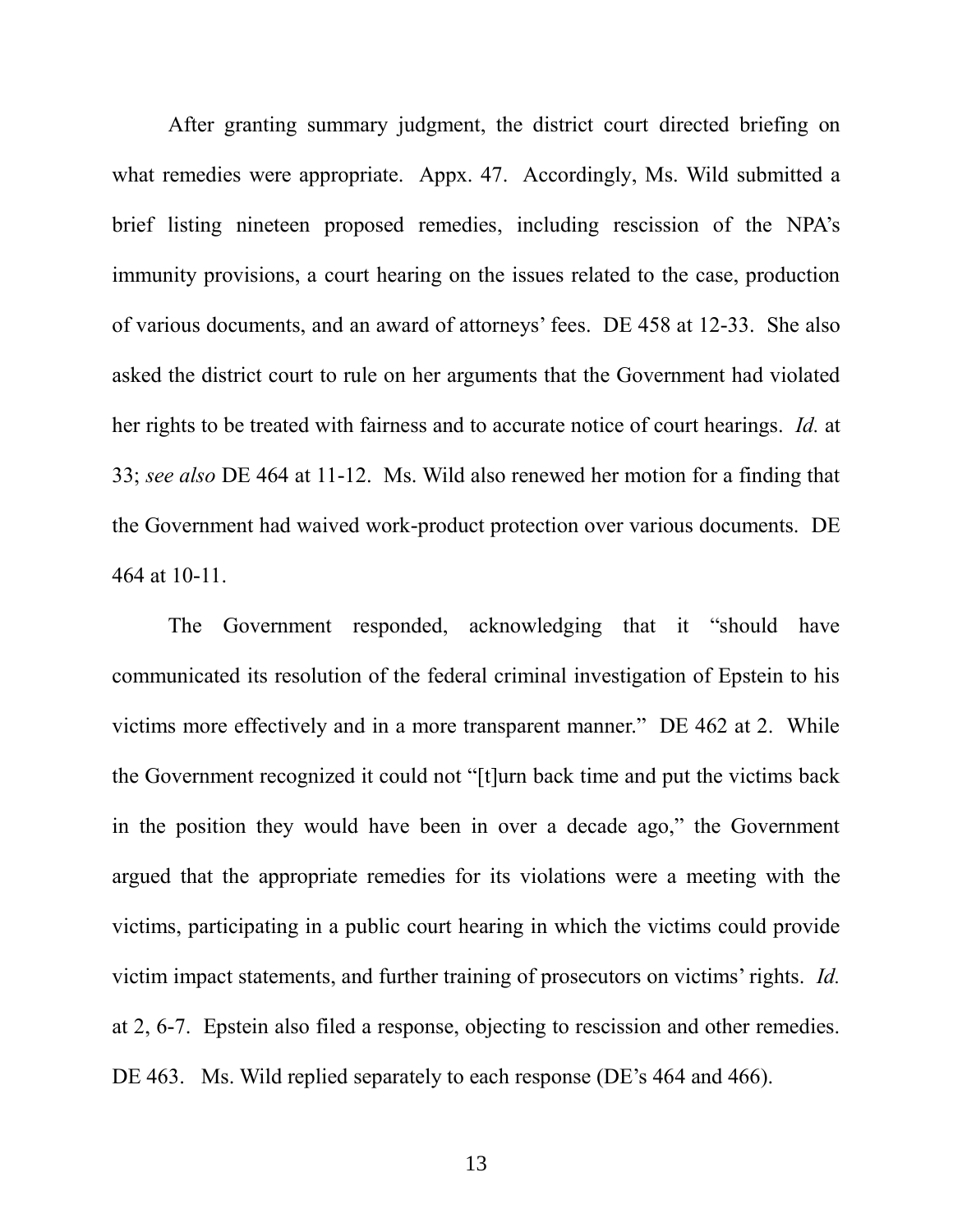After all this briefing was finalized, on August 10, 2019, Jeffrey Epstein apparently committed suicide.

### **IV. After Eleven Years of Litigation, the District Court Denies the Victims Any Remedy.**

On September 16, 2019, the district court denied any substantive remedy to Ms. Wild and the other victims. With regard to their request for rescission of the NPA's immunity provision covering Epstein's co-conspirators, the district court concluded that "[a]ny decision by the Court on that question is meaningless without their participation in this proceeding." Appx. 53. While Epstein had intervened in the case and would have been bound by any ruling, "the alleged coconspirators did not intervene, nor were they obligated to do so." Appx. 53*.*  Moreover, noted the district court, "no party to this proceeding sought to join them to this case. Since the alleged co-conspirators are not parties to this case, any ruling this Court makes that purports to affect their rights under the NPA would merely be advisory and is thus beyond this Court's jurisdiction to issue." Appx. 53.

With regard to the victims' and the Government's joint request that the court hold a hearing at which the victims could speak, the district court denied this request. The court noted that a judge in the Southern District of New York had allowed some of the victims to speak in his courtroom. Appx. 56. In addition, the court believed that it could not play a role in any investigation related to Epstein.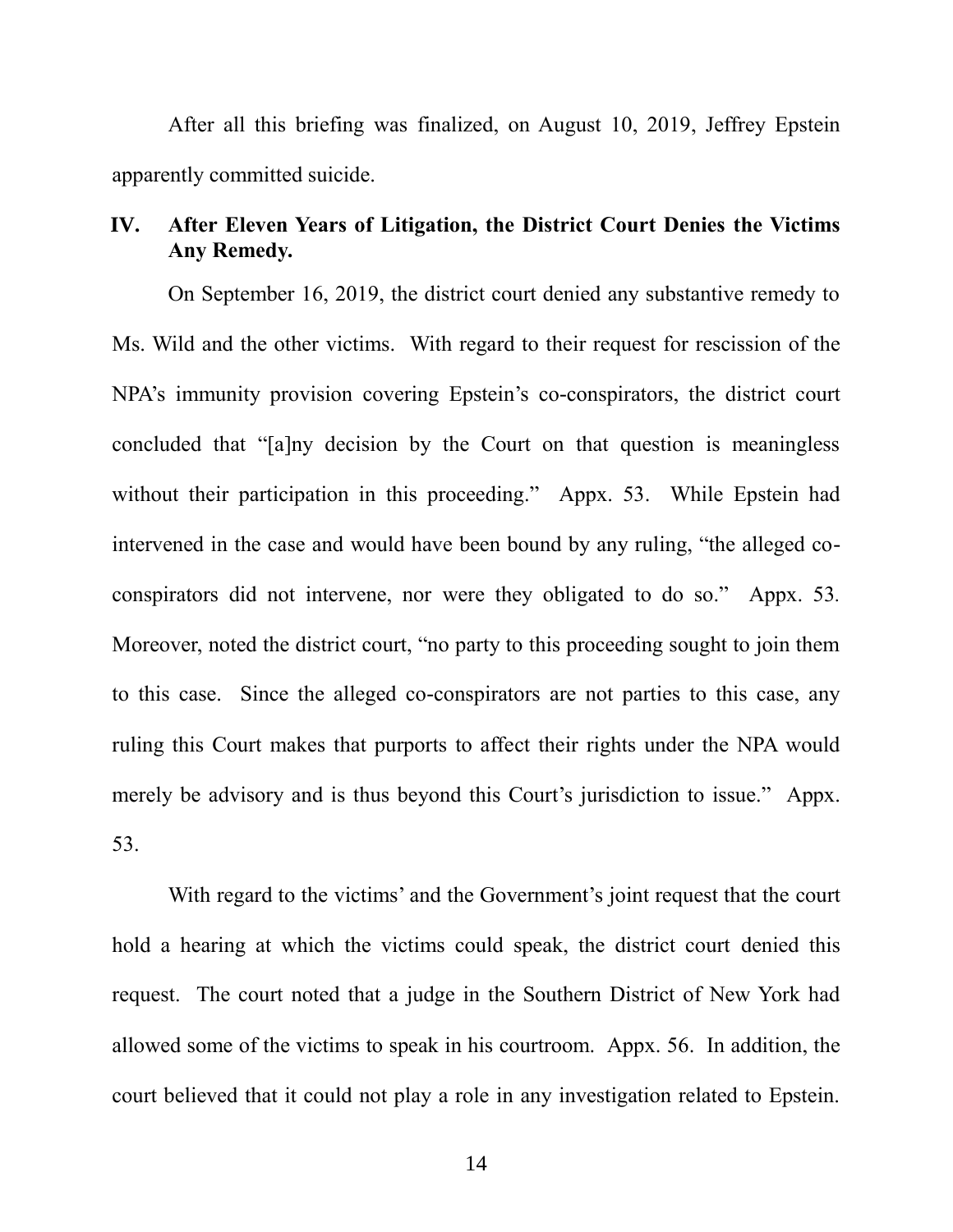Appx. 56. (The court did not explain how holding a hearing in Florida at which various victims would speak was part of a criminal investigation in New York.)

With regard to the victims' request for production of documents (including grand jury materials), the district court noted that it had previously found some of the documents to be privileged and that releasing them "could" adversely affect ongoing investigations. Appx. 57.

The district court also denied the victims' request for attorneys' fees, finding that the Government's litigating positions were not in bad faith. Appx. 60-61.

The district court also refused to rule on the victims' arguments that the Government had violated their rights to fairness and to accurate notice of court hearings, concluding that a ruling on these two rights was "encompassed" in the court's previous ruling on the right to confer. Appx. 57.

The district court explained that the net effect of its order was that, "despite [the victims] having demonstrated the Government violated their rights under the CVRA, in the end they are not receiving much, if any, of the relief they sought. They may take solace, however, in the fact that this litigation has brought national attention to the Crime Victims' Rights Act and the importance of victims in the criminal justice system." Appx. 61-62. The court also noted that the litigation "resulted in the United States Department of Justice acknowledging its shortcomings in the dealing with crime victims . . . ." Appx. 62.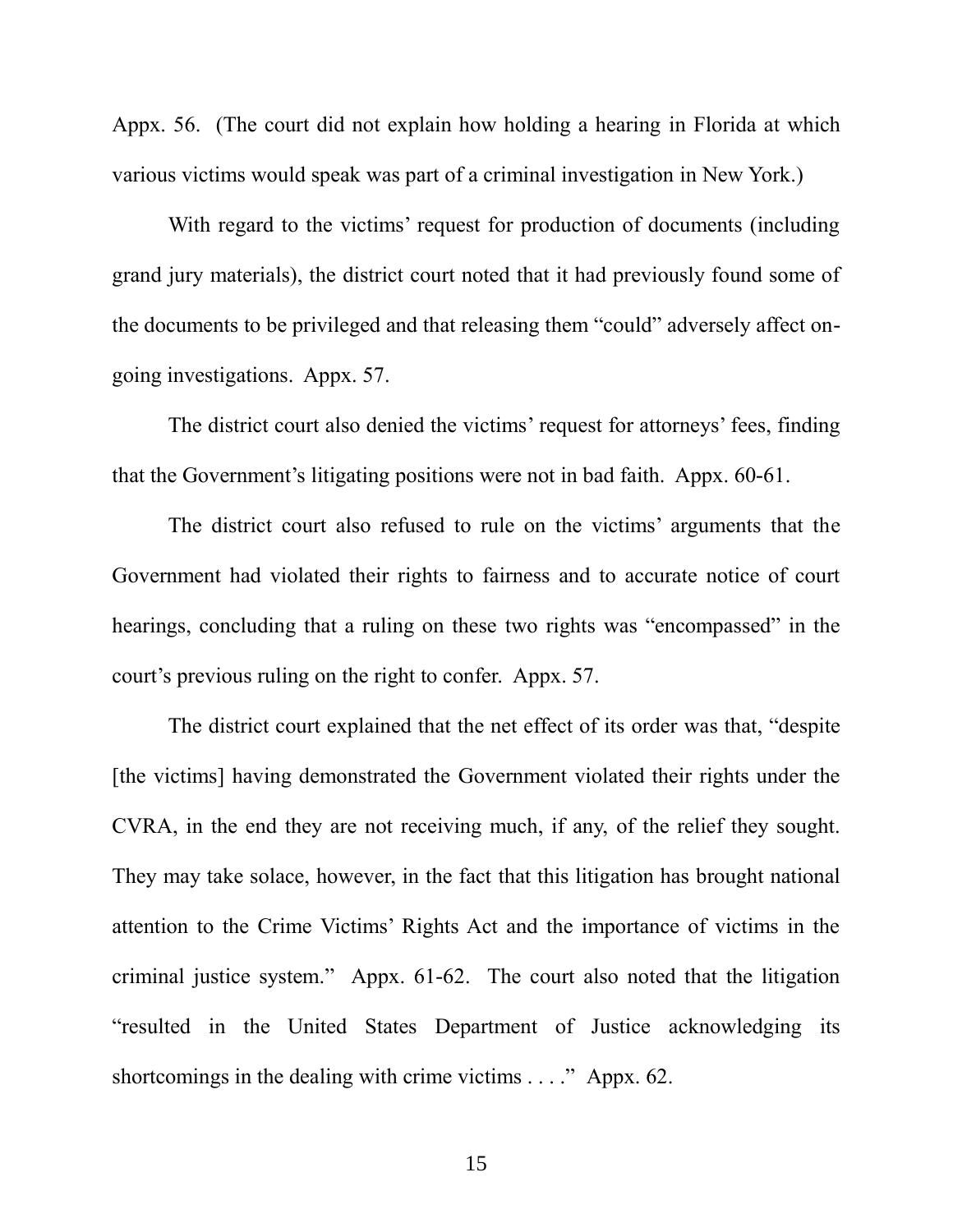The district court then denied all pending motions in the case as moot and directed the clerk to "close the case." Appx. 62.

This petition followed.

#### **STANDARD OF REVIEW**

Before this Court, Jane Doe 1 and 2 are entitled to ordinary appellate review of their issues. While in 2014 this Court held that a "highly deferential" standard of review applies to a CVRA mandamus petition, *In re Wellcare Health Plans, Inc.*, 754 F.3d 1234, 1237 (11th Cir. 2014), in 2015 Congress overruled that result by amending the CVRA. *See* 18 U.S.C. § 3771(d)(3) ("In deciding such application, the court of appeals shall apply ordinary standards of appellate review.") (added by Pub. L. 114-22, Title I, § 1123(c)(2), May 29, 2015); *see also* H.R. Rep. 114-7, at 8 (2015). *See generally* Catherine M. Goodwin, FEDERAL CRIMINAL RESTITUTION § 12:17 (2019).

#### **STATEMENT OF THE REASONS WHY THE WRIT SHOULD ISSUE**

Fifteen years ago, Congress passed the Crime Victims' Rights Act because it found that in case after case "victims, and their families, were ignored, cast aside, and treated as non-participants in a critical event in their lives. They were kept in the dark by prosecutors too busy to care . . . and by a court system that simply did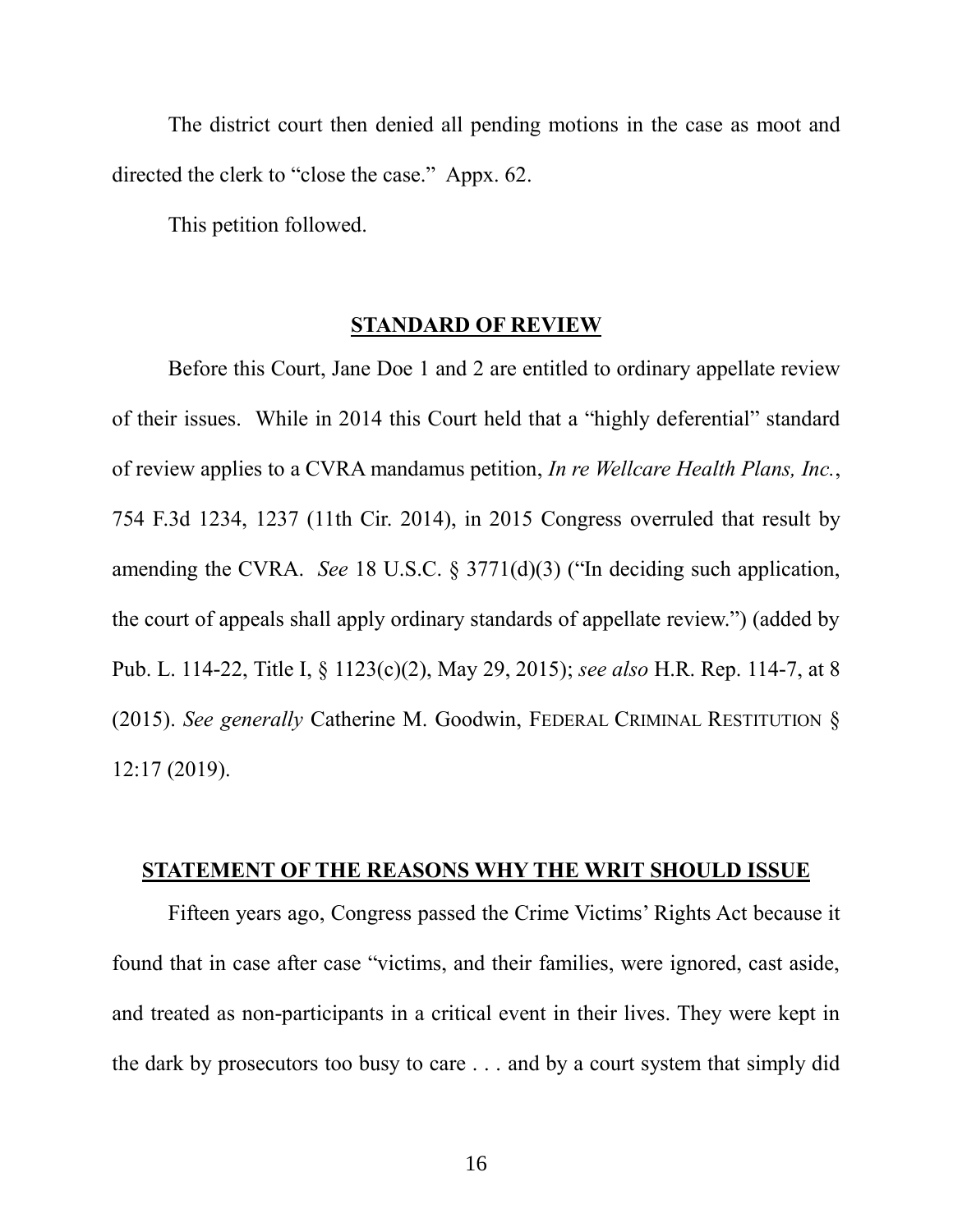not have a place for them." 150 CONG REC. 7296 (2004) (statement of Sen. Feinstein). In passing the CVRA, Congress mandated a series of rights for crime victims. Sadly, in 2007, when the Government began handling this case, it did precisely what Congress thought it had forbidden: The Government deliberately kept crime victims "in the dark" about its non-prosecution agreement with Jeffrey Epstein. In concealing what it was doing, the Government refused to afford victims the rights they had been promised by Congress – particularly the rights to "confer with the attorney for the Government in the case," "to be treated with fairness," and "to reasonable, accurate, and timely notice of any public court proceeding." 18 U.S.C. § 3771(a).

In February 2019, after more than a decade of litigation, the district court ruled that in orchestrating a secret non-prosecution agreement, the Government had "misled" the victims and violated their CVRA rights. But following extensive briefing – and the apparent suicide of Epstein – the district court concluded that it could not award any remedy to the victims. The district court's ruling turns the CVRA into a hollow promise for victims and should be overturned.

## **I. The CVRA Required the District Court to Provide Some Relief to the Victims Rather than Dismiss Their Action Without any Remedy.**

The district court's decision to close the victims' case rather than fashioning any remedy violated its obligations under the CVRA. Since the earliest days of our nation, it has been settled law that "where there is a legal right, there is also a legal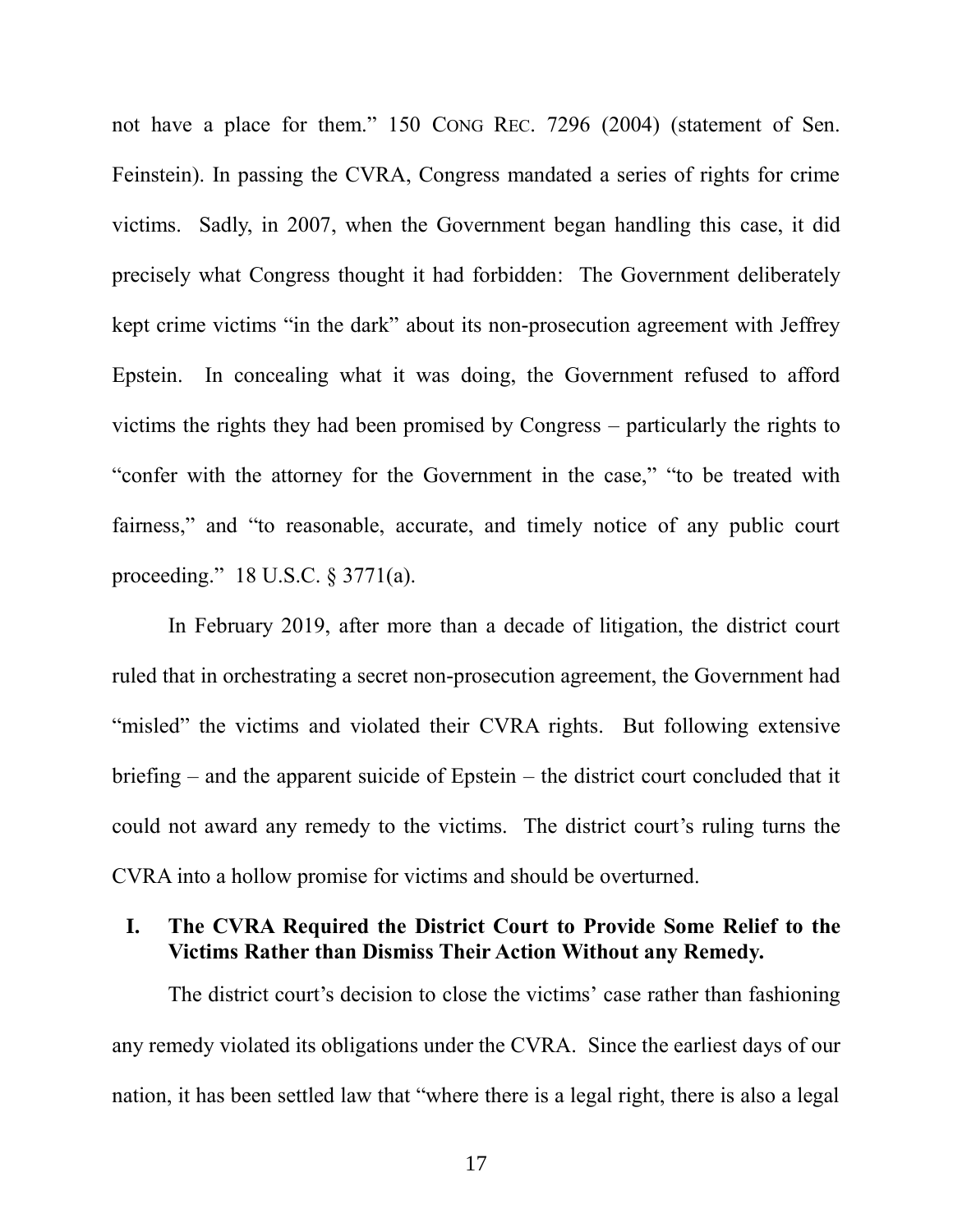remedy . . . ." *Marbury v. Madison*, 5 U.S. 137, 163 (1803) (internal quotation omitted). When a violation of federal law is established, "federal courts generally have the power to grant any appropriate relief in a cognizable cause of action brought pursuant to a federal statute." *Moreno v. Consolidated Rail Corp.*, 99 F.3d 782, 784 (6th Cir. 1996) (internal quotation omitted). Federal courts should "presume the availability of all appropriate remedies [for a federal right of action] unless Congress has expressly indicated otherwise." *Franklin v. Gwinnett County Public Schools,* 503 U.S. 60, 66 (1992). This Court has made clear that "the district court is presumed to have the authority to grant the requested relief, absent some indication in the underlying statute that such relief is not available." *Transcon. Gas Pipe Line Co., LLC v. 6.04 Acres, More or Less*, 910 F.3d 1130, 1152 (11th Cir. 2018), *cert. denied*, 139 S. Ct. 634 (2019). Thus, "unless the underlying statute clearly and validly limits the equitable jurisdiction of the district court, all the inherent equitable powers of the District Court are available for the proper and complete exercise of that jurisdiction." *Id.* at 1152 (internal quotation omitted).

More generally, the "federal courts have historically had broad authority to fashion equitable remedies . . . ." *Hardison v. Cohen*, 375 F.3d 1262, 1266 (11th Cir. 2004). Settled law holds that "the nature of the remedy is to be determined by the nature and scope of the . . . violation." *Nichols v. Hopper*, 173 F.3d 820, 824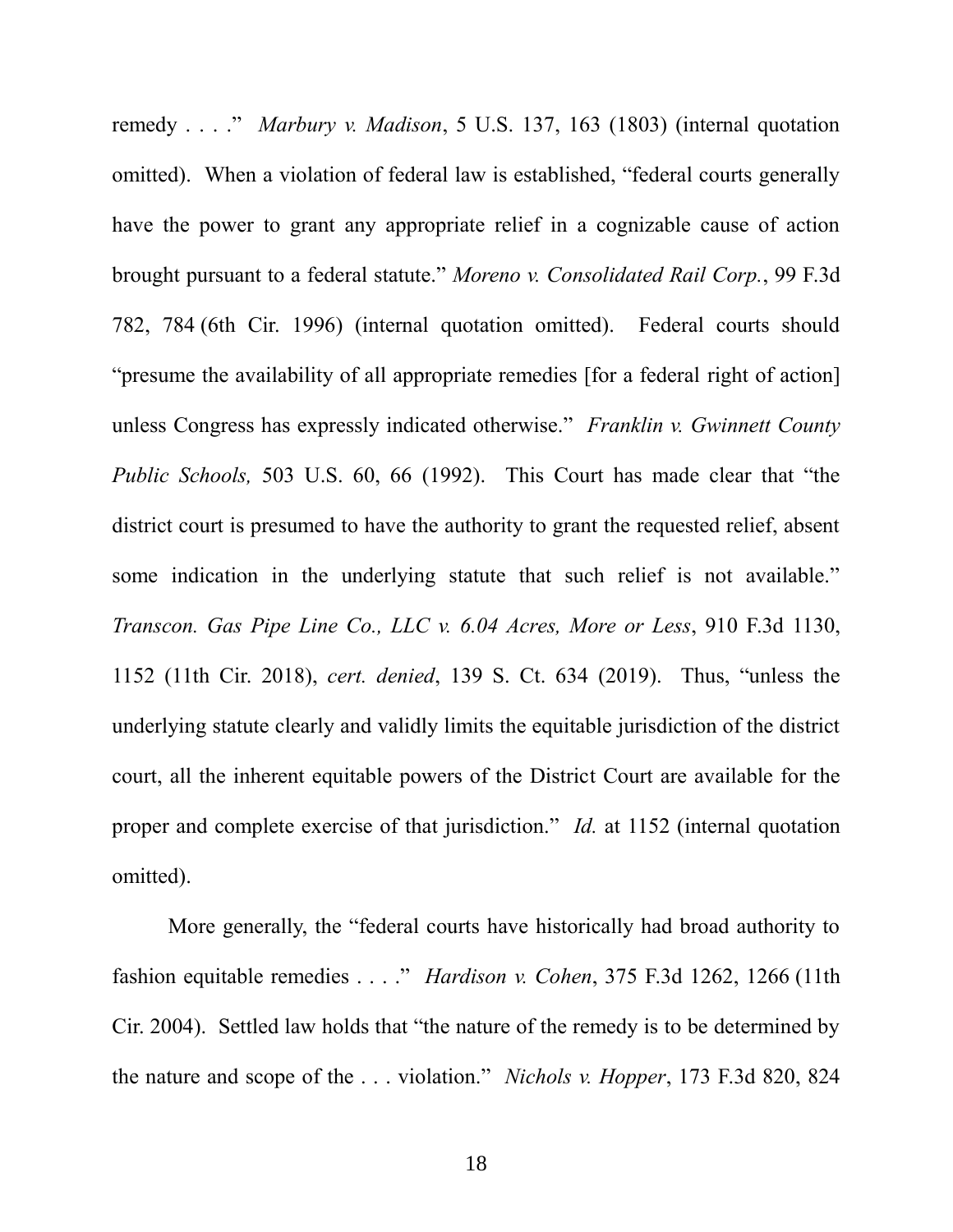(11th Cir. 1999) (internal quotation omitted). This Court has expressly required district courts to fashion appropriate equitable remedies when plaintiffs have proven a violation of statutory provisions. *See, e.g., Alabama Hospital Ass'n v. Beasley,* 702 F.2d 955, 962 (11th Cir. 1983) (in light of statutory violation, we "accordingly remand to the district court so that it may devise an appropriate equitable remedy.").

Beyond these general principles, the CVRA itself required the district court to protect victims' rights, emphasizing that "[i]n any court proceeding involving an offense against a crime victim, the court *shall ensure* that the crime victim is afforded the rights described in [the CVRA]." 18 U.S.C. § 3771(b)(1) (emphasis added). And the CVRA is obviously "remedial legislation" that should be broadly construed to achieve its remedial purposes. *Edwards v. Kia Motors of America, Inc.,* 554 F.3d 943, 948 (11th Cir 2008)**.** Indeed, as the Senate co-sponsor of the CVRA explained, "it is the clear intent and expectation of Congress that the *district . . . courts* will establish procedures that will allow for a prompt adjudication of any issues regarding the assertion of a victim's right, while *giving meaning* to the rights we establish." 150 CONG. REC. 22953 (Oct. 9, 2004) (statement of Sen. Kyl) (emphases added).

In denying any remedy to the victims, the district court violated its statutory obligation to "ensure" that the victims were afforded their rights and ignored the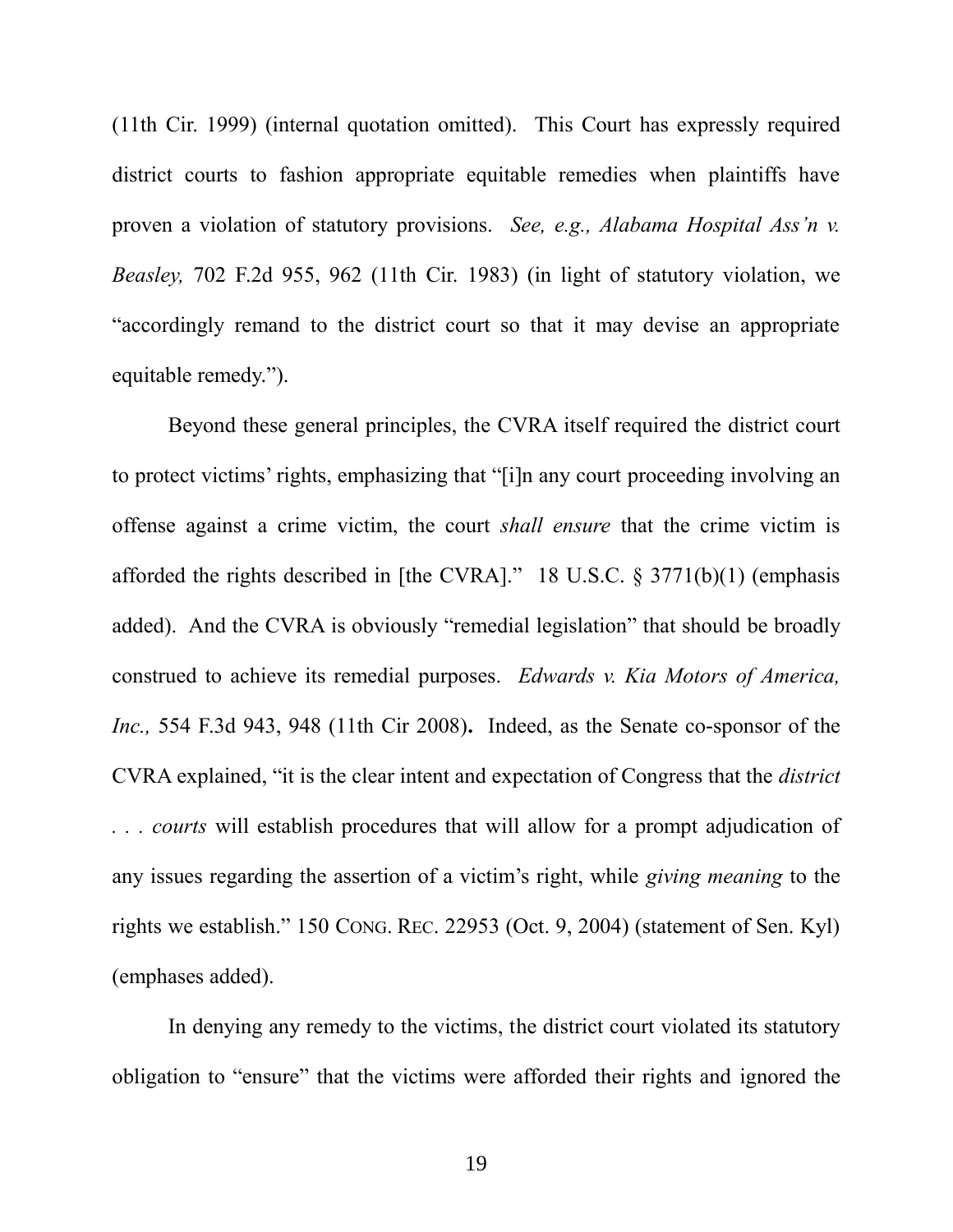congressional direction to "give meaning" to the CVRA. And the district court ignored the CVRA requirement that, where a court denies a victim CVRA relief, "[t]he reasons for any decision denying relief . . . shall be clearly stated on the record." 18 U.S.C. § 3771(b)(1). Instead, the district court gave priority to summarily "bring[ing] an end [to] this lengthy and contentious litigation." Appx. 61. The district court thought that the victims would "take solace" in the fact that they brought "national attention to the Crime Victims Rights Act." Appx. 61. But the victims were entitled to more than the district court's consoling sympathies. The district court erred in failing to craft any sort of remedy for the victims, and this Court should reverse the district court's decision for this reason alone.

## **II. The District Court Erred in Concluding that it was "Without Jurisdiction" to Grant the Victims the Remedy of Invalidating the NPA's Provisions Barring Prosecution of Epstein's Co-Conspirators.**

One important remedy that the district court should have awarded was rescission of the NPA's provisions extending immunity to Epstein's coconspirators. The immunity provisions were part of a secret and illegal agreement and continue, to this day, to block the victims' from conferring with prosecutors in Florida about federal prosecution of the co-conspirators who enabled Epstein to sexually abuse dozens of minor girls. Even though the victims had been pursuing a rescission remedy for years and years, the district court ultimately refused to rule on the victims' request for such a remedy. Instead, in a terse, two-paragraph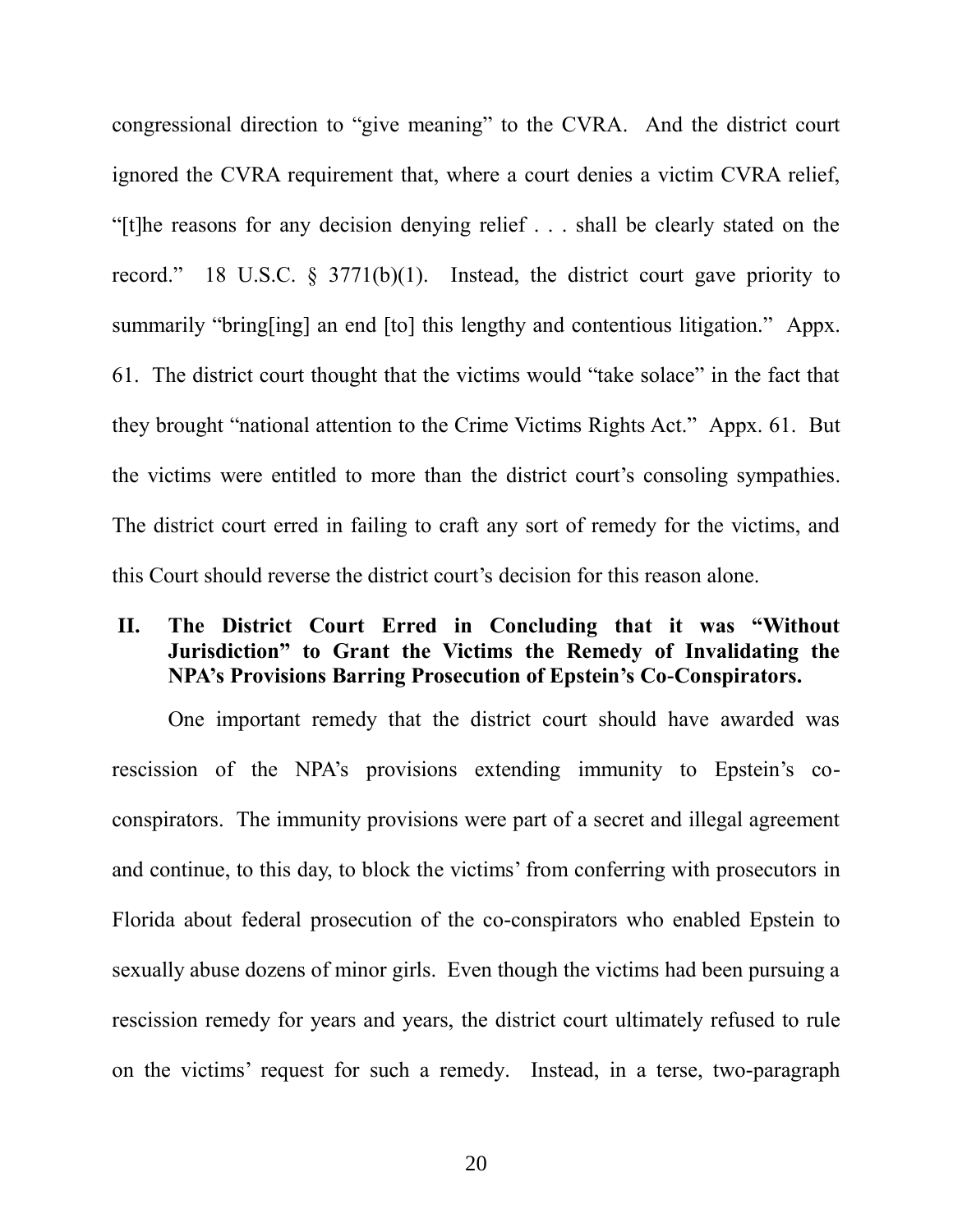statement, the district court noted Epstein's death and held that, as a result, it was "without jurisdiction" to grant rescission. In the district court's view, rescinding the immunity provisions in the agreement between the Government and Epstein would affect the rights of non-parties (i.e., Epstein's co-conspirators), who had not been joined to the CVRA action. Any ruling without their participation would be "meaningless" and merely "advisory" and thus outside of permissible judicial action under Article III. Appx. 53.

The district court's ruling constituted a reversible error of law for at least three reasons. First, even assuming that the co-conspirators should have been joined to the action, the district court erred in failing to simply order their joinder, as required by Rule 19 of the Federal Rules of Civil Procedure. Second, a ruling rescinding the immunity provisions would have been binding on the USAO-SDFL and helped to protect the victims' CVRA right to confer with that Office. Accordingly, such a ruling would not have been "meaningless" and fell within the court's Article III powers. And third, in any event, the district court could have entered a ruling binding on the co-conspirators even though they were not parties to the case.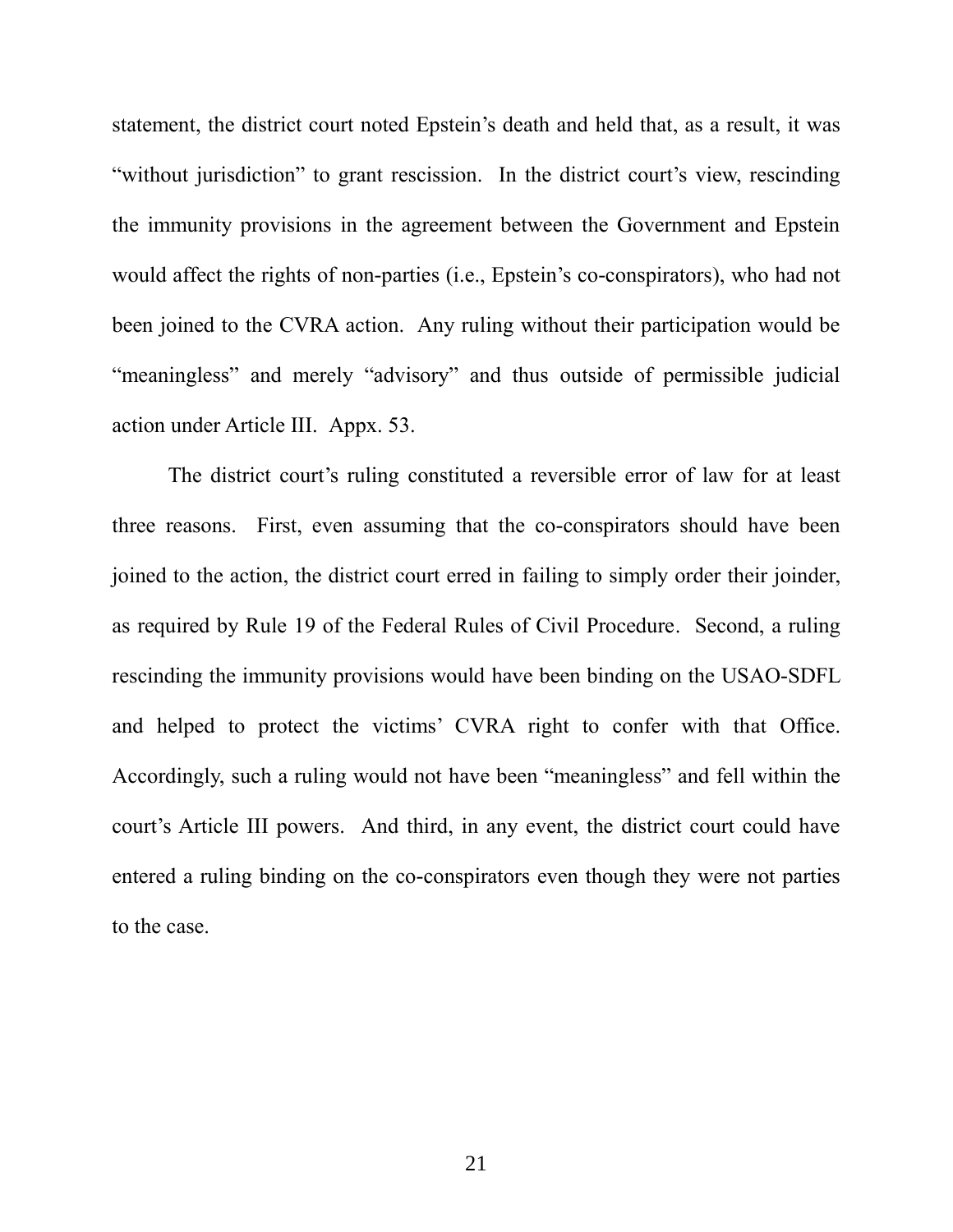## **A. Even Assuming that the District Court Was Correct that the Co-Conspirators Had to Be Joined as Parties, the District Court Erred in Precipitously Closing the Case Rather than Ordering Joinder.**

The district court concluded that Epstein's co-conspirators had to be joined to the case for it to make a ruling on rescission of the NPA's immunity provision. But rather than taking the simple step of ordering joinder, the district court stated that, without joinder, it lacked power to grant the requested relief and summarily closed the case. Appx. 52-53. The district court gave no reason why it was closing this important case rather than taking steps to protect the rights of Ms. Wild and Epstein's other victims and its decision violated its obligations under Fed. R. Civ. P. 19. This Court should reverse and remand, with directions that the district court order the joinder of the co-conspirators and then reach the merits of the rescission issue.

## **1. Under Rule 19 of the Federal Rules of Civil Procedure, the District Court Should Have Ordered that the Co-Conspirators Be Joined as Parties.**

A prime purpose underlying the joinder rules is to "expedite the resolution of disputes, thereby eliminating unnecessary lawsuits." *Swan v. Ray*, 293 F.3d 1252, 1253 (11th Cir. 2002) (internal quotation omitted). Reflecting that underlying purpose of simplifying litigation, the Federal Rules of Civil Procedure<sup>3</sup> simply

 $\overline{a}$ 

<sup>&</sup>lt;sup>3</sup> Because the CVRA does not contain procedural rules, the district court held repeatedly that the Federal Rules of Civil Procedure governed procedural aspects of the case. *See* DE 330 at 23; *see also* DE 257 at 3.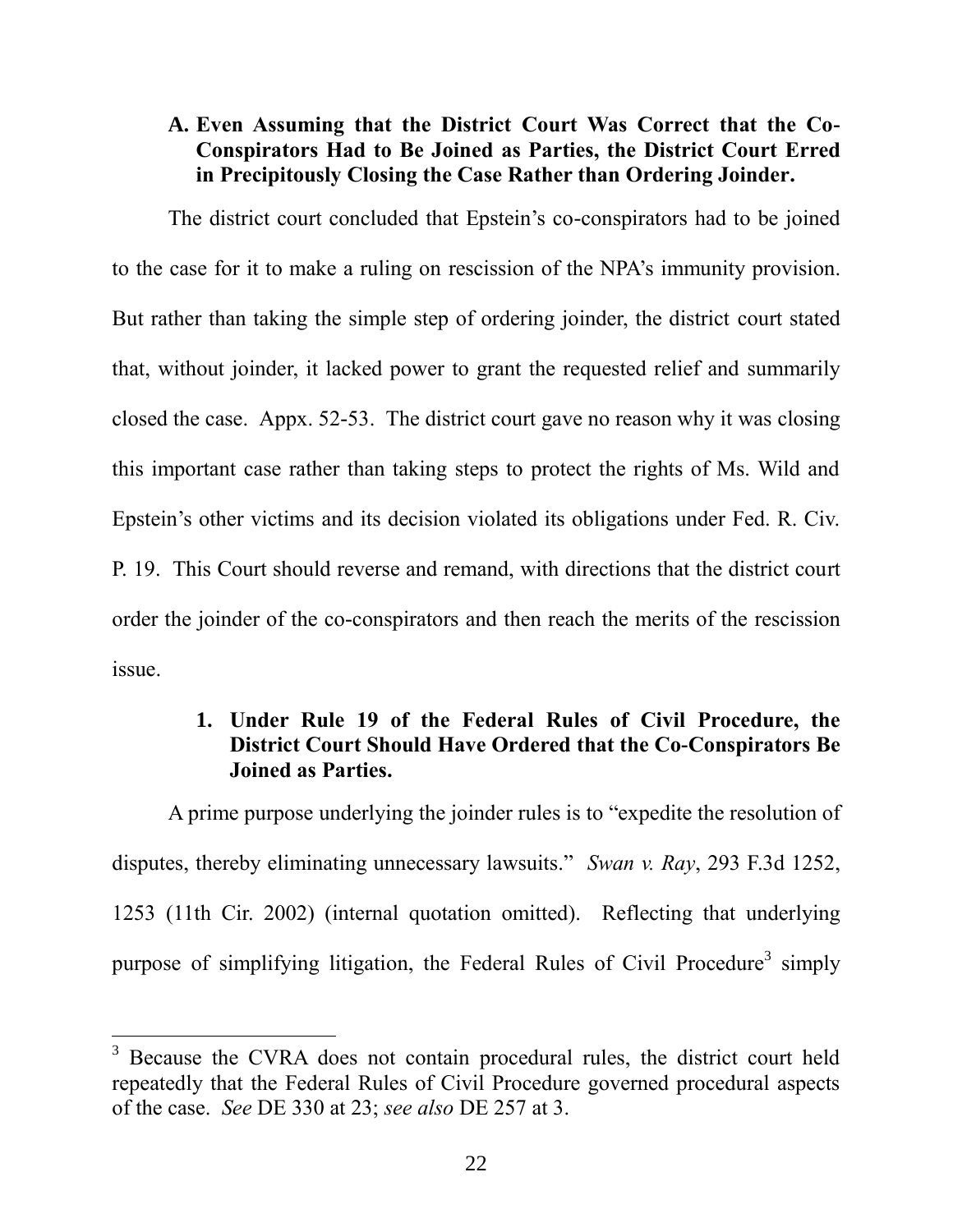direct that, when a situation arises where, in "a person's absence, the court cannot accord complete relief among existing parties" because "a person has not been joined as required, *the court must order that the person be made a party.*" Fed. R. Civ. P 19(a)  $\&$  (a)(2) (emphasis added). Cases interpreting this provision have repeatedly held that, if a joinder problem arises in granting relief, the proper response is not to terminate the case but rather to direct that any necessary missing parties be joined. *See, e.g., Askew v. Sheriff of Cook County*, 568 F.3d 632, 637 (7th Cir. 2009) (district court erred when it dismissed case rather than order missing required party to be joined); *Teamsters Local Union v. Fargo-Moorhead Auto. Dealers Ass'n*, 620 F.2d 204, 205–06 (8th Cir. 1980) (when plaintiff has failed to join a necessary defendant, "joinder under Rule 21 is the obvious remedy .

. . . Nonjoinder of these parties is not ground for dismissal of the action."). And the mandatory language of Rule 19(a)(2) – requiring that "the court *must* order that the person be made a party" – leaves no room for discretion. *See 101 W. 136th St. Realty Corp. v. HUD*, 1988 U.S. Dist. LEXIS 12991, at \*33 (S.D.N.Y. 1988) ("If joinder is feasible, the Court must order it; the mandatory language of the rule divests the Court of any discretion to dismiss the case."). *See generally* 7 Wright & Miller, FEDERAL PRACTICE AND PROCEDURE § 1611 (3d ed.) ("[T]he nonjoinder of someone described in Rule 19(a) does not result in a dismissal if that person can be made a party to the action. If joinder is feasible, the court must order it; the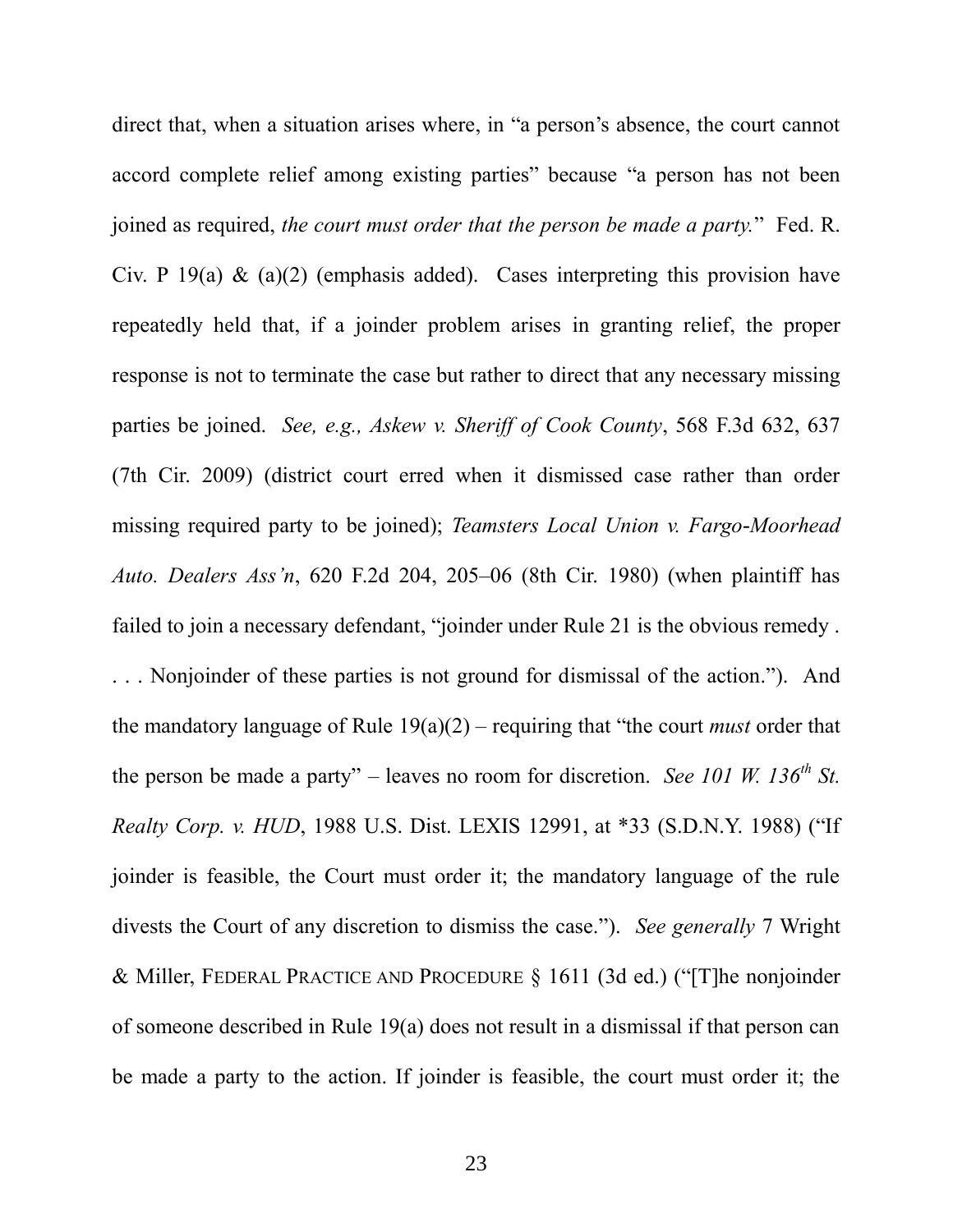court has no discretion at this point because of the mandatory language of the rule."); MOORE'S FEDERAL PRACTICE (3d ed. 2019) § 19.04[4][a] (Rule 19(a)(2) "leaves no discretion on this point [that the court must order a necessary party to be added]").

Applying Rule 19, if the district court was correct in its assumption that joining the co-conspirators as parties was necessary to resolve the rescission issue, 4 then the Court should have simply ordered the co-conspirators' joinder to allow the rescission remedy to be adjudicated.

Indeed, the district court had previously ruled that rescission of the NPA was a permissible remedy in this case, without suggesting to the victims that they needed to join any additional parties. Back in 2011, the Government moved to dismiss the victims' CVRA petition, arguing that the district court could not grant any relief to the victims since Epstein's NPA had already been consummated. On June 18, 2013, the district court rejected the Government's position that no such remedy was possible, explaining that "the CVRA is properly interpreted to authorize the rescission or 're-opening' of a prosecutorial agreement – including a non-prosecution agreement – reached in violation of the prosecutor's conferral obligations under the statute." Appx. 7. The district court recognized that "in their petition and supplemental pleadings, [the victims] have identified a remedy which

 $\overline{a}$ 

<sup>4</sup> In the sections below, we dispute that assumption.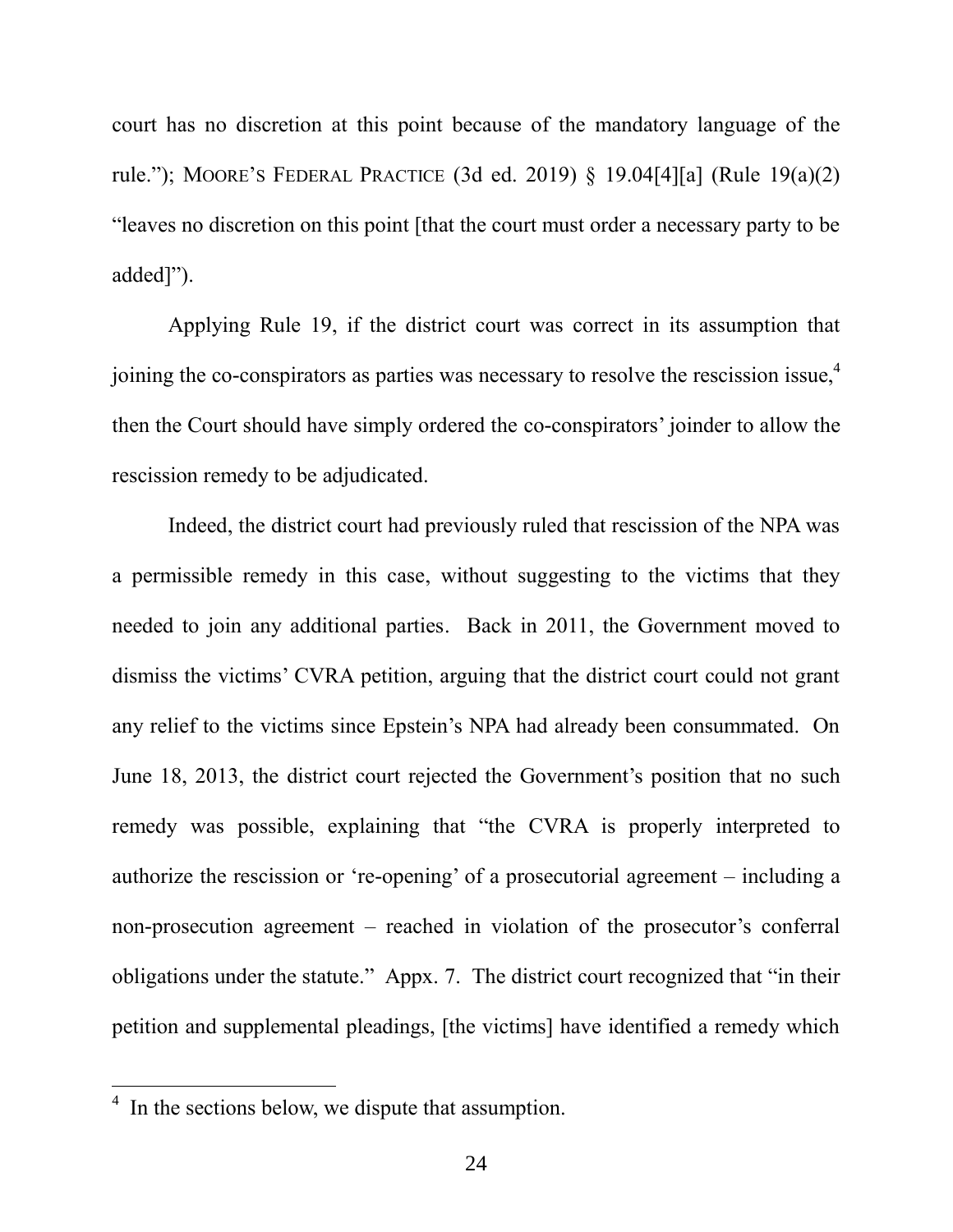is likely to redress the injury complained of  $-$  the setting aside of the nonprosecution agreement as a prelude to the full, unfettered exercise of their conferral rights *at a time that will enable the victims to exercise those rights meaningfully*." Appx. 9 (emphasis in original). In other words, the district court explained, the victims' "injury can be redressed by setting aside the agreement and requiring the government to handle its disposition of the Epstein case in keeping with the mandates of the CVRA, including the pre-charge conferral obligations of the government. Appx. 10.

While the district court had ruled back in 2013 that rescission was a permissible remedy, more than six years later, on September 16, 2019, the district court ruled that it lacked "jurisdiction" to grant that very remedy. The court *sua sponte* raised the issue of joinder of the co-conspirators, observing that "no party to this proceeding has sought to join [the co-conspirators] to this case." Appx. 53. Yet the court failed to acknowledge that, at no point during eleven years of litigation, had the Government ever suggested that the victims needed to join the co-conspirators to the case to obtain the relief the district court had previously held they could seek.

The district court erred in treating the absence of the co-conspirators as parties as some sort of "jurisdiction[al]" problem. Appx. 53. It cited no authority for the proposition that a joinder issue created a "jurisdictional" barrier to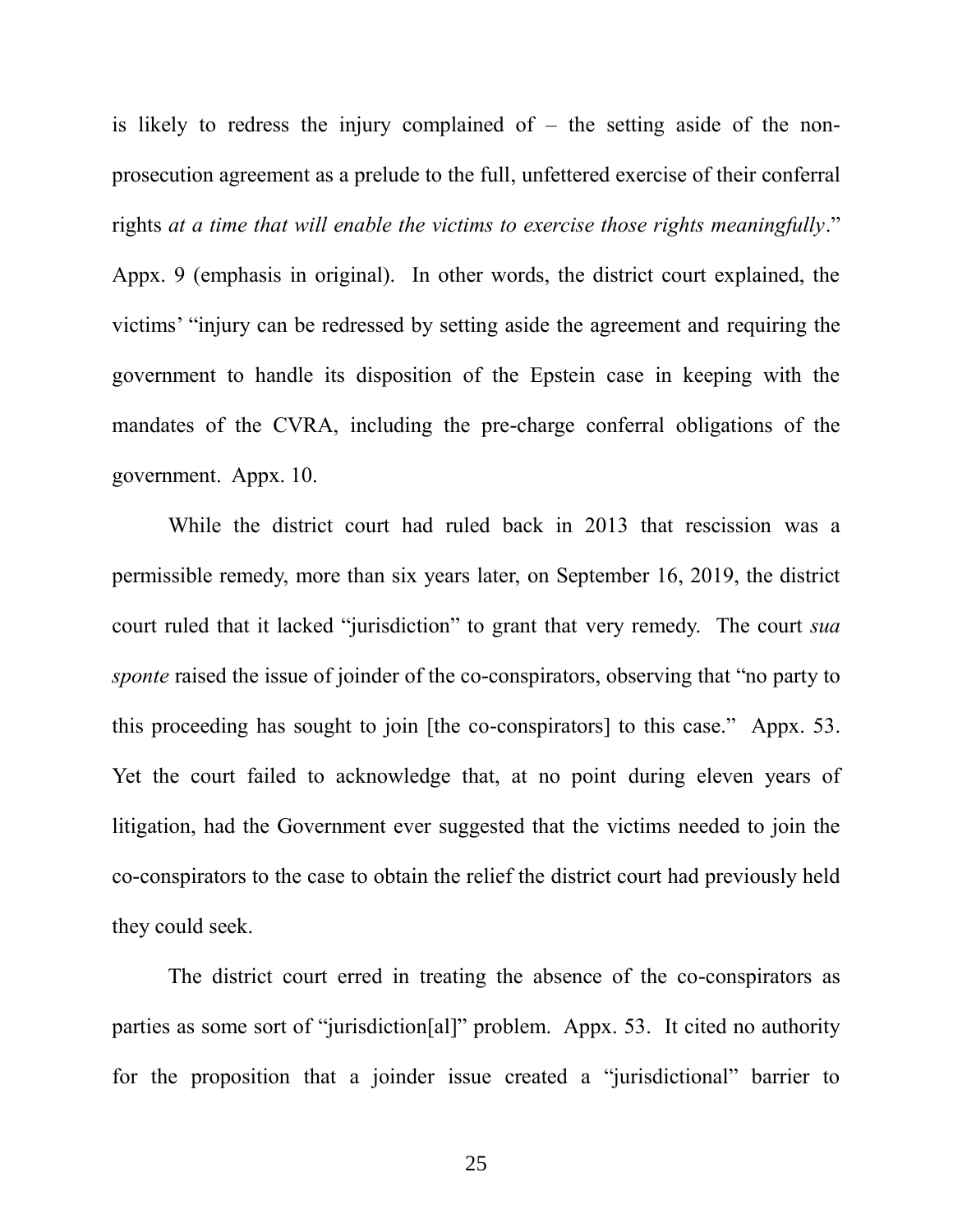determining the dispute between the parties to the case: the victims and the Government. As the Advisory Committee Notes to Rule 19 make clear, "[i]t is true that an adjudication between the parties before the court may leave a party exposed to a later inconsistent recovery by the absent persons. These are factors which should be considered in deciding whether the action should proceed or should rather be dismissed; *but they do not themselves negate the court's power to adjudicate as between the parties who have been joined*." Fed. R. Civ. P., Rule 19, Adv. Comm. Note, 1966 Amendment (emphasis added). *See* 7 Wright & Miller, FEDERAL PRACTICE AND PROCEDURE § 1611 (3d ed.) ("Since the indispensableparty doctrine is equitable both in its origin and nature, . . . scholarly commentary as well as the vast majority of courts reject this 'jurisdictional' characterization.").

This requirement of adding a party rather than terminating an action is reinforced by Rule 21 of the Federal Rules of Civil Procedure, which provides that "[m]isjoinder of parties is not a ground for dismissing an action. On motion or on its own, the court may at any time, on just terms, add or drop a party." Case law under this provision confirms what the rule's plain language provides  $-$  i.e., that dismissal is not an appropriate response to a joinder issue. *See, e.g., Letherer v. Alger Group, L.L.C.*, 328 F.3d 262, 267 (6th Cir. 2003) ("Courts cannot dismiss actions where there has been misjoinder of parties, but they may drop or add parties under Rule 21.").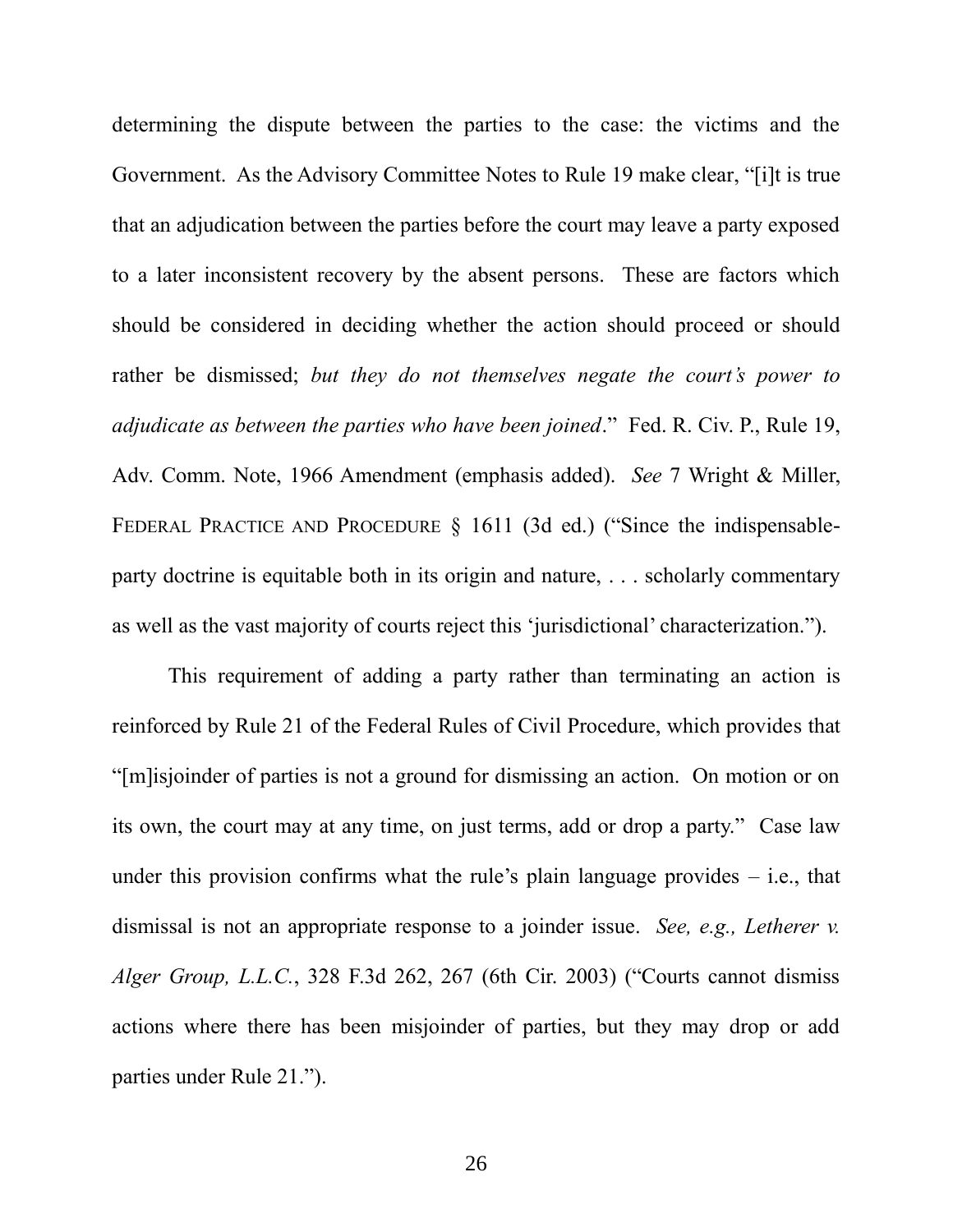This Court has set out the appropriate inquiry for considering joinder under Rule 19. First, the district court must determine if a person's joinder is required under Rule 19(a) as indispensable to the action  $-$  i.e., whether the court can accord complete relief among the existing parties. *See Molinos Valle Del Cibao, C. por. A. v. Lama*, 633 F.3d 1330, 1344 (11th Cir. 2011). If a party is necessary to provide complete relief, then the district court is required to determine whether that party's joinder is feasible. *See id.* If that party can be joined without destroying the court's jurisdiction, then the person must be joined if feasible. Fed. R. Civ. P.  $19(a)(2)$ .

Here, the district court failed to follow the standard steps for a joinder inquiry. While the district court appears to have obliquely concluded Epstein's coconspirators were needed to provide complete relief, it does not appear to have ever considered whether their joinder was feasible. Had the court considered the feasibility of their joinder, the conclusion would have been obvious: The NPA lists by name four of Epstein's co-conspirators. The district court could have simply ordered that (at least) these four persons be joined to the action. Rule 19 required the district court to proceed in this way, rather than closing the case. *See* 7 Wright & Miller, FEDERAL PRACTICE AND PROCEDURE § 1604 (3d ed.) ("Once it has been decided that a person whose joinder is feasible should be brought into the action, the claimant should be given a reasonable opportunity to add that person.").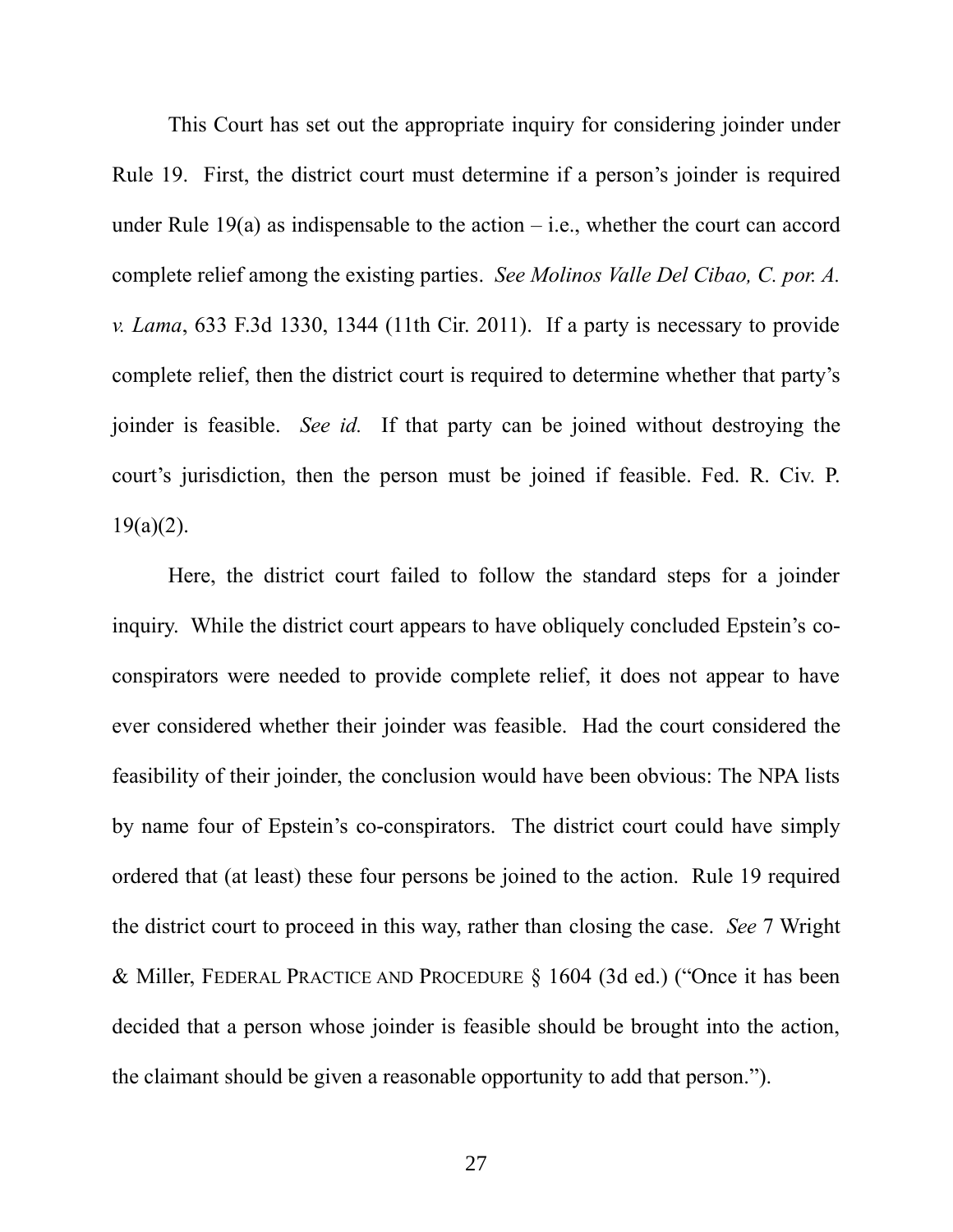Of course, once these four individuals were joined to the action, even under the district court's crabbed analysis of the issue, a determination of rescission of the immunity provisions would not merely be advisory. For example, the district court had held that, because Epstein had intervened in this case, he "would have been bound by any ruling issued by the Court" (Appx. 53) and thus jurisdiction existed to adjudicate the NPA's validity as to him. Yet somehow, once Epstein died, the district court was not prepared to follow a similar approach for his coconspirators.

While the NPA specifically identifies four co-conspirators, given the vast scope of Epstein's sex trafficking and abuse conspiracy, it is apparent that many other co-conspirators potentially assisted Epstein. *Cf.* Appx. 15-16 (noting allegations that Epstein had long been involved in abusing minor females). And the Government, no doubt, possesses substantial information about other potential co-conspirators. To the extent that joining these persons to the action was required for the district court to grant relief (a point we disprove below), the district court should have directed their joinder.

Joining the co-conspirators to the action was clearly a preferable approach to the district court's precipitously closing the case. The district court had taken significant time in ruling on various motions filed in this case over the eleven years of litigation. For example, the district court took more than eighteen months to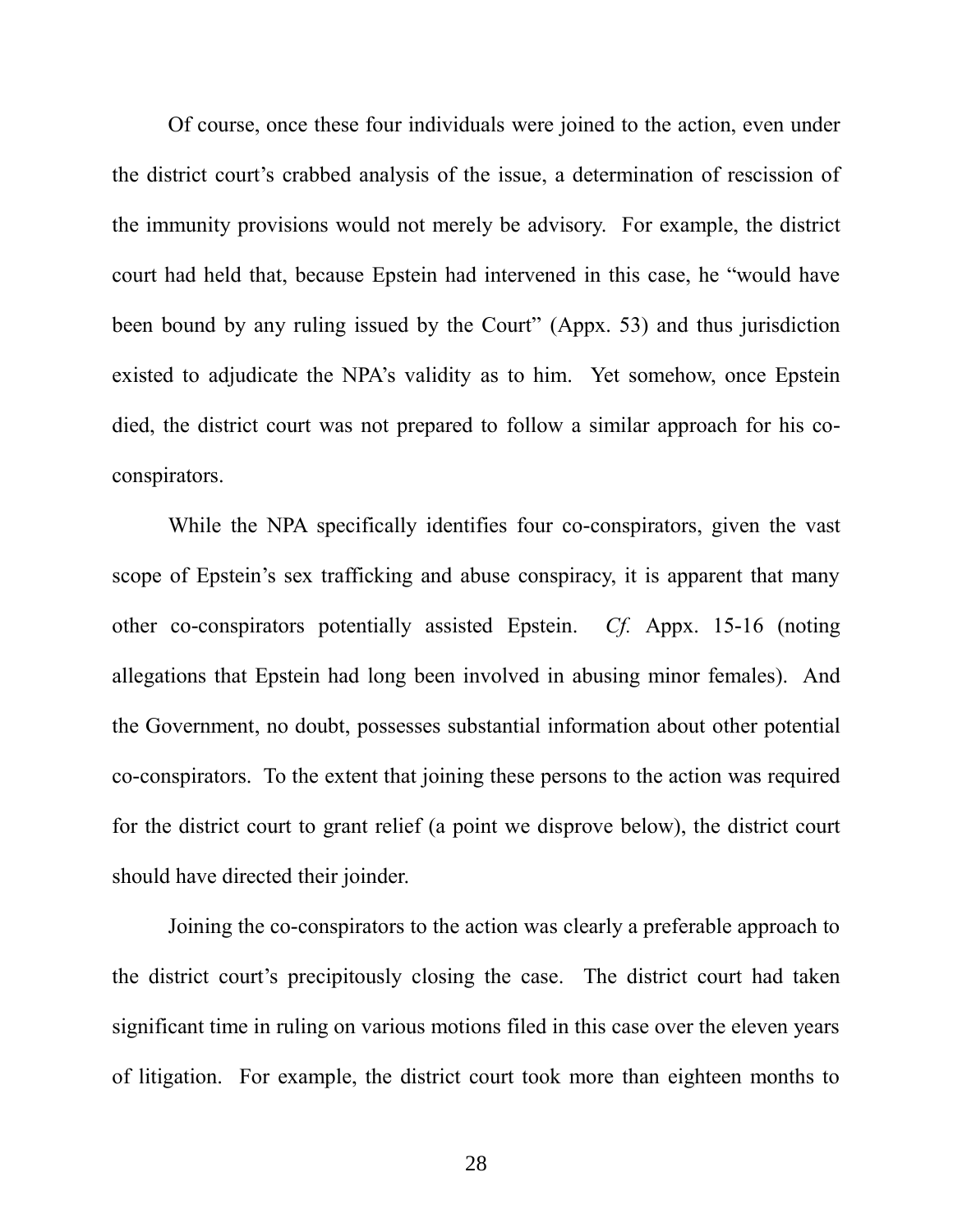rule on the Government's motion to dismiss the action (DE 189) and more than three years to rule on the victims' summary judgment motion (DE 435).<sup>5</sup> Against that backdrop, it is hard to understand why the district court would not have directed that the co-conspirators be joined to action within, for example, 45 days. This approach would have permitted the Court to reach the remedial issues that the victims had presented over years and years of litigation attempting to vindicate their congressionally conferred rights.

Confirming this conclusion is the fact that dismissing a case for failure to join an indispensable party does not constitute an adjudication on the merits of a case. Fed. R. Civ. P. 41(b); *see* MOORE'S FEDERAL PRACTICE (3d ed. 2019) § 19.02[4][d]. Thus, if the district court's decision is affirmed by this Court, it would appear that the victims could simply re-file their action against the United States, listing the co-conspirators as parties necessary to the action – and start the litigation all over again. It has long been recognized that the rules of procedure "were not adopted to set traps and pitfalls by way of technicalities for unwary litigants." *Des Isles v. Evans*, 225 F.2d 235, 236 (5th Cir. 1955). In *sua sponte*  closing the case due to non-joinder of the co-conspirators – and failing to give the victims' any opportunity to brief the issue or to effect joinder – the district court improperly elevated procedure over substance.

 $\overline{a}$ 

<sup>5</sup> Some of the three years was consumed in an unsuccessful mediation effort.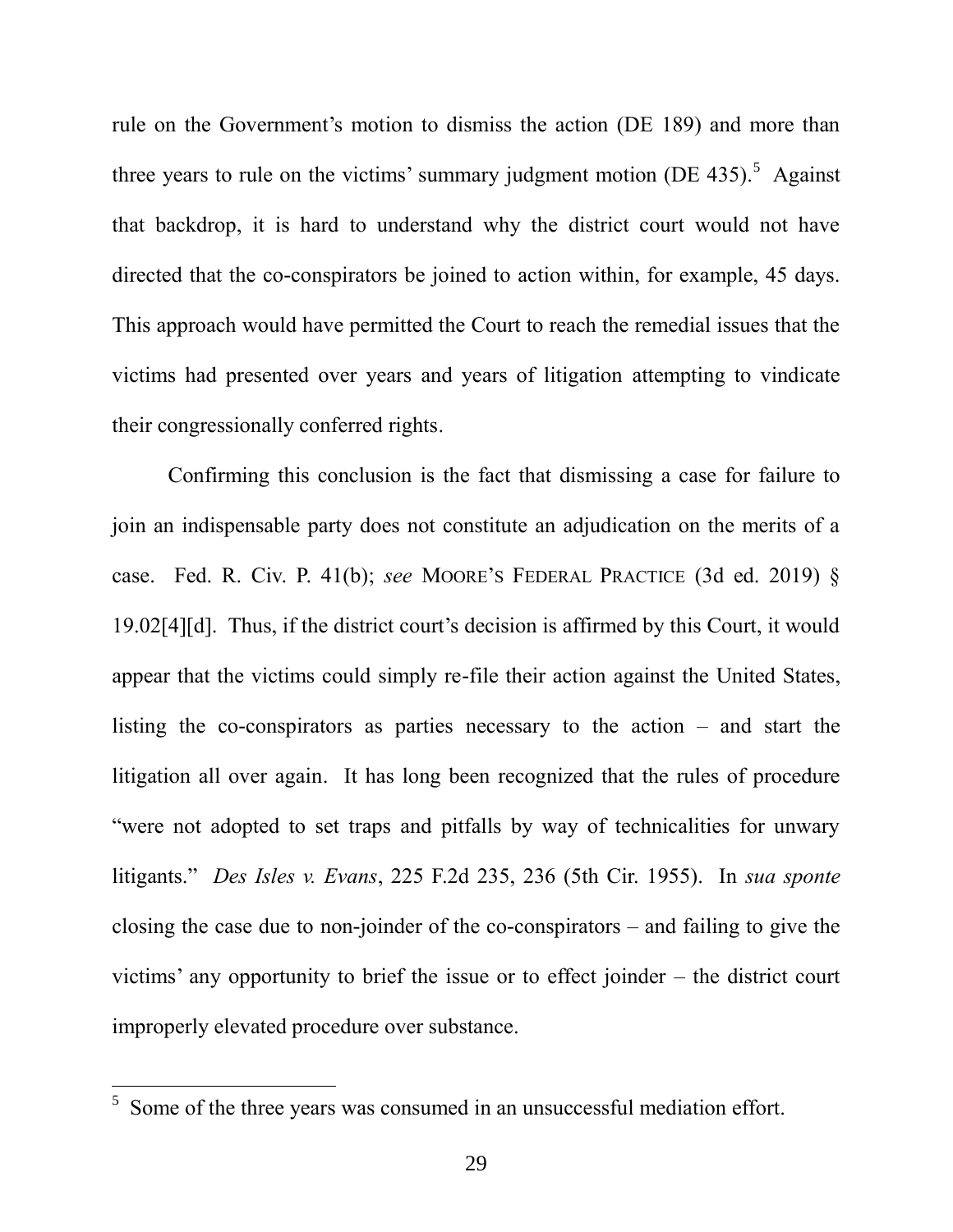This Court has instructed that a "district court can only dismiss an action on its own motion as long as the procedure employed is fair." *Tazoe v. Airbus S.A.S.*, 631 F.3d 1321, 1336 (11th Cir. 2011) (internal quotations omitted). And the victims have a right to be treated with fairness under the CVRA. 18 U.S.C. § 3771(a)(8). To employ fair procedures, a district court must generally "provide the plaintiff with notice of its intent to dismiss or an opportunity to respond." *Id.* Here, the district court should have notified the victims of the need to join the coconspirators to the action, particularly given Epstein's unexpected death following the completion of the remedies briefing. This Court should reverse the district court's denial of any relief and remand with instructions that the district court order, under Rule 19, joinder to the action of any person whose participation is necessary to accord Ms. Wild the relief that she seeks.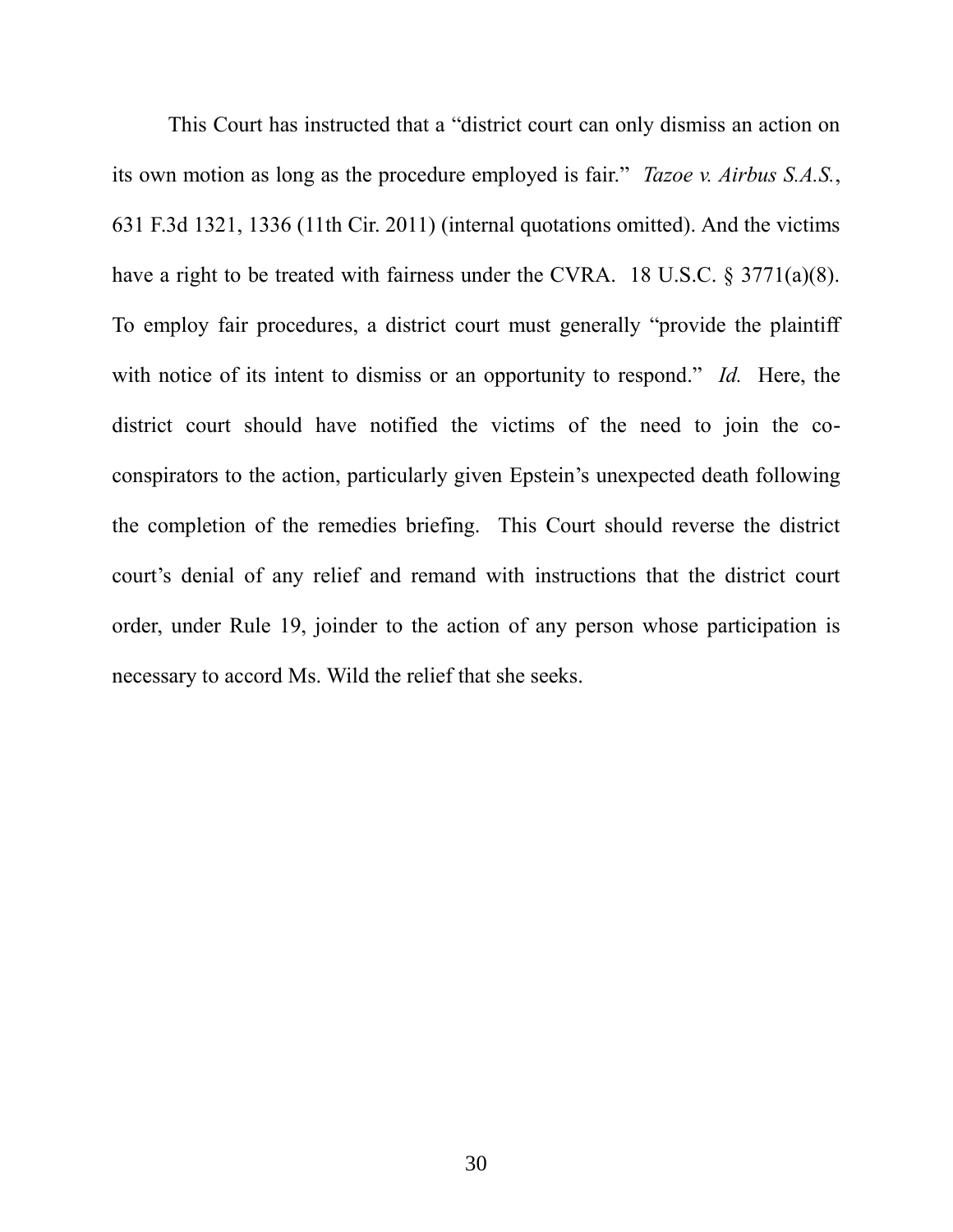## **2. Under Rule 19 of the Federal Rules of Civil Procedure, the District Court Should Have Considered Whether, in Equity and Good Conscience, the Action Could Have Proceeded Without Joinder of Some Unidentified Co-Conspirators of Epstein.**

For all the reasons just explained, if the district court had investigated, it would have found that joinder was feasible for the four named co-conspirators in the agreement, as well as potentially dozens of others. However, for the sake of completeness, even if the district court had concluded that joinder of some coconspirators was not feasible, its decision to close the case for lack of jurisdiction would still be erroneous. Federal Rule of Civil Procedure 19(b) provides that "[i]f a person who is required to be joined if feasible cannot be joined, the court must determine whether, in equity and good conscience, the action should proceed among the existing parties or should be dismissed." The Rule then lists various factors that the district court must consider in making that determination, including "whether the plaintiff would have an adequate remedy if the action were dismissed for nonjoinder." Fed. R. Civ. P. 19(b)(4). Here, the district court entirely failed to consider Rule 19 in its ruling, much less analyze the factors that are needed to inform a well-grounded decision about whether to take the extreme action of denying any remedy.

The equities in this case required that the action proceed. As the district court acknowledged at the end of its ruling closing the case, "despite [the victims] having demonstrated the Government violated their rights under the CVRA, in the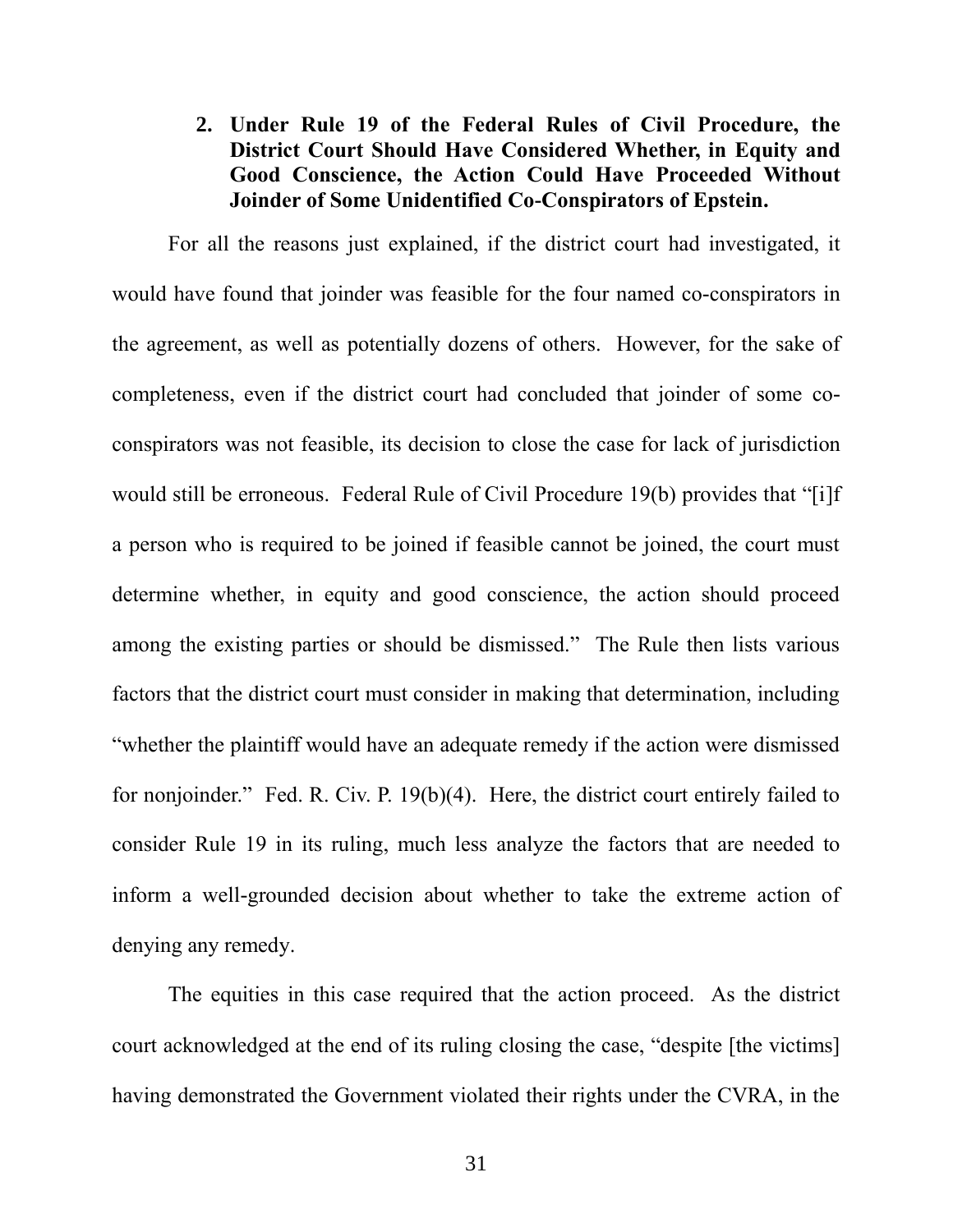end they are not receiving much, if any, of the relief they sought." Appx. 61. This stark fact should have led to the court to search for resolutions of the case that would have addressed the Government's CVRA violations. For this reason as well, this Court should reverse the district court's decision and remand for the more fulsome inquiry into "equity and good conscience" that should inform a decision of whether to close the case.

#### **B. Rendering a Decision that the Co-Conspirator Immunity Provisions Are Invalid Would Not Be "Meaningless" Because It Would Help Protect the Victims' "Right to Confer" With the Prosecutors.**

Even assuming for the sake of argument that the co-conspirators could not have been joined to the proceedings below, the district court still committed a reversible legal error in concluding that a ruling on the co-conspirator immunity provisions was "meaningless." Appx. 53. The district court had before it adversarial parties: the petitioner victims and the respondent Government. As the district court had recognized as long as 2013, the continuing existence of the immunity provision creates a barrier to Ms. Wild and other Epstein victims conferring with the Government about prosecuting those who are criminally responsible for their sexual abuse. As the district court explained in 2013 in rejecting the Government's motion to dismiss, the victims' injury in this case "is the government's failure to confer with the victims before disposing of contemplated federal charges. This injury can be redressed by setting aside the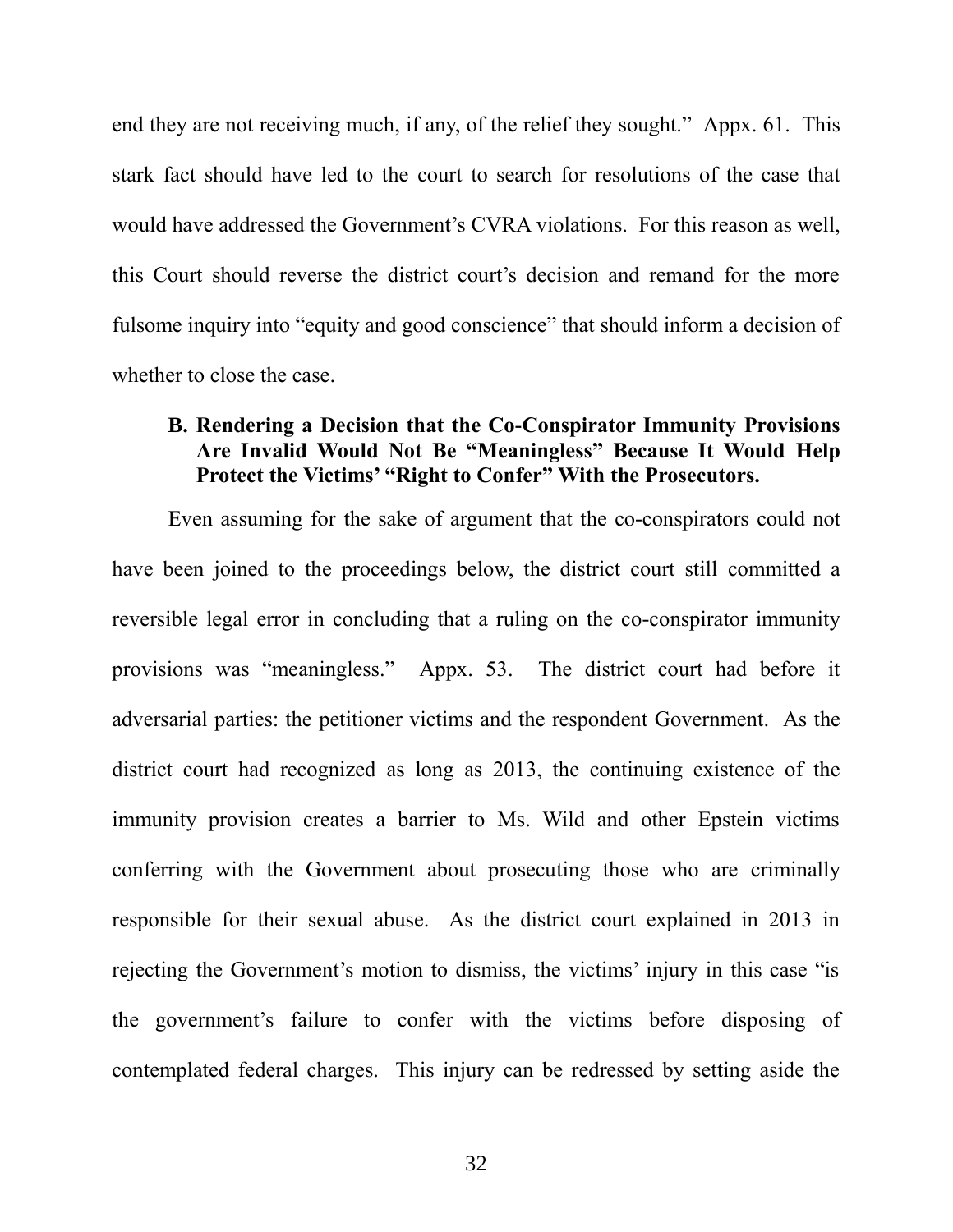agreement and requiring the government to handle its disposition of the Epstein case in keeping with the mandates of the CVRA, including the pre-charge conferral obligations of the Government." Appx. 10.

In precipitously closing the case, the district court concluded that a ruling rescinding the immunity provisions of the NPA would "affect[] the rights of nonparties to this case." Appx. 52. But just two sentences later in its ruling, the district court disclaimed any ability to affect the rights of non-parties in the case, stating that if it rescinded the immunity provisions, the co-conspirators would have a later opportunity to assert the protections of the immunity provisions should the Government decide to prosecute them. Appx. 52-53. The district court failed to recognize the contradiction in its ruling.

Instead of declining to rule on the victims' request for rescission of the immunity provisions, the district court should have reached the issue – and rescinded the provisions. The fact that another person might have an interest in that ruling does not "negate the court's power to adjudicate as between the parties who have been joined." Fed. R. Civ. P., Rule 19, Adv. Comm. Note, 1966 Amendment. A ruling rescinding the immunity provisions would have permitted the victims to confer with government prosecutors about the possibility of obtaining prosecution of Epstein's co-conspirators in the Southern District of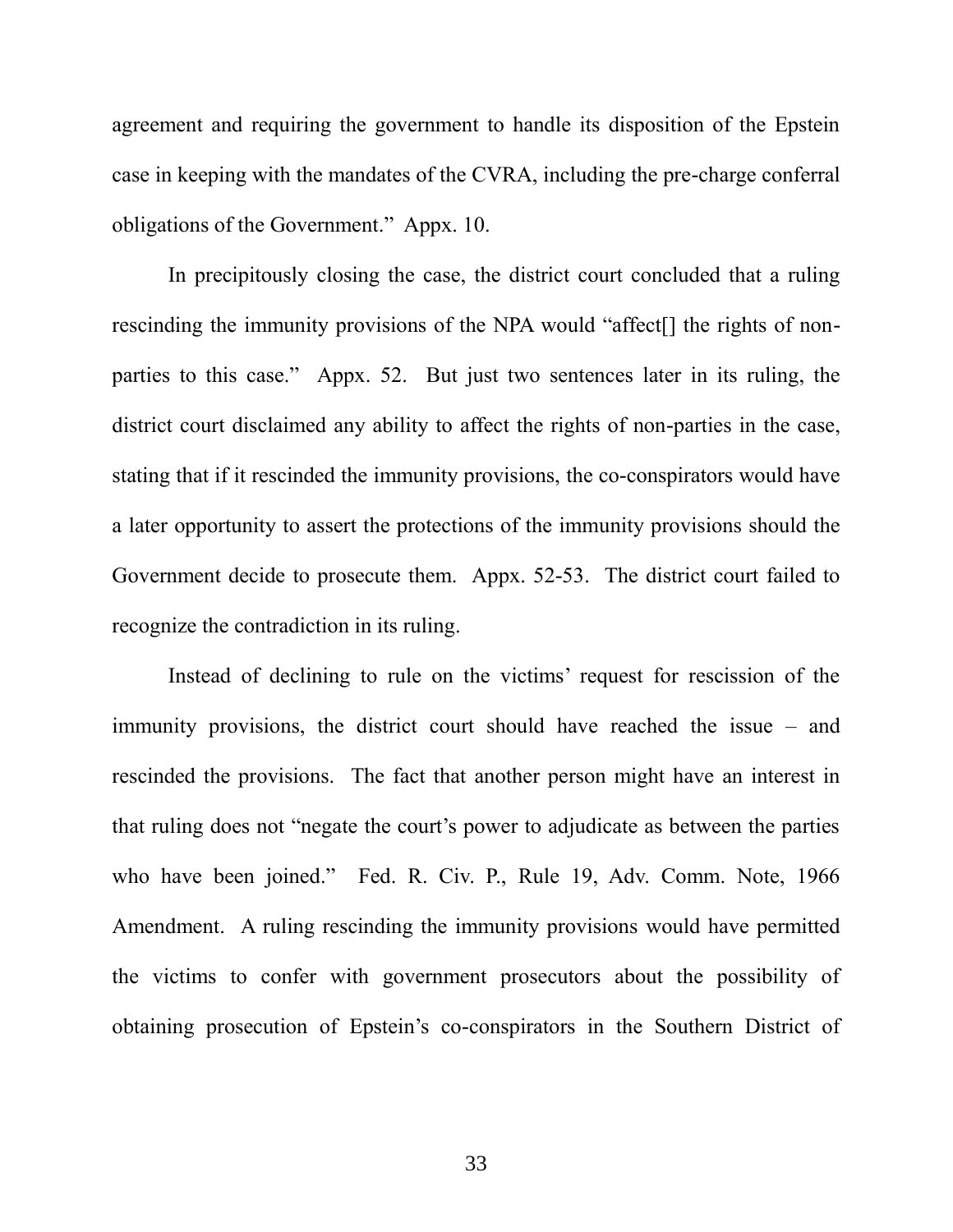Florida  $-$  i.e., would have afforded them their rights under the CVRA. $\degree$  Of course, following such conferral, the prosecutors would have then decided either to prosecute some of the co-conspirators in Florida or not to prosecute. But that uncertainty regarding the prosecutors' ultimate decision in no way demonstrates that a ruling about rescission would be "meaningless." Indeed, the district court itself made this point powerfully in its 2013 ruling. Then, the district court "reject[ed] the notion that a victim must show the likelihood or at least a possibility of a prosecution as a pre-requisite to demonstrating standing for redress of conferral rights under the CVRA. . . . " Appx. 10-11.

As for the interests of the potential co-conspirators, if the Government conferred with the victims and then decided to file charges against Epstein's coconspirators in Florida, the co-conspirators would then have been free to argue – at that time – that the rescission of the immunity provisions somehow violated their rights. The possibility that the co-conspirators might complain about the ruling in the future, however, did not prevent the district court from reaching the issues properly before it. As numerous courts have held, "[s]peculation about the occurrence of a future event does not render all parties potentially affected by that

 $\overline{a}$ 

<sup>6</sup> In a footnote in its decision, the district court curiously suggested that the USAO-SDFL "can make an independent judgment as to whether it believes it is bound by the non-prosecution provision of the NPA as it relates to the alleged coconspirators and proceed accordingly." Appx. 54 n.3. But the Office has already announced its view that it is bound by those provisions. *See, e.g.,* DE 462 at 18.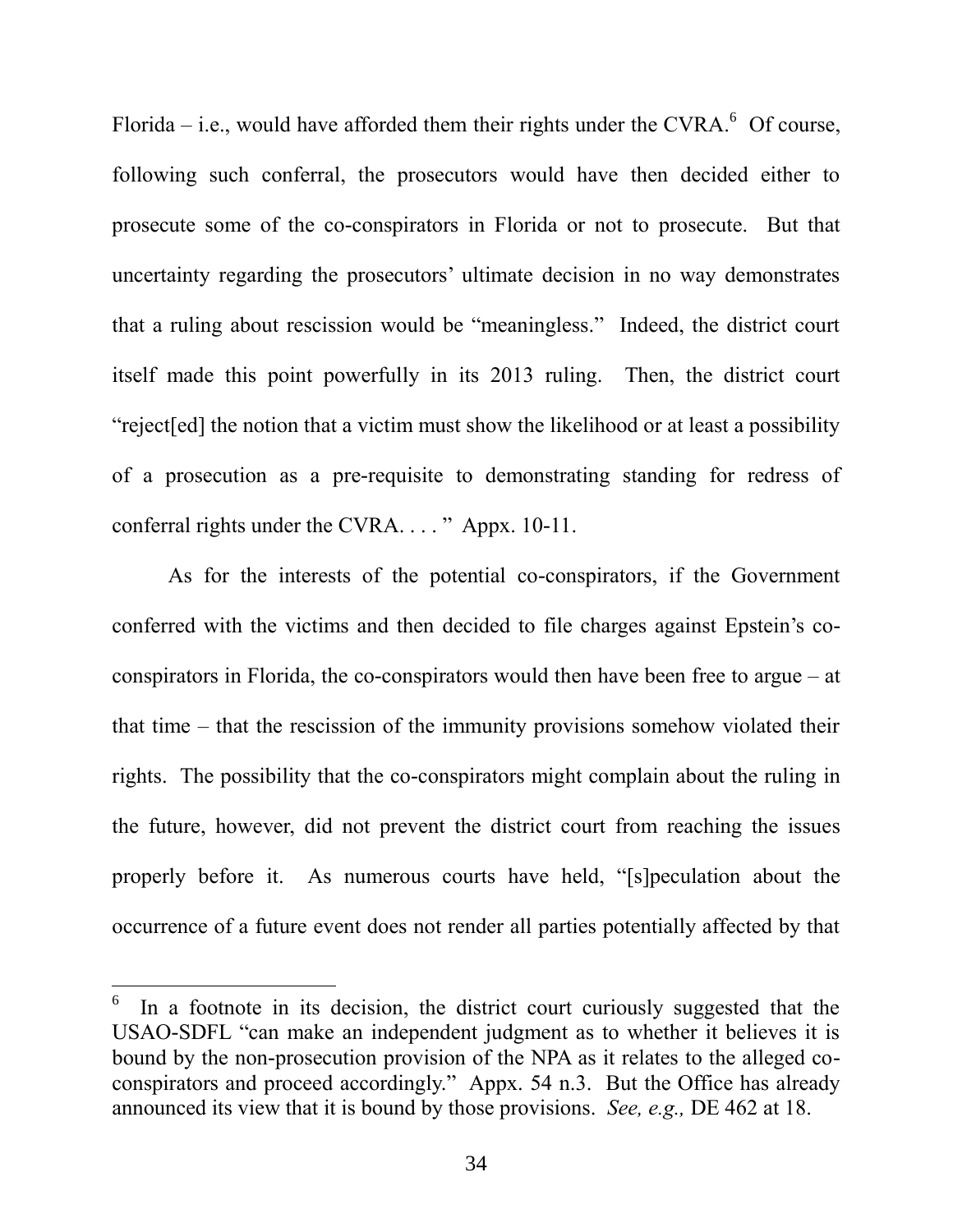future event necessary or indispensable parties under Rule 19." *Northrop Corp. v. McDonnell Douglas Corp.*, 705 F.2d 1030, 1046 (9th Cir. 1983). *See, e.g., MasterCard Int'l, Inc. v. Visa Int'l Serv. Ass'n, Inc.*, 471 F.3d 377, 385 (2d Cir. 2006) ("While there is no question that further litigation [involving an absent party] is inevitable if MasterCard prevails in this lawsuit, Rule 19(a)(1) is concerned only with those who are already parties."). As we explain in the following section of this petition, such a legal challenge by co-conspirators would fail – either because the earlier ruling would bind them or because, on the merits, their claim would fail. But the mere fact that subsequent litigation might occur hardly makes an initial ruling "meaningless." For example, following courtordered rescission, the Government would be bound by that ruling and thus obligated to proceed on the legal premise that no immunity existed.

A federal court possesses Article III jurisdiction to rule on an issue when it "can fashion *some form* of meaningful relief . . . ." *Church of Scientology of California v. United States,* 506 U.S. 9, 12 (1992) (emphasis in original). Here an order directed to the U.S. Attorney's Office for the Southern District of Florida that the immunity provisions in its NPA were null and void would have been "some form" of meaningful relief, even if the full effect of that order could potentially be challenged by others in subsequent proceedings. The order would be meaningful to the victims, because they would be free to exercise their CVRA conferral rights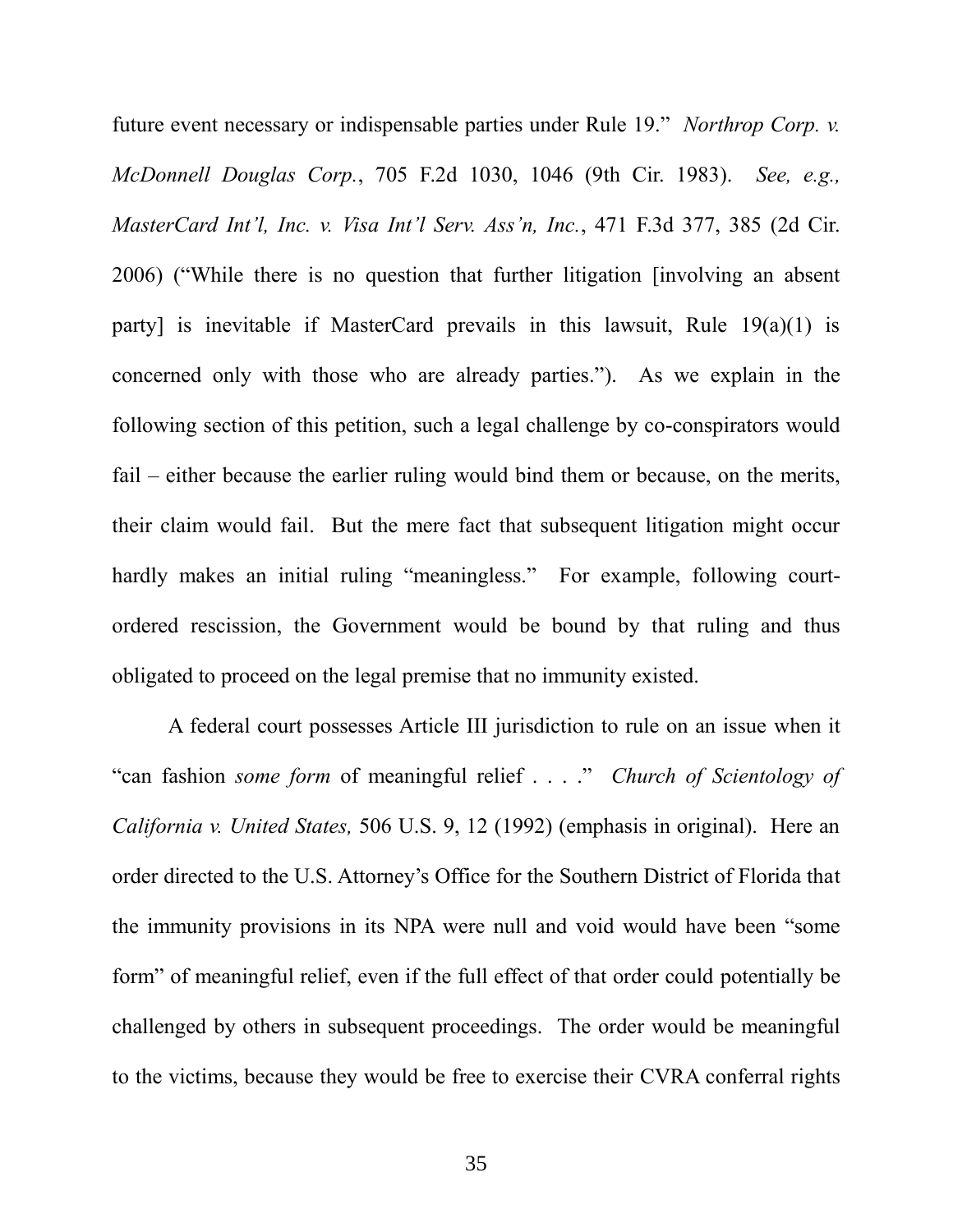with the Government. And the order's ultimate effect on co-conspirators, if any, could wait until another day.

#### **C. The District Court Erred in Concluding that the Potential Co-Conspirators Would Not Be Bound by a Rescission Ruling.**

In any event, the district court also committed a reversible legal error in concluding that Epstein's co-conspirators would not have been bound by a ruling rescinding the NPA's immunity provisions. The co-conspirators would have been bound for at least three reasons. First, even third-party beneficiaries to a contract have no rights under a voidable agreement or an agreement that violates public policy. Second, the conspirators were mere incidental beneficiaries rather than intended beneficiaries of the NPA. And, finally, the co-conspirators were represented by Epstein's defense of the agreement.

#### **1. Epstein's Co-Conspirators Had No Rights Under the NPA's Illegal and Voidable Provisions.**

It appears generally agreed in this case that the NPA should be construed according to principles of contract law. *See, e.g.,* DE 462 at 18. A standard principle of contract law is that "if a contract is voidable or unenforceable at the time of its formation, the right of any beneficiary is subject to the infirmity." RESTATEMENT (SECOND) OF CONTRACTS § 309(1) (1981). Relatedly, "[i]f a contract ceases to be binding in whole or in part because of impracticability, public policy, non-occurrence of a condition, or present or prospective failure of performance, the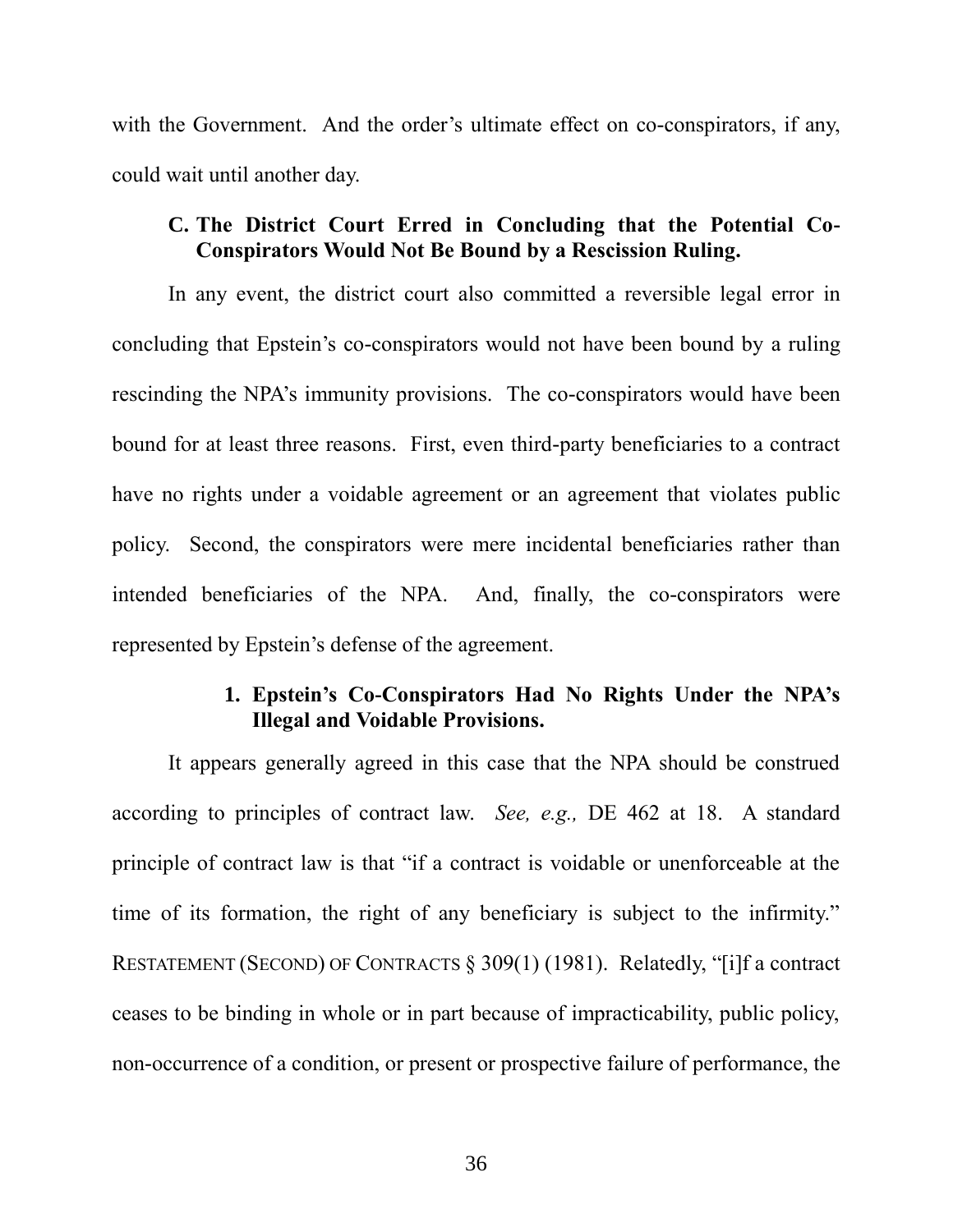right of any beneficiary is to that extent discharged or modified." RESTATEMENT (SECOND) OF CONTRACTS § 309(2) (1981).

In the court below, the victims argued at length that the immunity provisions were voidable and unenforceable under general principles of contract law. *See* DE 464 at 19-25; DE 466 at 26-40. It is well-settled that parties "may not enter a contract that is void as a matter of public policy." *Neiman v. Provident Life & Accident Ins. Co.*, 217 F. Supp. 2d 1281, 1286 (S.D. Fla. 2002) (*citing King v. Allstate Ins. Co.,* 906 F.2d 1537, 1540 (11th Cir.1990)). For example, under "Florida law, a contract that violates public policy is void and unenforceable." *Neiman*, 217 F. Supp. 2d at 1286.

The *Restatement of Contracts* helpfully sets out the basic tenets of contract law regarding the unenforceability of terms violating public policy. The *Restatement* notes that "a promise or other term of an agreement is unenforceable on grounds of public policy if [1] legislation provides that it is unenforceable or [2] the interest in its enforcement is clearly outweighed in the circumstances by a public policy against the enforcement of such terms." RESTATEMENT (SECOND) OF CONTRACTS  $\S$  178(1). Here, both rationales rendered the NPA's immunity provisions unenforceable.

First, concerning legislation rendering the provisions unenforceable, as explained above, the CVRA itself directed that the district court should have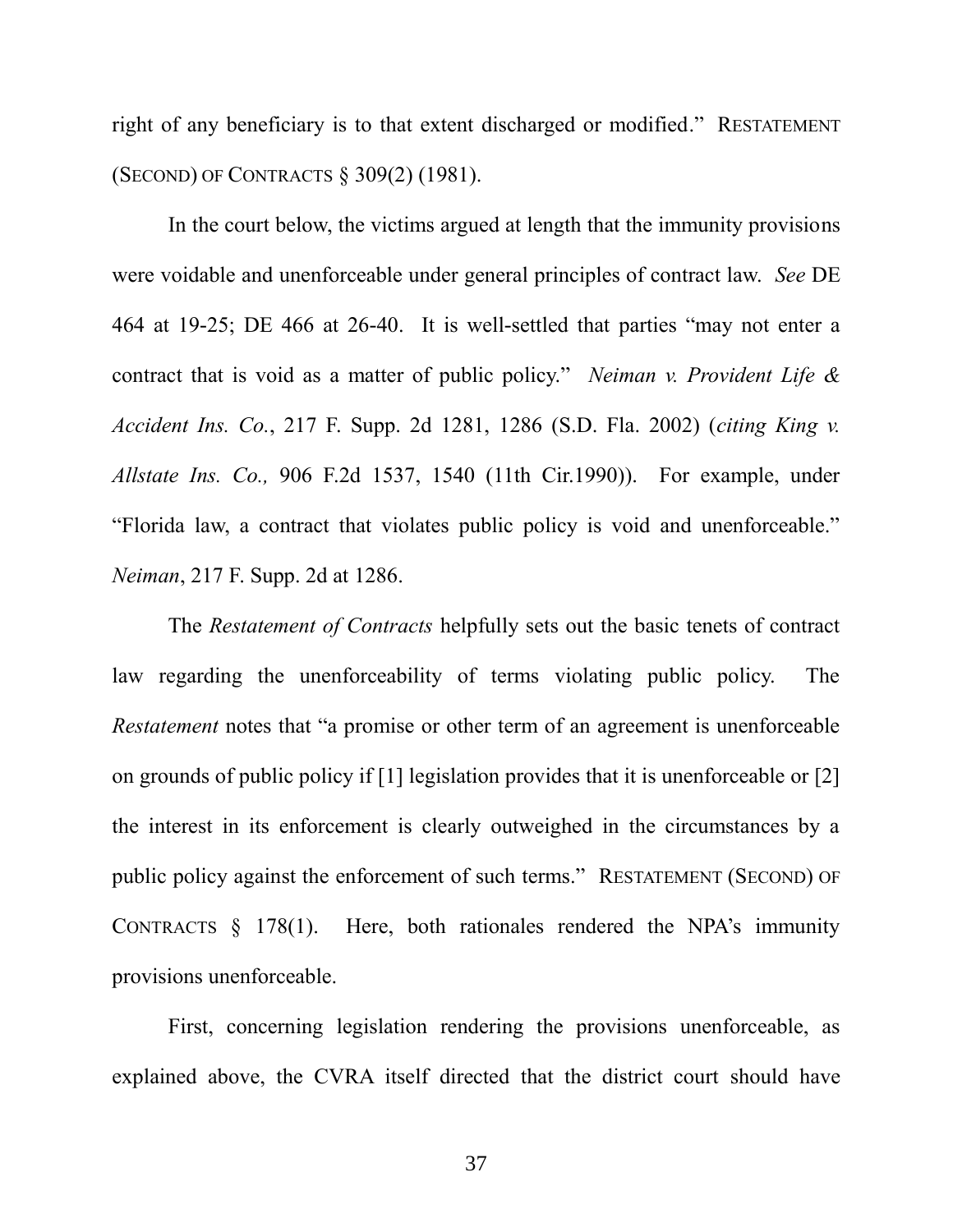"ensure[d]," 18 U.S.C.  $\S 3771(b)(1)$ , that Ms. Wild (and other victims) had a right to confer about whether to prosecute Epstein's federal crimes against them. The CVRA itself thus mandated that the immunity provisions be declared unenforceable, to protect the victims' right to confer.

Second, the public policy embodied in the CVRA requires the immunity provisions be rendered unenforceable. Congress enacted the CVRA because it found that in case after case "victims, and their families, were ignored, cast aside, and treated as non-participants in a critical event in their lives. They were kept in the dark by prosecutors too busy to care enough . . . and by a court system that simply did not have a place for them." 150 CONG REC. 7296 (2004) (statement of Sen. Feinstein). Against that background, it would flout not only the CVRA's specific provisions but also its underlying public policy to allow a secret agreement reached by the Government and Epstein take effect even though it was negotiated by keeping the victims "in the dark." As a result, there was never an enforceable immunity provision in the NPA. *See San Pedro v. United States*, 79 F.3d 1065, 1068 (11th Cir. 1996) (in order for any provision in a plea agreement to be enforceable, "there must have been a valid, binding agreement in the first instance").

A good illustration of how an unenforceable agreement creates no rights for alleged third-party beneficiaries comes from this Court's decision in *Terry v.*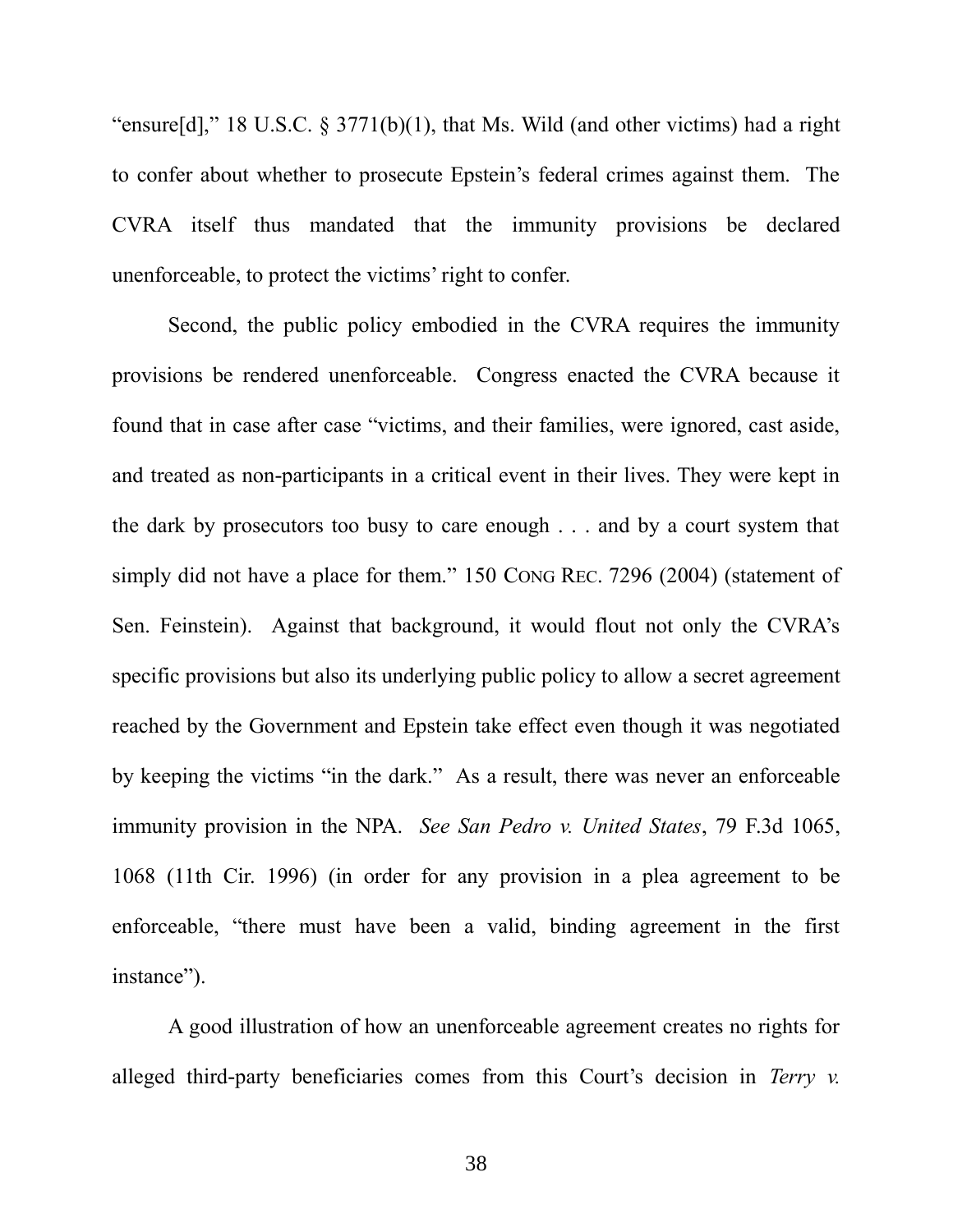*Northrup Worldwide Aircraft Services, Inc.*, 786 F.2d 1558 (11th Cir. 1986). There, alleged third party beneficiaries brought an action to enforce their rights under a federal defense contract with a defense contractor, Northrup. *Id.* at 1560. On appeal, this Court dismissed for lack of jurisdiction. This Court explained that, because Northrup had sought review of the contract in the Office of Federal Contract Compliance Programs (OFCCP), the operation of contract provisions in which the beneficiaries claimed an interest had been suspended. This Court accordingly dismissed the beneficiaries' lawsuit, as "there was no enforceable contract because the . . . agreement was stayed pending view [by the OFCCP]." *Id.*  at 1561. This Court also cited the provisions of the *Restatement of Contracts (Second)* quoted above. *Id.* 

Here, the district court should have followed the same approach as this Court did in *Terry*. It should have first considered the extensive briefing by the victims and the Government (and Epstein) on whether the immunity provisions were voidable or unenforceable. For all the reasons that the victims' provided, the provisions were voidable and unenforceable. The district court should have then entered a ruling to that effect, which would have "discharged" any rights that the alleged third-party beneficiaries had in the NPA.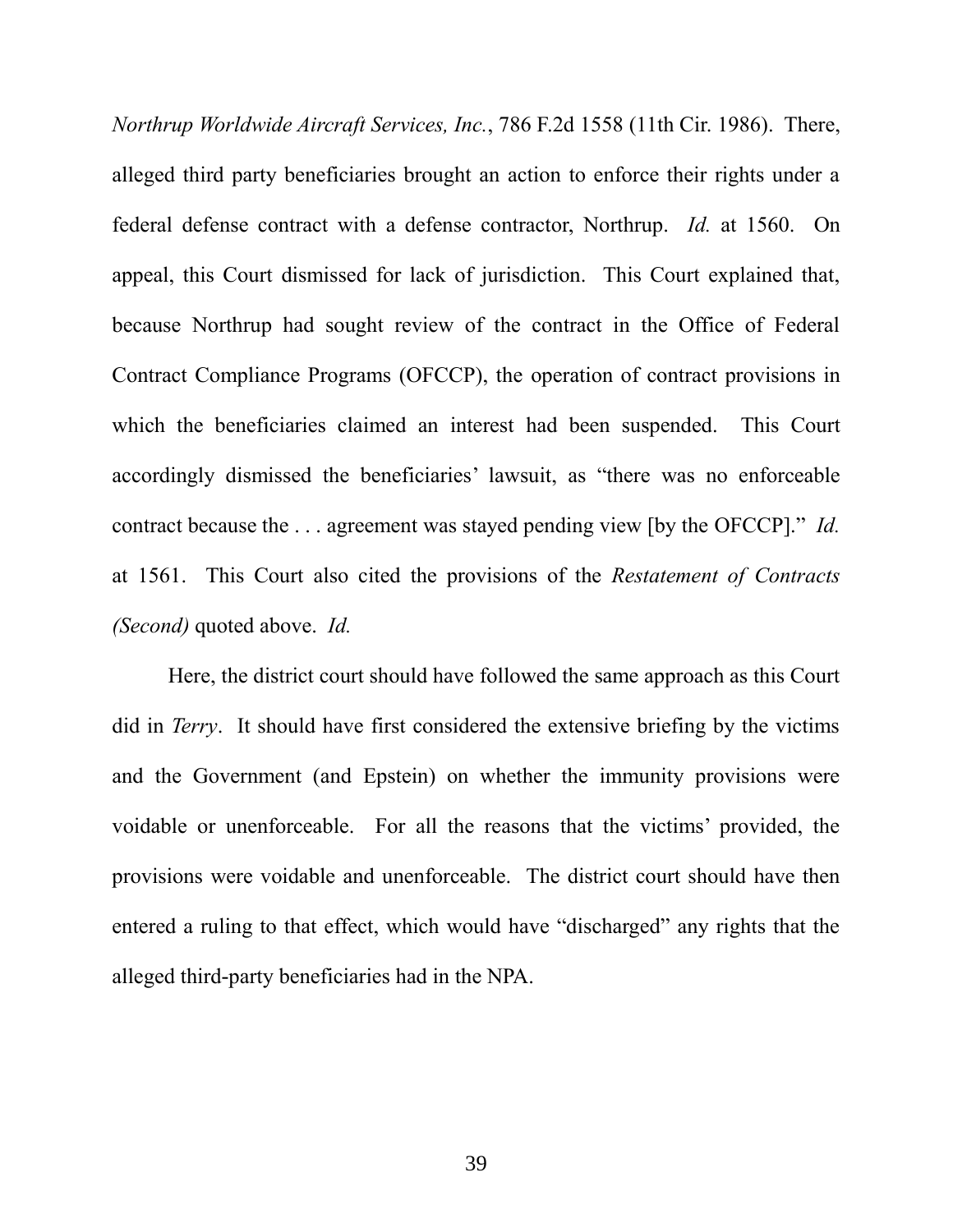#### **2. Epstein's Co-Conspirators Are Merely Incidental Beneficiaries to His Non-Prosecution Agreement.**

The district court should have also found that the co-conspirators were not intended beneficiaries of the non-prosecution agreement. A general principle of contract law is that "only a party to a contract or an intended third-party beneficiary may sue to enforce the terms of a contract or obtain an appropriate remedy for breach." *GECCMC 2005-C1 Plummer St. Office Ltd. P'ship v. JPMorgan Chase Bank, Nat. Ass'n*, 671 F.3d 1027, 1033 (9th Cir. 2012). The coconspirators were not described in the NPA as "parties" to the agreement – Epstein and the Government are the agreement's only signatories. *See* DE 361-62. Because the co-conspirators are not parties to the NPA, they could only have rights if they were intended beneficiaries – rather than mere incidental beneficiaries. *See*  RESTATEMENT (SECOND) OF CONTRACTS § 302.

In the context of a government contract, demonstrating intended third-party beneficiary status "is a comparatively difficult task. Parties that benefit from a government contract are generally assumed to be incidental beneficiaries, rather than intended beneficiaries, and so may not enforce the contract absent a clear intent to the contrary." *GECCMC 2005-C1 Plummer St. Office Ltd. P'ship*, 671 F.3d at 1033 (internal quotations omitted). This "clear intent" hurdle is a "high one" and is not satisfied "even by a showing that the contract operates to the [third parties'] benefit and was entered into with them in mind." *Id.*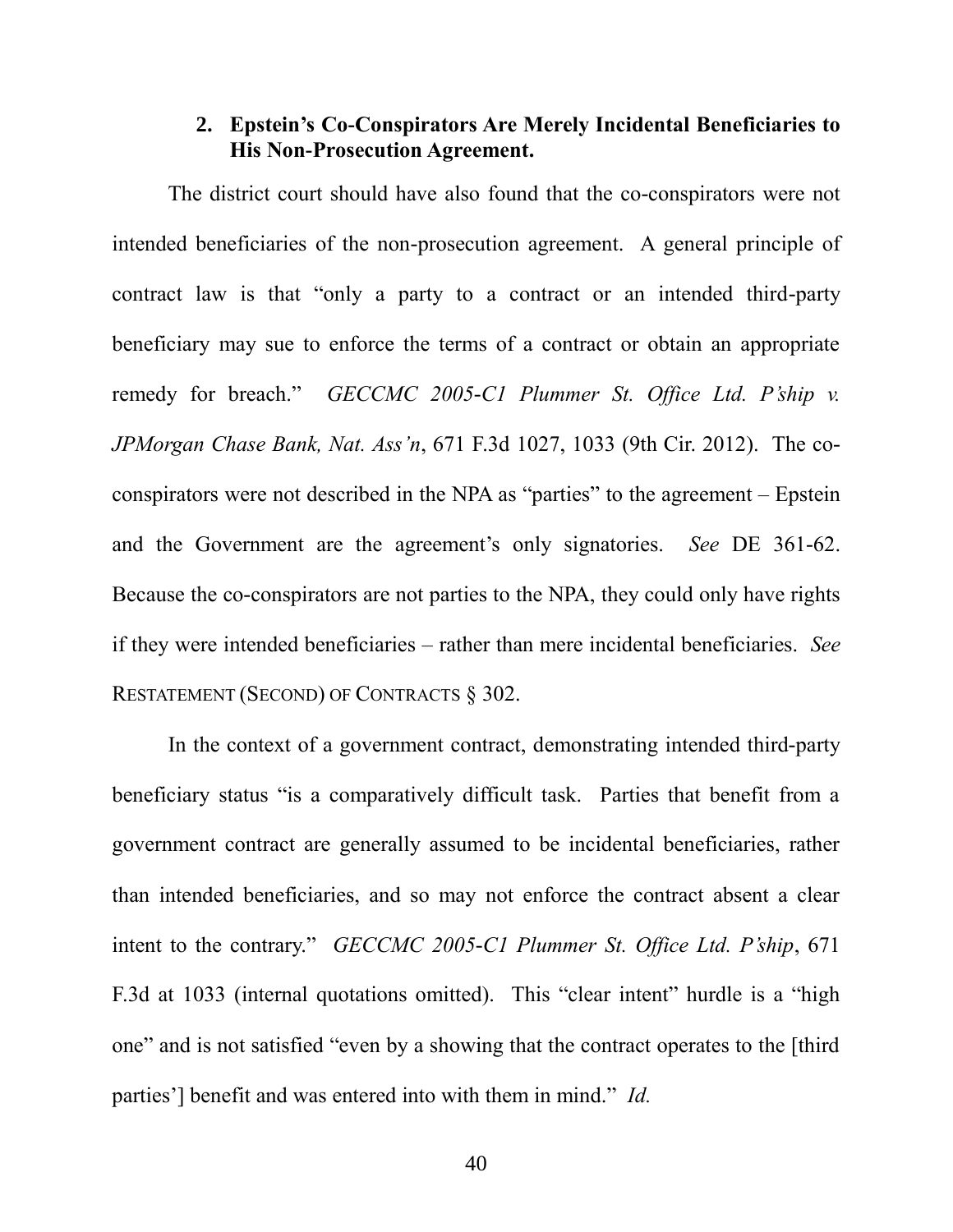In addition to demonstrating an intent to confer a benefit, a party seeking to take advantage of a federal contract must also demonstrate "an intent on the part of the contracting parties to grant [him] enforceable rights." *Caltex Plastics, Inc. v. Lockheed Martin Corp.*, 824 F.3d 1156, 1160 (9th Cir. 2016). Here, nothing in the NPA indicates any intention by the Government to give co-conspirators in Epstein's criminal sex trafficking organization enforceable rights. Indeed, it would be hard to imagine federal prosecutors wanting to benefit those who were criminally involved in federal sex trafficking crimes. *Cf.* DE 462 at 4 (noting the Justice Department national priority of combatting human trafficking and child exploitation). To be sure, to secure *Epstein*'s agreement to the NPA, the Government had to extend certain *quid pro quo* benefits to *him.* And, as a result, he would have had enforceable rights to ensure that that the Government abided by the NPA's obligations to him, *see Santobello v. New York*, 404 U.S. 257 (1971) – as least to the extent that those provisions were lawful and negotiated lawfully, *see San Pedro v. United States*, 79 F.3d 1065, 1068 (11th Cir. 1996) (in order for any provision in a plea agreement to be enforceable, "there must have been a valid, binding agreement in the first instance"). But it is hard to see anything in the NPA that demonstrates that the Government was also agreeing to confer upon dozens of unnamed "potential co-conspirators" fully enforceable rights to challenge criminal prosecutions against them.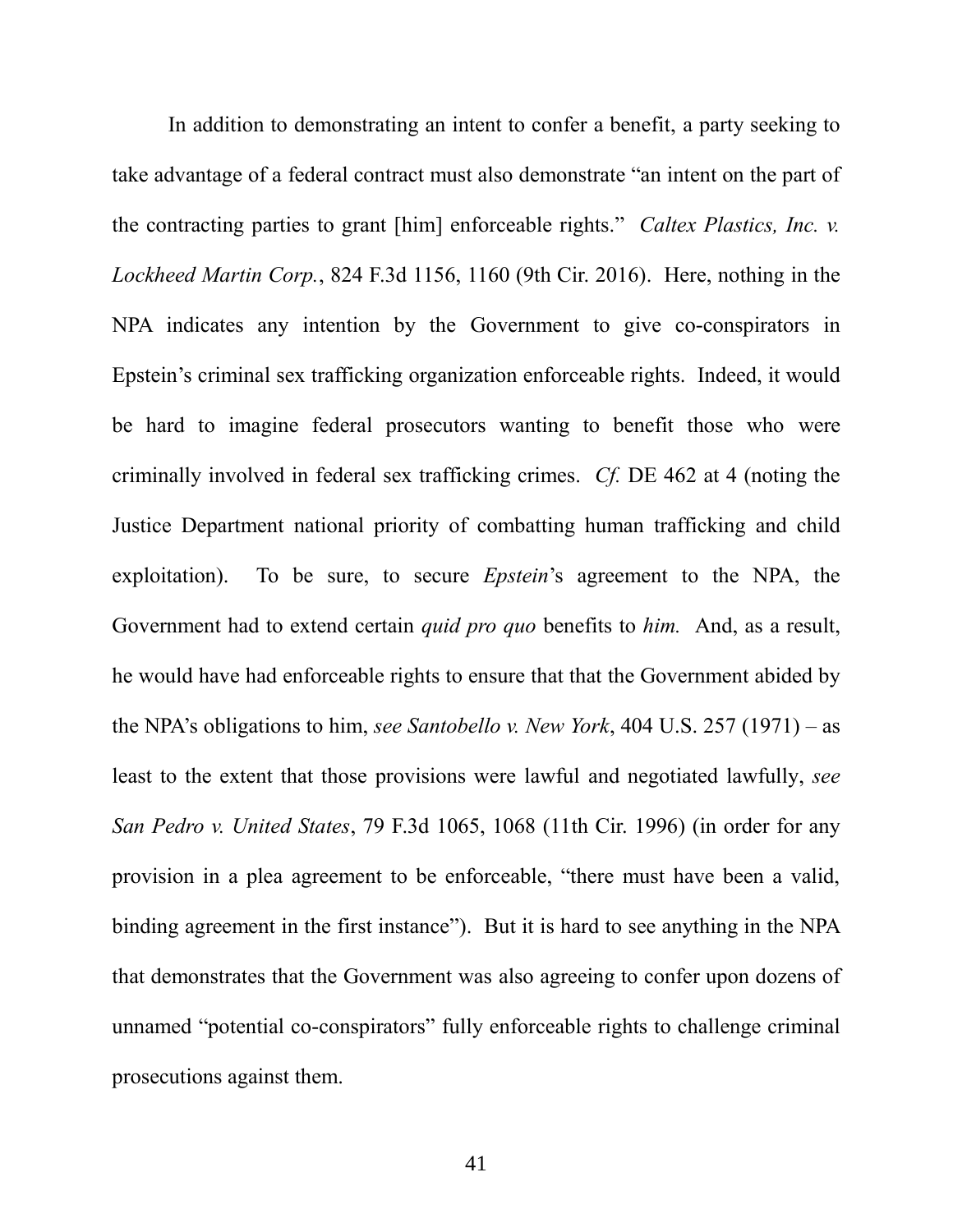The district court's decision must be reversed for legal error because it simply *assumed* that the co-conspirators' "rights" would have been implicated by a ruling on the immunity provisions. *See* Appx. 53 ("Since the alleged coconspirators are not parties to this case, any ruling this Court makes that purports to affect their rights under the NPA would merely be advisory . . . ."). What the district court should have done instead was to apply the well-recognized presumption against intended beneficiary status, conclude that the co-conspirators did not have enforceable rights in an illegal agreement reached between the Government and Epstein, and rescind the co-conspirator immunity provisions.

## **3. Epstein's Co-Conspirators Are Represented by Him and Would Be Bound by Any Judgment Entered in the Case.**

A third and independent reason why Epstein's co-conspirators would have been bound by a district court's ruling rescinding the immunity provisions is that Epstein served as their representative. The Supreme Court has confirmed "that in certain limited circumstances a nonparty may be bound by a judgment because she was adequately represented by someone with the same interests who was a party to the suit." *Taylor v. Sturgell*, 553 U.S 880, 894 (2008). Adequate representation requires a showing that a party was "acting in a representative capacity." 18A Wright & Miller, FED. PRACTICE AND PROCEDURE - JURISDICTION § 4454 (3d ed.).

Here Epstein's "representative capacity" follows a fortiori from the text of the immunity agreement itself. The agreement extended immunity to "potential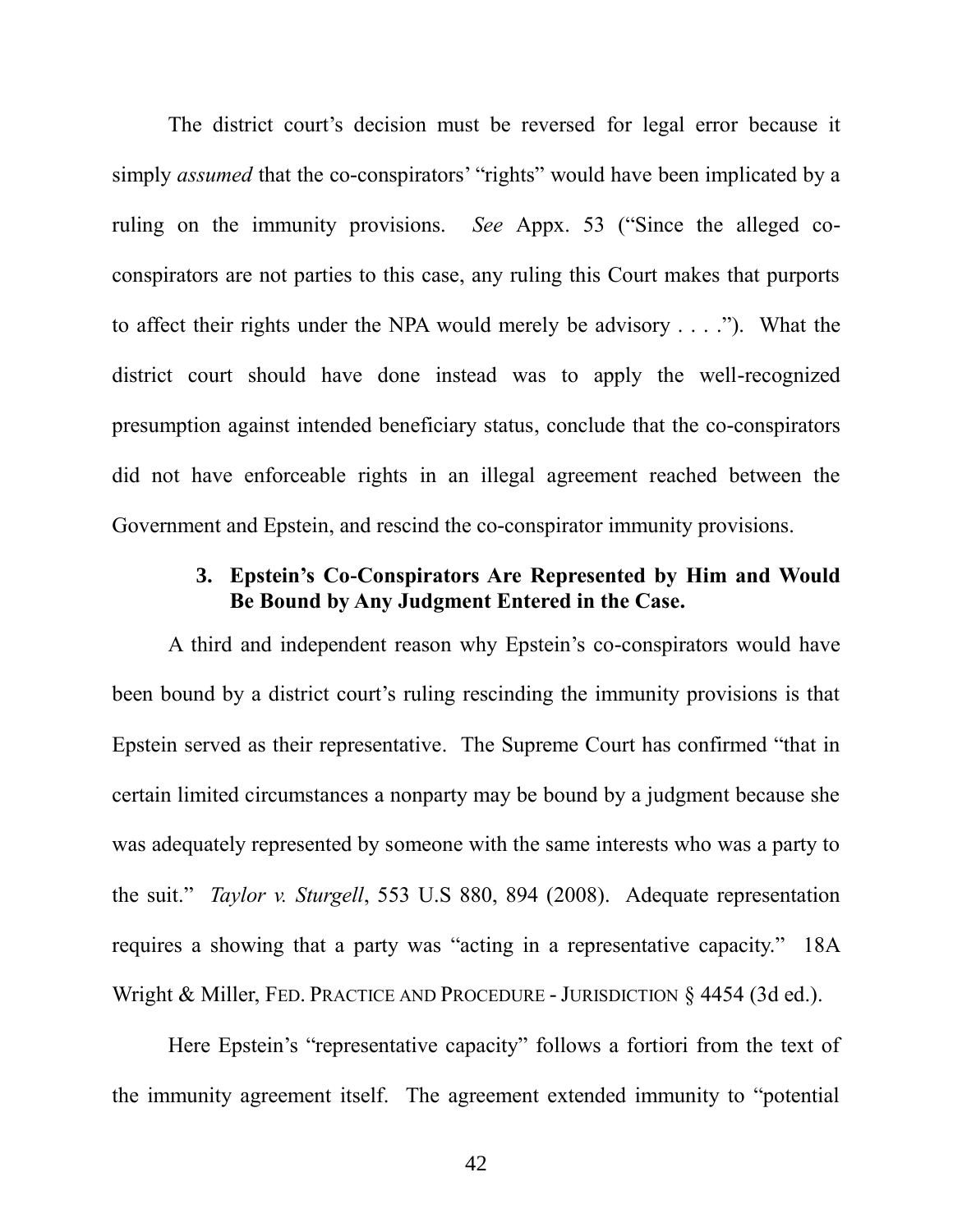co-conspirators *of Epstein* . . . ." DE 361-62 at 5 (emphasis added). Thus, the agreement itself makes the immunity contingent on being in a co-conspiratorial relationship with Epstein.

At the time the district court closed the case, Epstein had already provided extensive briefing on the validity of NPA's immunity provisions. *See* DE 463 at 14-49. His briefing argued strenuously against rescission. If the district court had ruled on those arguments in entering judgment against the Government, the ruling would have been binding on the co-conspirators, as Epstein was their "representative."

For purposes of this petition, however, this Court need not reach the ultimate determination of whether representation in fact existed. Instead, to reverse the district court, this Court need only decide that the district court's conclusion that "any ruling" it could make would be "merely . . . advisory" (Appx. 53) was legally erroneous. A district court ruling rescinding the immunity provisions would have made available an argument that it was binding on the co-conspirators and accordingly was not "meaningless."

Any other conclusion would produce a truly bizarre result. The district court explicitly stated that, if Epstein had not committed suicide, it could have reached the question of the validity of the NPA's immunity provisions, as he would have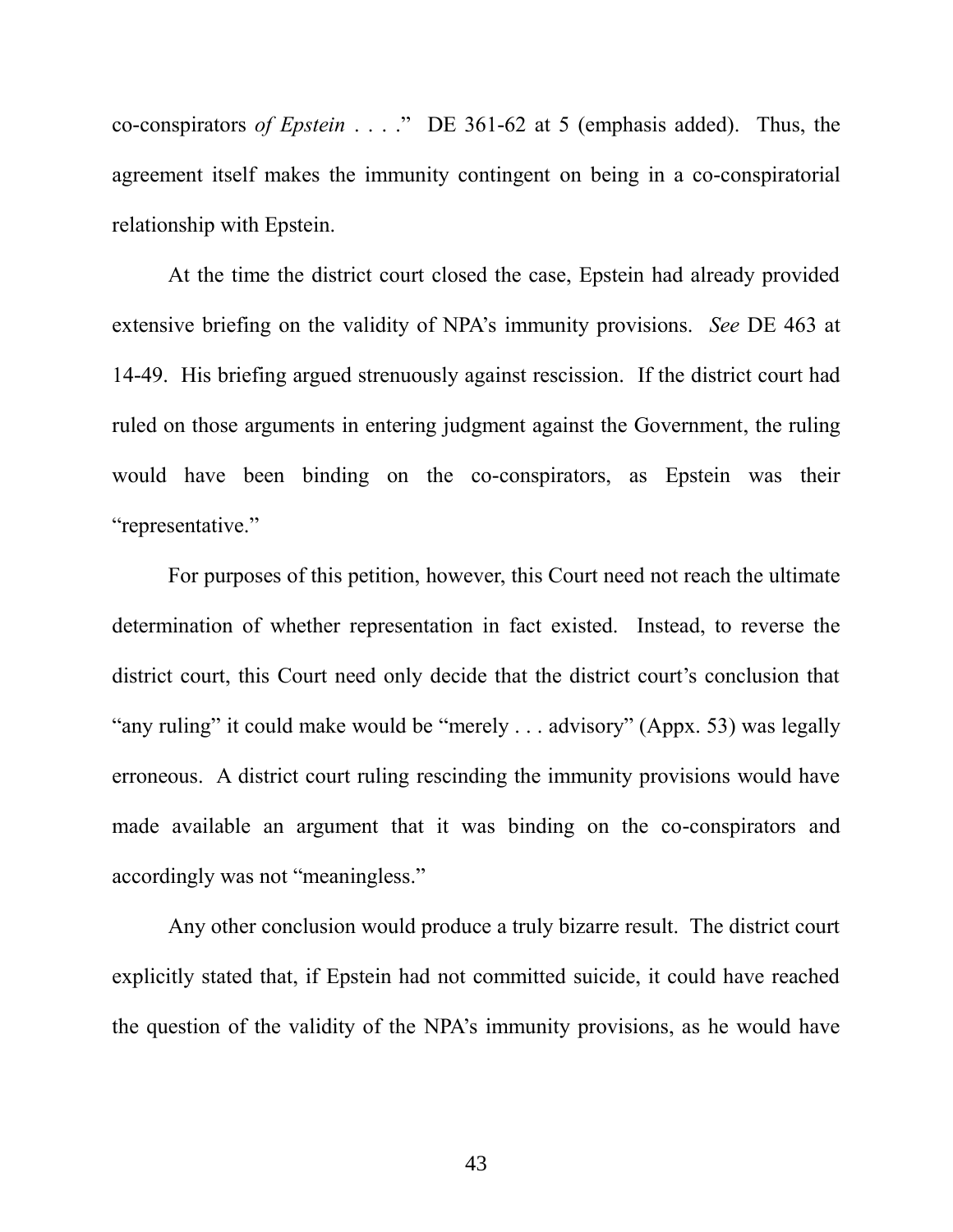been "bound" by the Court's ruling. It would be perverse if Epstein's decision to take his own life operates to confer immunity on his criminal co-conspirators.

### **III. The District Court Erred in Denying the Victims' Unopposed Requested Remedy of a Court Hearing at Which the Victims Could Speak.**

As another partial remedy, Ms. Wild also sought a public court hearing where she (and other similarly situated Florida victims) could address the court, the USAO-SDFL, and Epstein about the impact of the crimes Epstein committed. DE 458 at 23-24. In response, the Government *agreed* that such a hearing was appropriate, and asked the district court to preside over a hearing where any Epstein victim could participate. The Government asked that the hearing be handled in a manner similar to the way the Court would handle victim impact statements in the context of a criminal sentencing, which would "serve to give the victims a voice . . . ." DE 462 at 7.

Remarkably, despite the agreement of the victims and the Government, the district court declined to hold such a hearing for two reasons. First, the district court stated that "it is a matter of public knowledge that the United States District Judge who was presiding over the criminal case brought against Mr. Epstein in the Southern District of New York already provided that opportunity to Mr. Epstein's victims." Appx. 56. To be sure, it is a matter of public record that some of Epstein's victims were able to speak at a hearing dismissing criminal charges against Epstein in the Southern District of New York following his death. *See*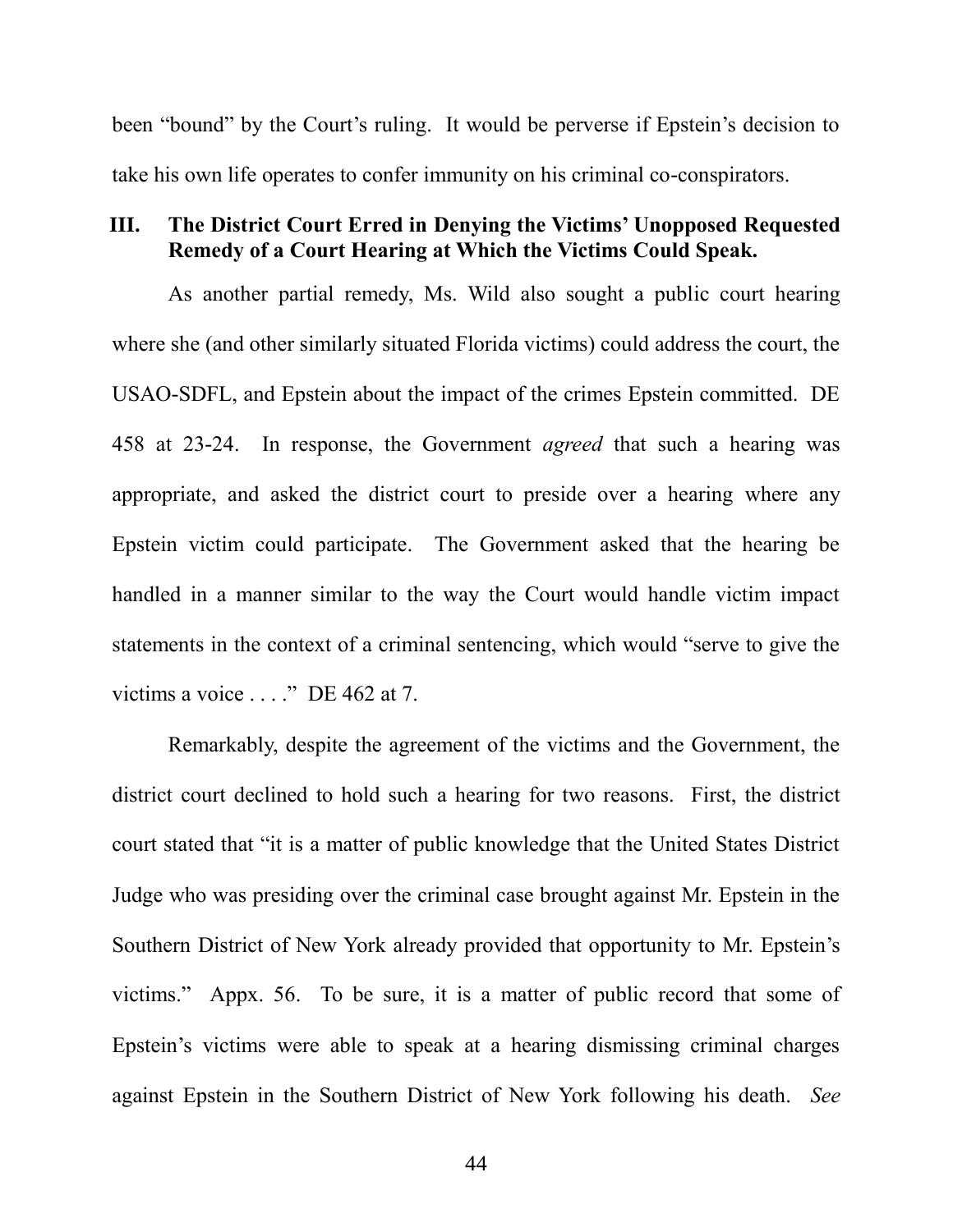*United States v. Epstein*, 1:19-cr-00490-RMB, DE 54 (transcript of hearing held on Aug. 27, 2019) (S.D.N.Y.). But it is also a matter of public record that this hearing involved charges filed in New York and was scheduled on only six days' notice. In declining to award this remedy, the court below never made any factual findings about how many victims were actually able to attend the hearing on such short notice, and particularly how many victims from Florida were able to travel to New York. Moreover, even for victims who were able to travel to New York, they would have been away from their family and friends and not able to speak to the public in Florida. Absent any factual findings about the specifics of the New York hearing, the district court had no basis for concluding that hearing was a complete and sufficient remedy for Epstein's *Florida* victims.

Second, the district court briefly stated that it could play no role in the investigation of Epstein and that the victims could provide their views on the investigation to representatives of the Department of Justice. Appx. 56. But the district court misunderstood the proposed hearing's purpose. The hearing was not designed to assist in investigating Epstein or anyone associated with him. Instead, as both the victims and the Government made clear in their pleadings, the hearing was to serve as a substitute for the denial of earlier opportunities for the victims to have a voice in the process. *See, e.g.,* DE 464 at 43-46.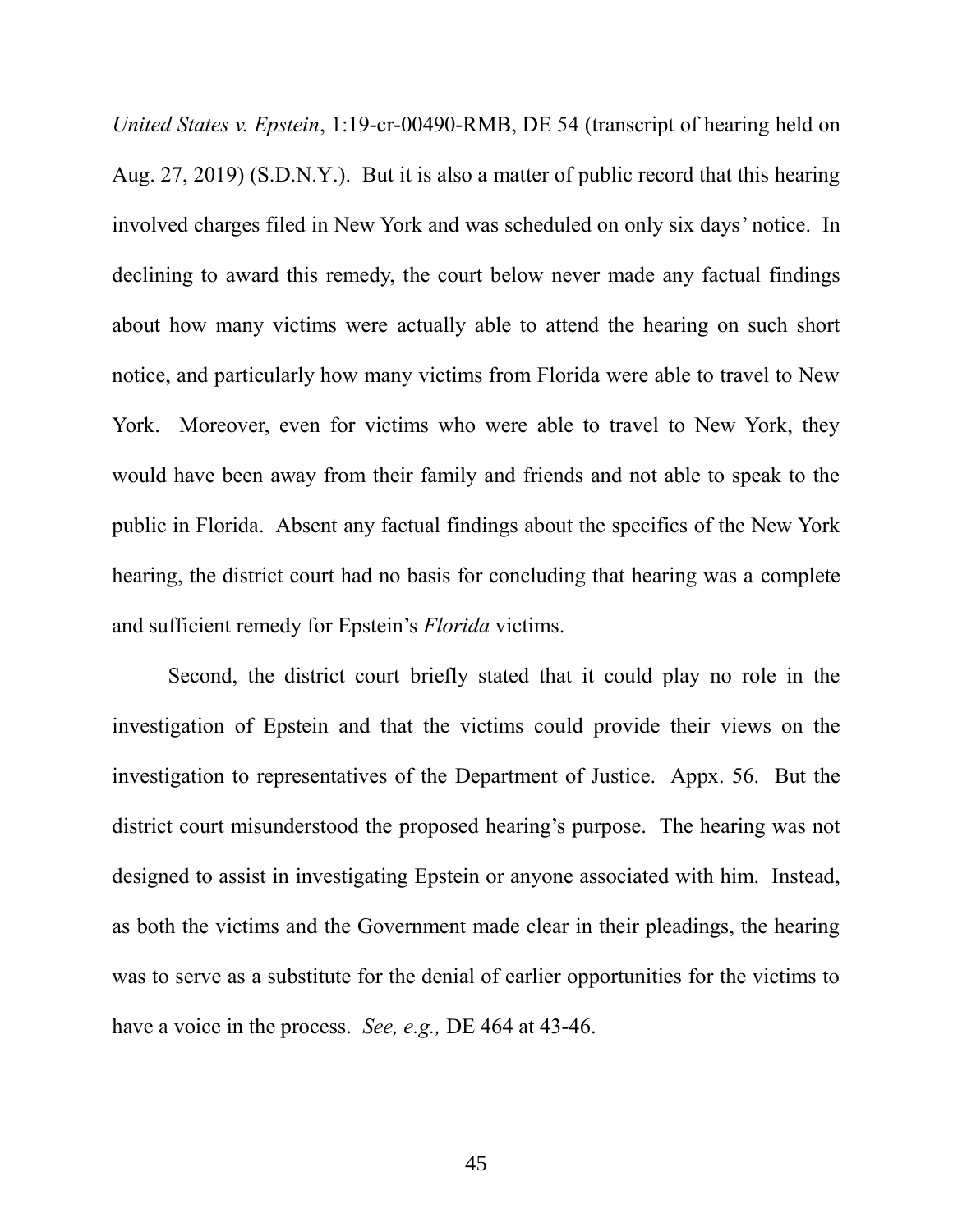This Court has held that "the district court is presumed to have the authority to grant the requested relief, absent some indication in the underlying statute that such relief is not available." *Transcon. Gas Pipe Line Co., LLC v. 6.04 Acres, More or Less*, 910 F.3d 1130, 1152 (11th Cir. 2018), *cert. denied*, 139 S. Ct. 634 (2019). The district court provided no valid reason for declining to hold a public hearing, which both the victims *and* the Government agreed was an appropriate remedy in this case. This Court should reverse the district court's unjustified decision to not provide this remedy to the victims.

#### **IV. The District Court Erred in Declining to Order the Government to Produce Documents as a Remedy in this Case.**

As another remedy in the case, the victims sought from the district court an order directing the Government to produce various documents. *See, e.g.,* DE 464 at 10-11, 46-56. Here again, the district court's response failed to address the victims' justifications. The CVRA commands that, where a district court denies a victim CVRA relief, "[t]he reasons for any decision denying relief . . . shall be clearly stated on the record." 18 U.S.C.  $\S 3771(b)(1)$ . This Court should reverse the district court's decision for failure to clearly state the reasons for denying the relief of document production and remand with directions that the documents be produced.

One set of documents that the victims requested was information that they had sought earlier in the case – documents over which the district court had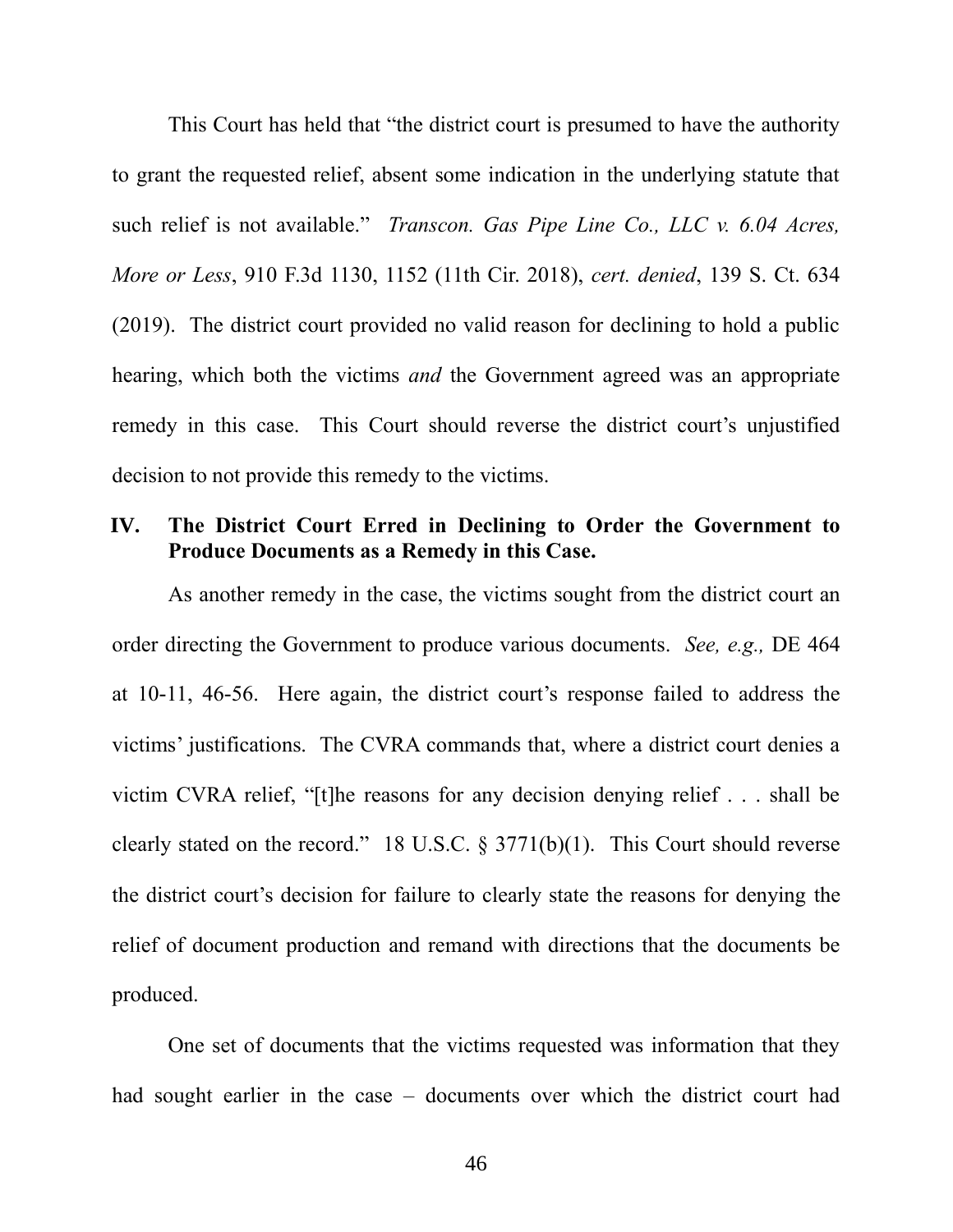sustained the Government's assertion of work product privilege. DE 458 at 28 (requesting documents covered by DE 414, which was a motion for finding waiver of work product protection over various documents). These documents had been the subject of two separate motions by the victims arguing that the Government had waived work product protection – and both times the district court denied the motion without explanation.

The documents in question concerned deliberations by the Government regarding whether to prosecute Epstein that the district court had previously reviewed. DE 330 at 12. In 2015, during the discovery phase of this case, the district court concluded that many of these documents were covered by workproduct protection. DE 330 at 12-17. However, three years later, in the course of responding to the victims' motion for summary judgment in this case, the Government made numerous representations about its internal deliberations – including filing a detailed affidavit from the line prosecutor purporting to describe what happened during those deliberations. *See* DE 403-19. In light of the Government's multiple disclosures about its deliberations, on August 11, 2017, the victims filed a motion for a finding that the Government had waived its workproduct protection. DE 414.

Eighteen months later, on February 21, 2019, the district court granted partial summary judgment in favor of the victims. In the course of its ruling, the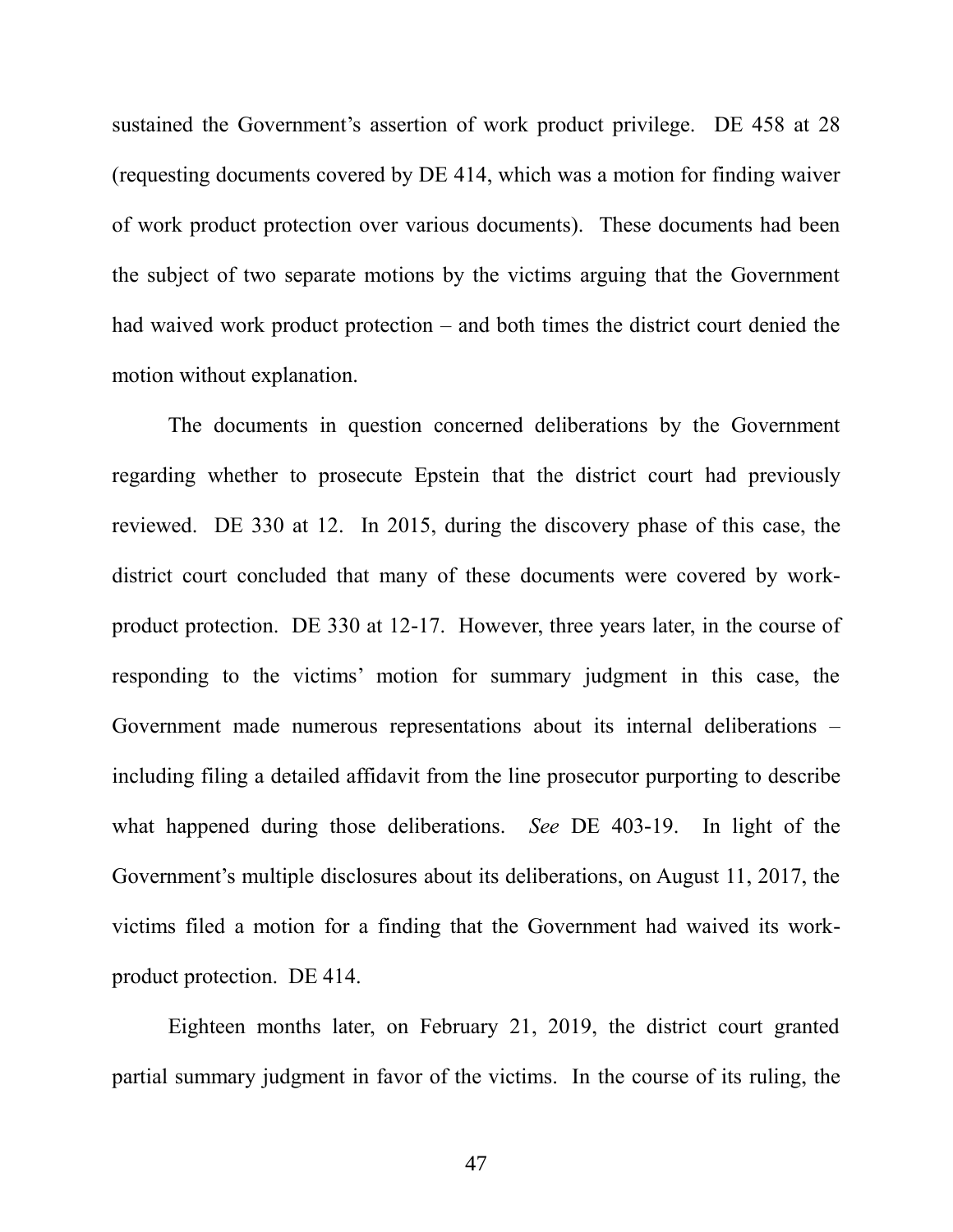district court added a single sentence stating, without explanation, that it was denying the victims' motion for a finding of waiver "without prejudice." Appx. 47.

The victims renewed their waiver motion as part of their remedies briefing, asking the district court – once again – for a finding of waiver and explaining that it was important for the victims to have the opportunity to learn as much as possible about the decision-making in this case. DE 458 at 28-29. The Government filed no specific response to this request. *See* DE 464 at 55-56. But the district court denied this request for reasons that are not clearly stated.

The district court noted that its finding of a CVRA violation "does not void its finding on the privileged materials." DE 478. The victims, however, were not arguing that the *district court's findings voided* protection; rather, the victims were arguing, as they had nearly two years earlier, that the *Government's actions* waived any protection over the documents. The district court's decision should be reversed and remanded with directions for the court to rule on the victims' motion alleging waiver by the Government.

In addition to declining to produce information about the Justice Department's deliberations, the district court also refused to produce requested information regarding the FBI investigation. Appx. 57. The reason it gave was that the materials "in all likelihood" were relevant to the on-going criminal investigation of Epstein's co-conspirators and that production "could" adversely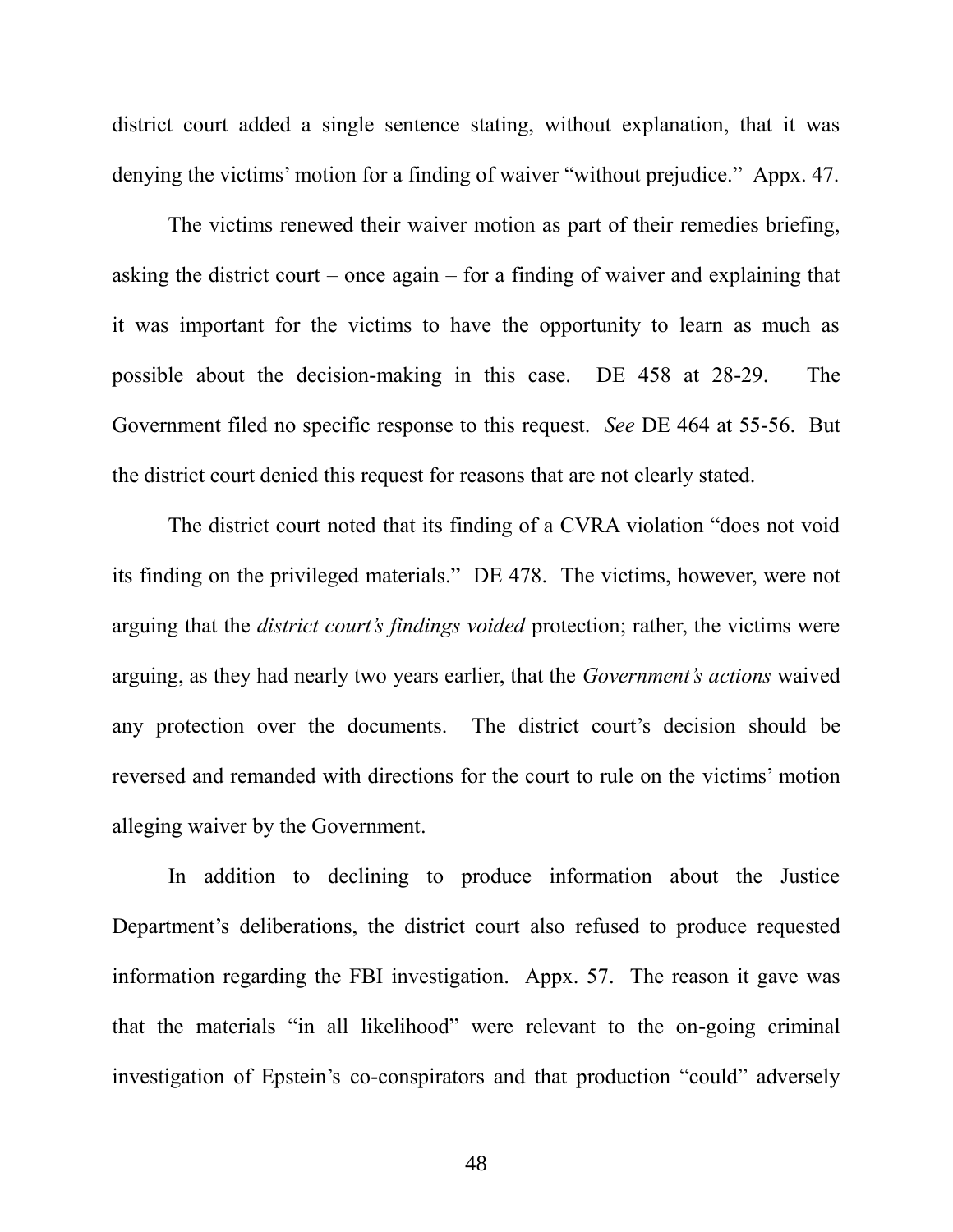affect that investigation. Appx. 57. But the Government had never made any such argument. *See* DE 462 (Government remedies brief filed on June 24, 2019, that does not disclose or discuss any on-going investigation of Epstein). And the district court never made any clearly stated document-by-document findings that would have been needed to sustain its speculation. The district court's unsupported decision on this point should be reversed as well.

The district court also refused to produce grand jury materials to the victims. The victims had sought such production under both Federal Rule of Criminal Procedure  $6(e)$  and this Circuit's separate and supplemental doctrine giving district court's additional inherent power to order disclosure of grand jury materials. DE 458 at 26-27 (*citing Pitch v. United States*, 915 F.3d 704 (11th Cir. 2019)). The Government failed to respond to the victims' inherent powers argument – much less provide specific justifications for continued secrecy. *See* DE 464 at 50. The victims pointed out this omission to the district court, *id.* – only to see the district court ignore their argument as well. The district court discussed only whether the materials should be released under Rule  $6(e)$ , not citing – much less discussing – the inherent powers argument. *See* Appx. 57-58. An analysis of a disclosure issue under the court's inherent authority "requires a fact intensive analysis that depends on the competing interests in a particular case." *Pitch*, 915 F.3d at 710. The Government never advanced a competing interest for secrecy. The victims were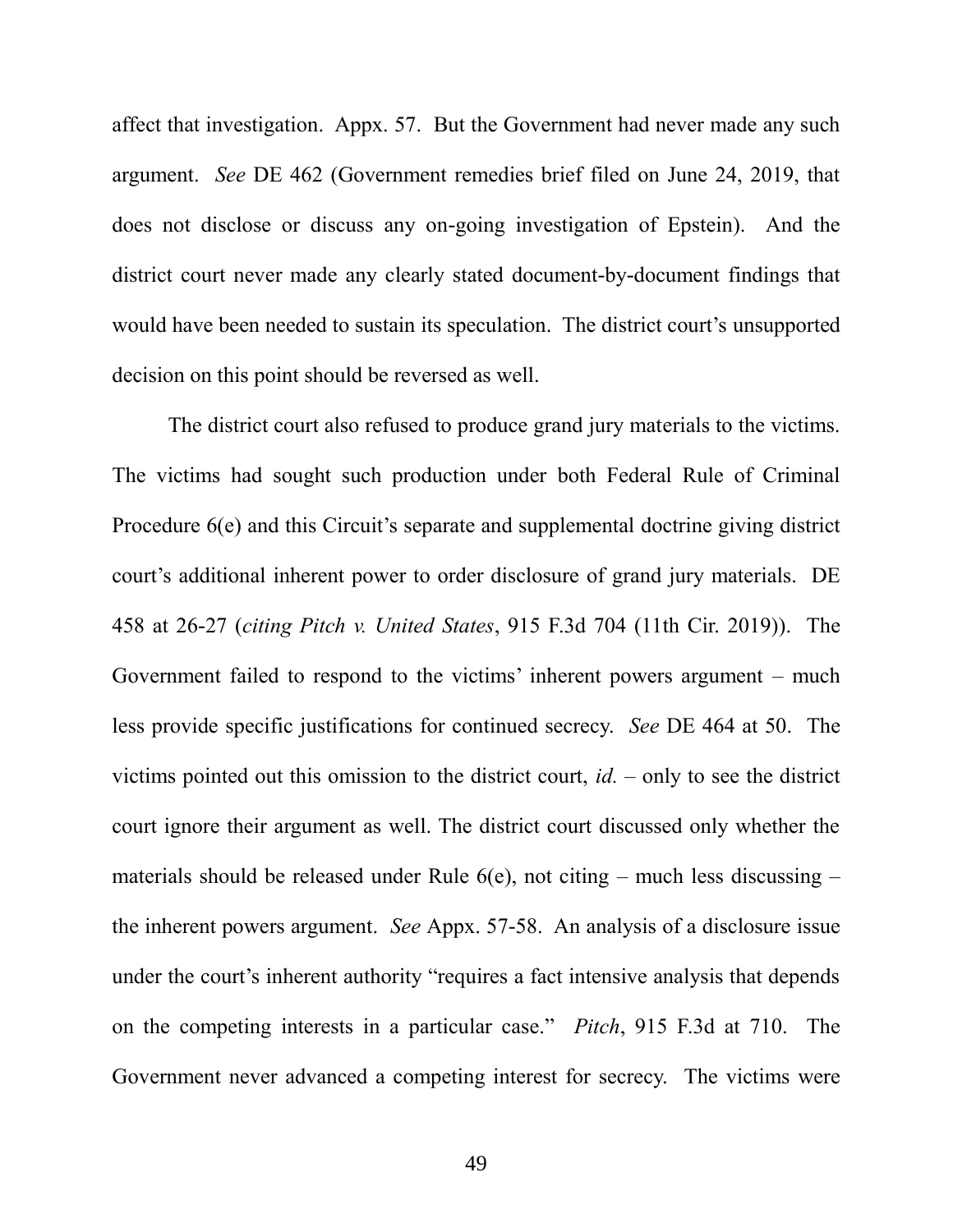entitled to have the district court address their argument – this Court should reverse and remand to the district court with directions to rule on the issue.

Finally, the victims asked for the release of documents that the Government was withholding involving potential defense misconduct. *See* DE 464 at 55-56 (asking for release of documents covered by DE 348); *see also* DE 466 at 19-23. The Government never objected to this production. And the district court never addressed this requested remedy. This Court should direct the district court to rule on this remedy specifically.

#### **V. The District Court Erred in Denying the Victims Their Attorneys' Fees.**

After their attorneys spent several thousand hours obtaining a ruling in the victims' favor, the victims also sought attorneys' fees. The Government's only argument against a fee award was that sovereign immunity precluded it. DE 462 at 30. The victims replied by explaining that sovereign immunity was explicitly waived via the Hyde Amendment, Pub. L. No. 105-119, § 617, 111 Stat. 2440, 2519 (1997) (reprinted in 18 UI.S.C. § 3006A, historical and statutory notes). DE 464 at 59-61. The victims also explained that, in this particular case, fees were appropriate because of the Government's conscious wrongdoing. *See United States v. Shaygan*, 652 F.3d 1297, 1313 (11th Cir. 2011) ("We define bad faith for purposes of the Hyde Amendment as the conscious doing of a wrong" (internal quotation omitted)).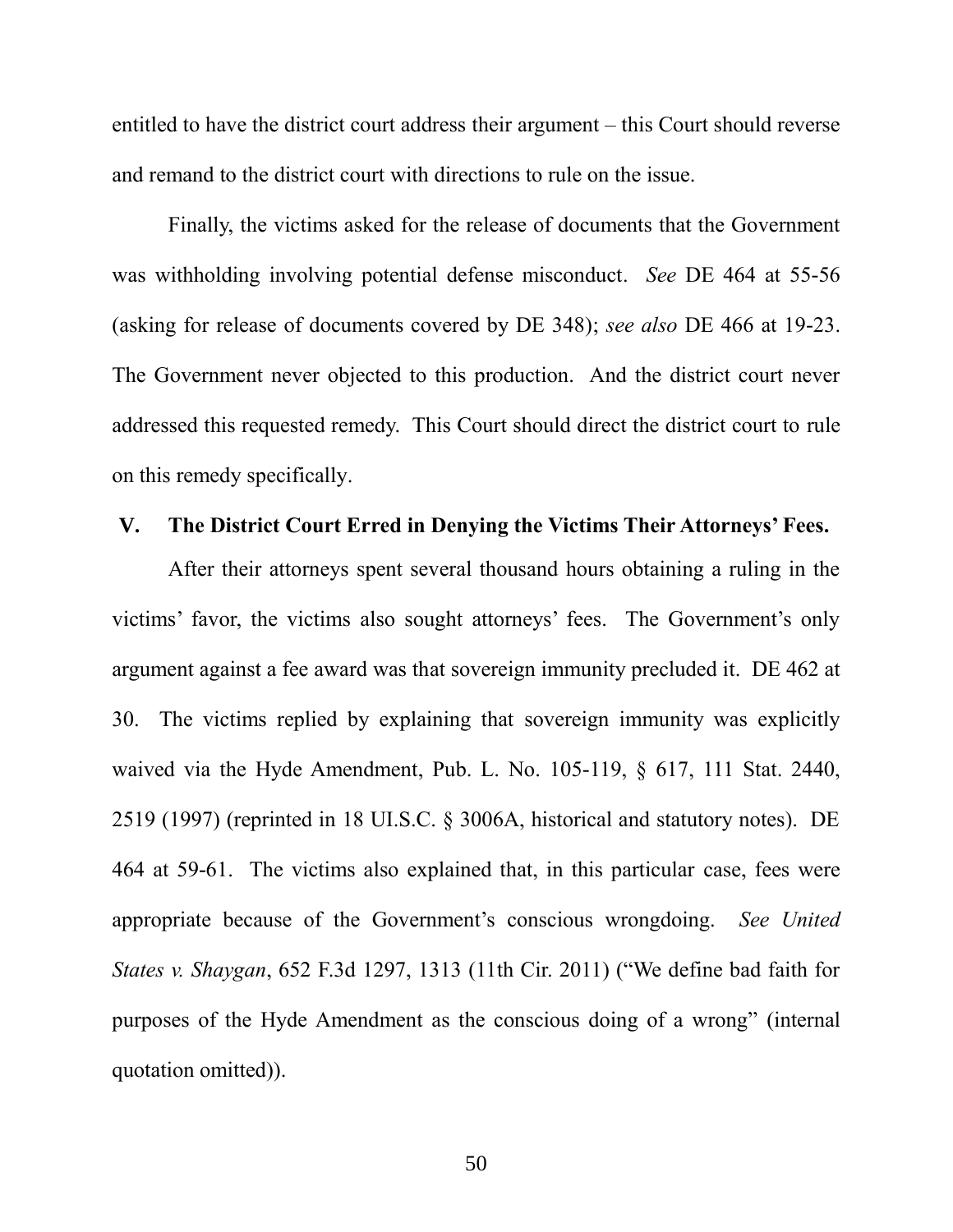In denying the victims' request for fees, the district court did not cite the Hyde Amendment or its legal standard. But the district court did state that it rejected the position that the Government had acted in bad faith, concluding that the Government had asserted legally supportable positions throughout this litigation. Appx. 60. The district court had, however, previously made findings of fact that the Government had made an affirmative "*decision* to *conceal* the existence of the NPA and *mislead* the victims to believe that federal prosecution was still a possibility." Appx. 41-42. And rather than stipulate to these facts, that Office engaged in ten years of litigation to conceal what it had done. *See* DE 41 at 2-4. Moreover, the Government asserted privilege over documents that would shed further light on the subject. *See* DE 414. The victims pointed these facts out to the district court (DE 478 at 13), but the district court did not address them. Again, the CVRA commands that, where a district court denies a victim CVRA relief, "[t]he reasons for any decision denying relief . . . shall be clearly stated on the record." 18 U.S.C. § 3771(b)(1). This Court should reverse the district court's decision declining to award fees based on these unaddressed facts and remand for further proceedings on the issue.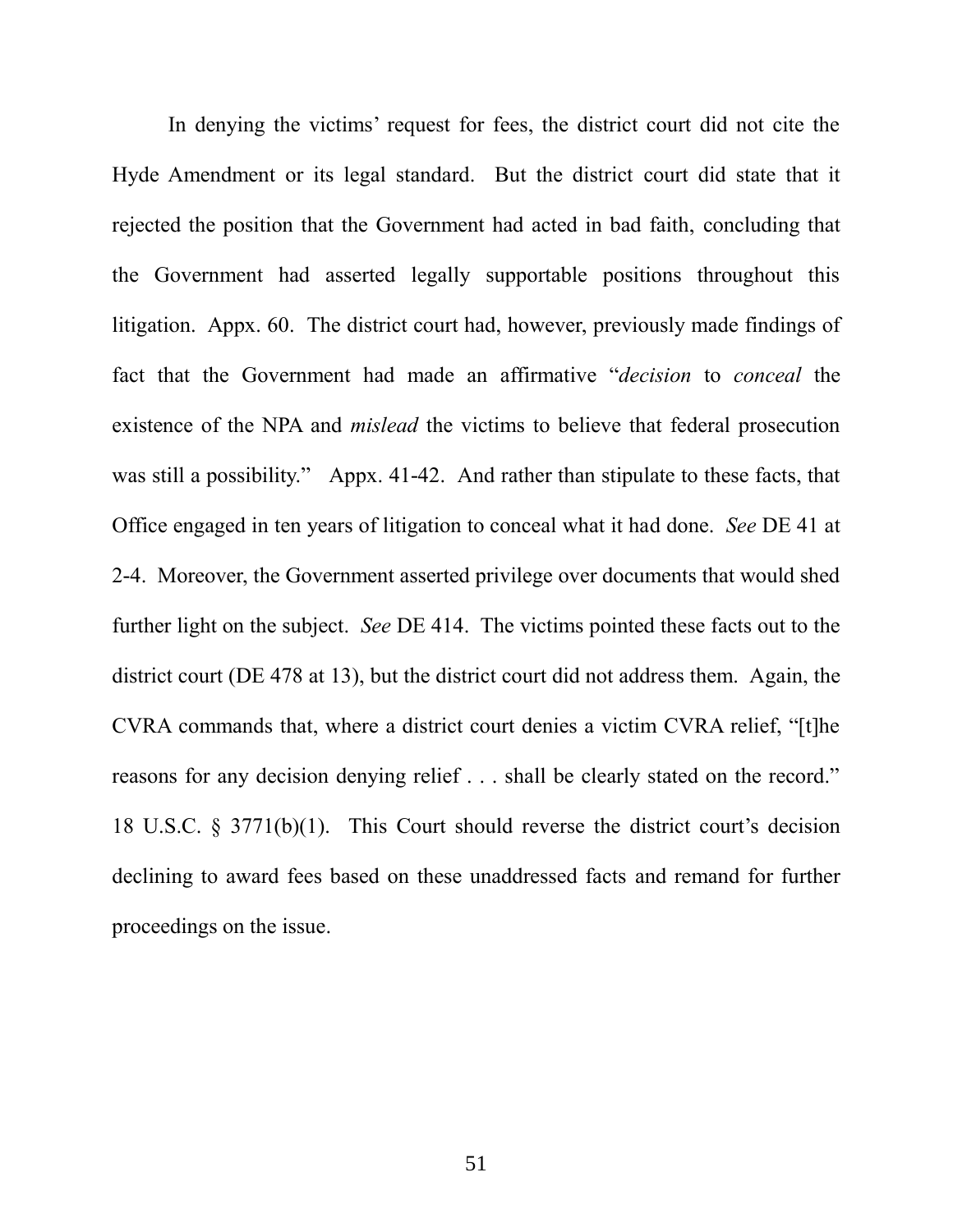## **VI. The District Court Erred in Declining to Specifically Rule on Whether the Government Had Violated the Victims' Rights to be Treated with Fairness and to Reasonable, Accurate, and Timely Notice of Public Court Proceedings.**

In addition to declining to award the victims any remedies after eleven years of litigation, the district court also failed to provide a substantive ruling on all of the victims' arguments concerning the Government's violation of their rights. On February 10, 2016, the victims sought summary judgment on the question of whether the Government had violated their rights under the CVRA. The victims specifically asserted violation of three separate rights: (1) their right to confer with prosecutors, 18 U.S.C.  $\S 3771(a)(5)$ ; (2) their right to be treated with fairness, 18 U.S.C. § 3771(a)(8); and (3) their right to reasonable and accurate notice of court proceedings, 18 U.S.C.  $\S$  3771(a)(2). DE 361 at 48-55. More than three years later, on February 21, 2019, the district court ruled on the victims' summary judgment motion. While the district court acknowledged that the victims had raised three separate violations of their rights (Appx. 37), in its ultimate ruling it addressed only the victims' allegation that the Government had violated their right to confer – finding that the Government had violated their "right to conferral." Appx. 47. In its ruling, the district court did not cite – much less discuss – the other two rights.

In their remedies briefing, the victims repeatedly pointed out that they still had pending two additional arguments about two additional violations of their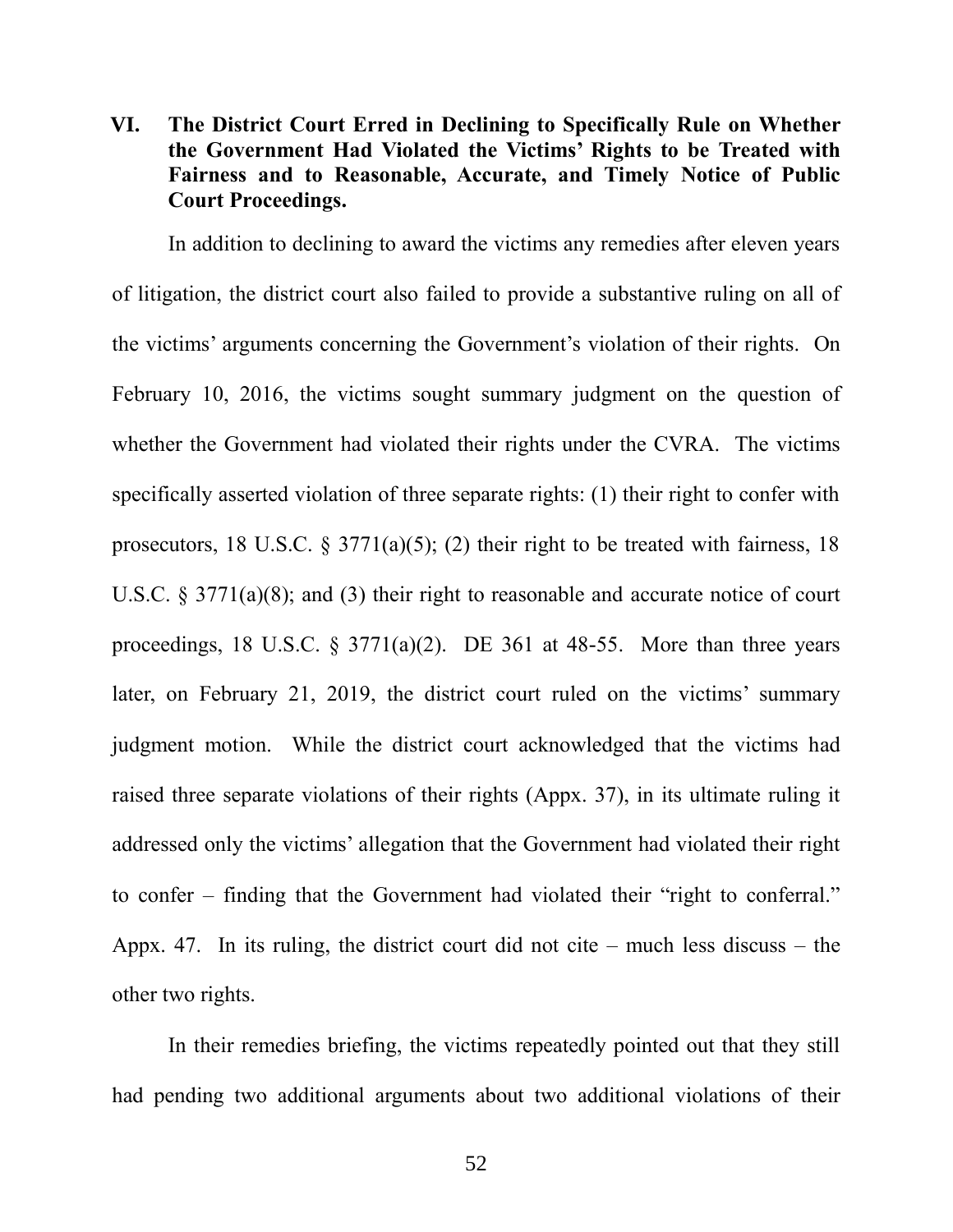rights. *See, e.g.,* DE 464 at 11-12. For example, in their initial remedies submission, the victims asked the district court to find that the Government has also violated these two rights. DE 458 at 33. Thereafter, the Government did not respond to this argument, and the victims continued to ask the Court for a ruling on these two issues – which could serve as the predicate for additional remedies for the victims. DE 464 at 11-12; DE 466 at 63-65.

Ultimately, however, the district court did not provide any substantive ruling on these two rights. The district court did briefly state in two sentences that, to the extent that the victims were seeking documents based on a violation of the two rights, it was "reject[ing] this theory. These rights [to fairness and notice] all flow from the right to confer and were encompassed in the Court's ruling finding a violation of the CVRA." Appx. 57.

The district court's partial treatment of these two important arguments violated the CVRA. The district court only addressed the rights in the context of a document production argument – but failed to make a general ruling on the rights for all other contexts. Once again, the CVRA commands that, where a district court denies a victim CVRA relief, "[t]he reasons for any decision denying relief... . shall be clearly stated on the record." 18 U.S.C. § 3771(b)(1). The victims were entitled to a clear statement of why the district court was not finding a violation of these two rights.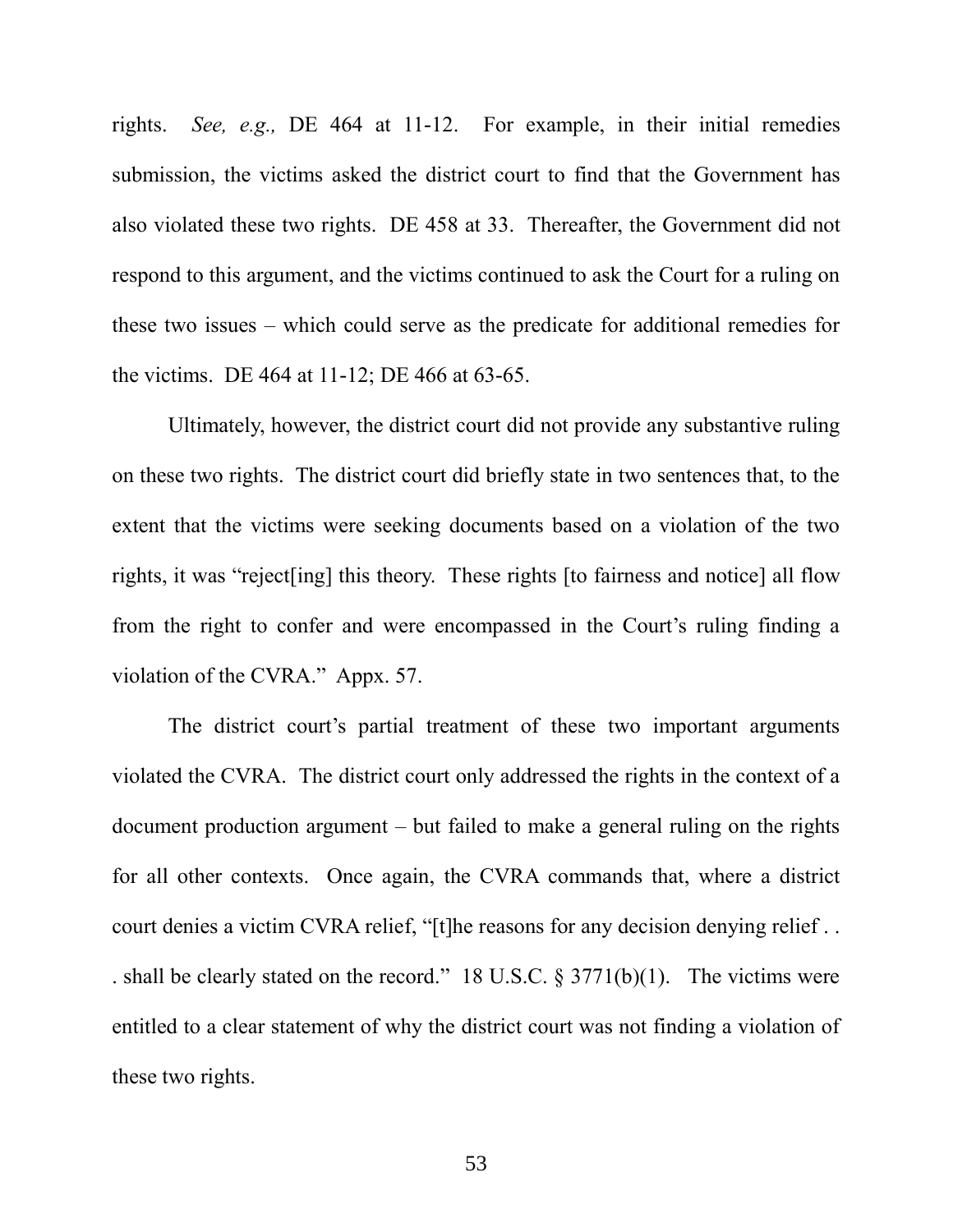In particular, regarding their right to be treated with fairness, in their summary judgment motion, the victims enumerated as individual bullet points sixteen separate examples of the Government violating their right to be treated with fairness. *See* Fact Section, Part II, *supra* (recounting sixteen examples of violations of the right to fair treatment) (*citing* DE 361 at 52-53). As even a quick perusal of the list makes clear, not all of these issues were "encompassed" by the district court's ruling concerning conferral with the victims about the NPA.

In addition, regarding the right to reasonable and accurate notice of court hearings, the victims made detailed allegations about the events surrounding the June 30, 2008 state court hearing, during which Epstein pled guilty to state crimes, thereby triggering the NPA. The victims explained that they received less than one business days' notice of the hearing and that they received inaccurate information about what was to happen at the hearing. DE 361 at 54-55. Here again, the merits of these allegations were not "encompassed" in a ruling regarding conferral on a non-prosecution agreement consummated nine months earlier.

The district court's refusal to reach these issues harmed the victims. For example, if the district court had ruled in the victims' favor on the issues regarding their right to be treated with fairness, they then could have pressed additional arguments on remedies, such as attorneys' fees. *See* DE 458 at 33; DE 464 at 11- 12; DE 466 at 63-64. Also, if the district court had found a violation of the right to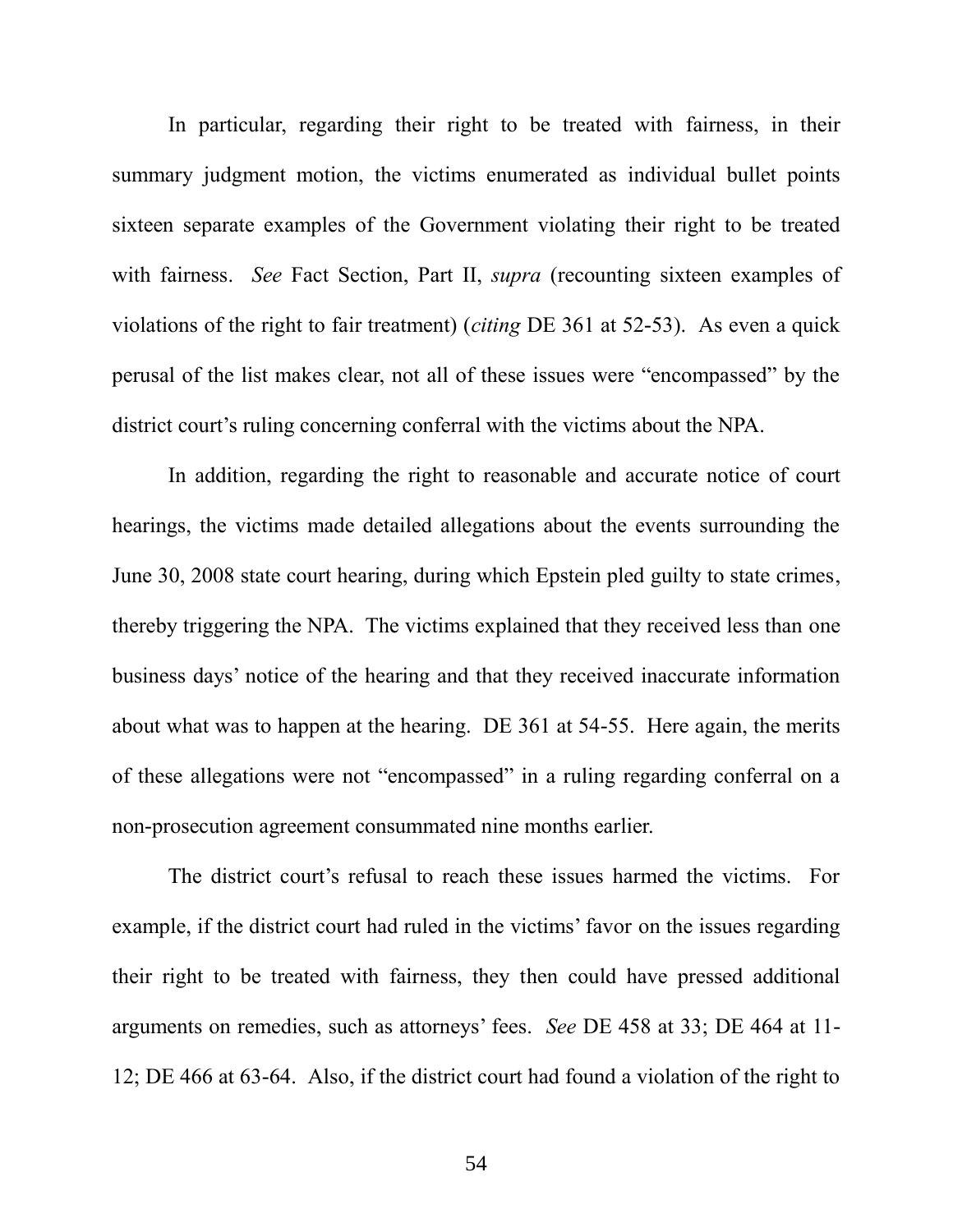accurate notice of a court hearing, that could have helped the victims obtain a substitute court hearing – such as the hearing that the district court declined to hold. At the very least, after eleven years of litigation, the district court should have reached *all* of the victims' arguments about the Government's violation of their rights.

#### **CONCLUSION**

For all these reasons, this Court should reverse the decision below and remand with instructions to the district court that it should grant the victims all appropriate remedies, including the remedies of rescission of the NPA's immunity provisions, holding a public hearing on the case, release of documents, and an award of attorneys' fees. This Court should also instruct the district court to reach the victims' arguments that the Government violated their right to be treated with fairness and to reasonable and accurate notice of court hearings.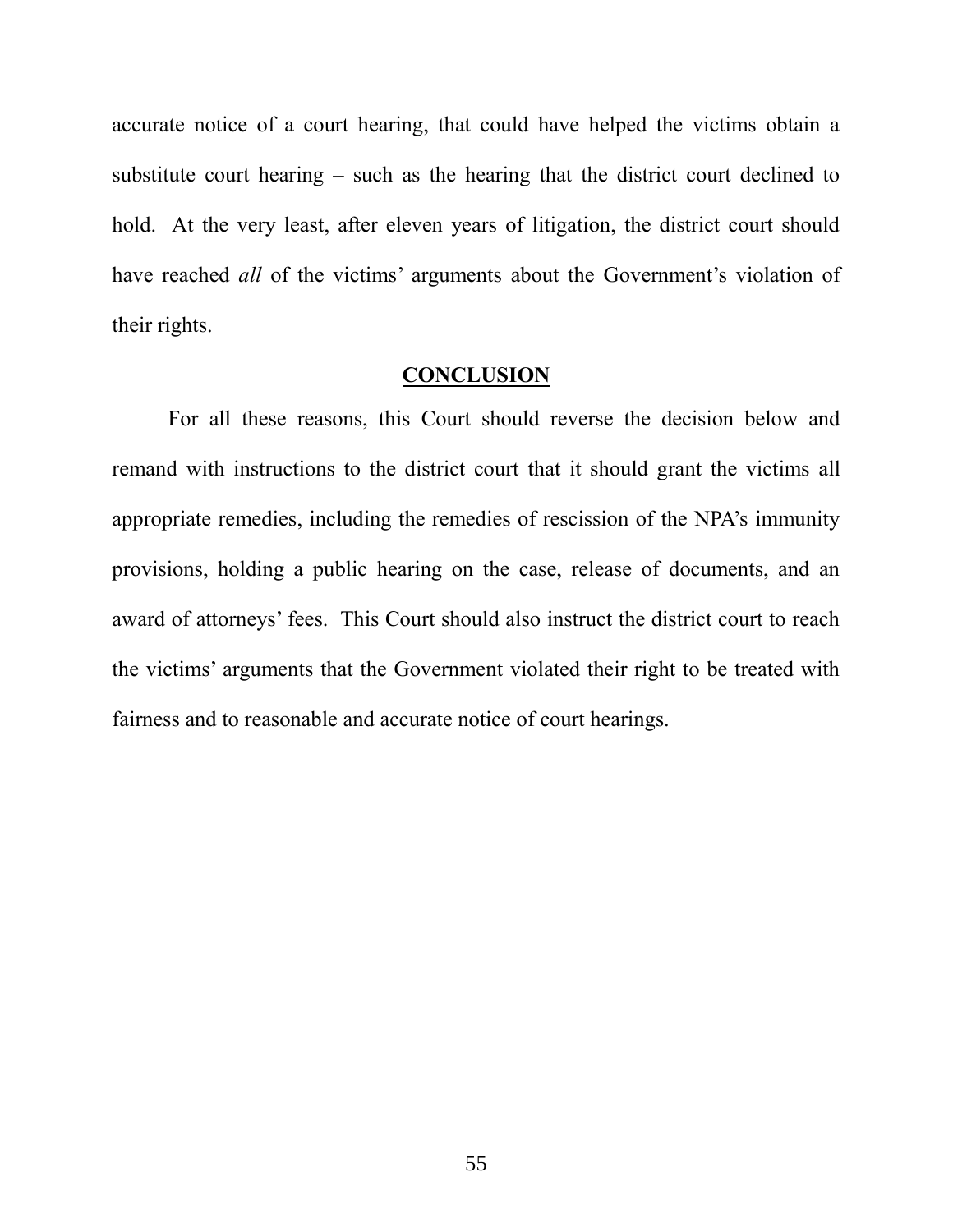Respectfully submitted,

/s/Paul G. Cassell

Bradley J. Edwards EDWARDS POTTINGER LP 425 North Andrews Avenue, Suite 2 Fort Lauderdale, FL 33301 (800) 400-1098

Jay Howell JAY HOWELL & ASSOCIATES 644 Cesery Blvd., Suite 250 Jacksonville, FL 32211 (904) 680-1234

Paul G. Cassell (Counsel of Record) S.J. QUINNEY COLLEGE OF LAW at the University of Utah 383 S. University St. Salt Lake City, UT 84112-0300 (801) 585-5202 (institutional address for identification purposes, not to imply institutional endorsement)

*Attorneys for Crime Victim-Petitioner Ms. Courtney Wild*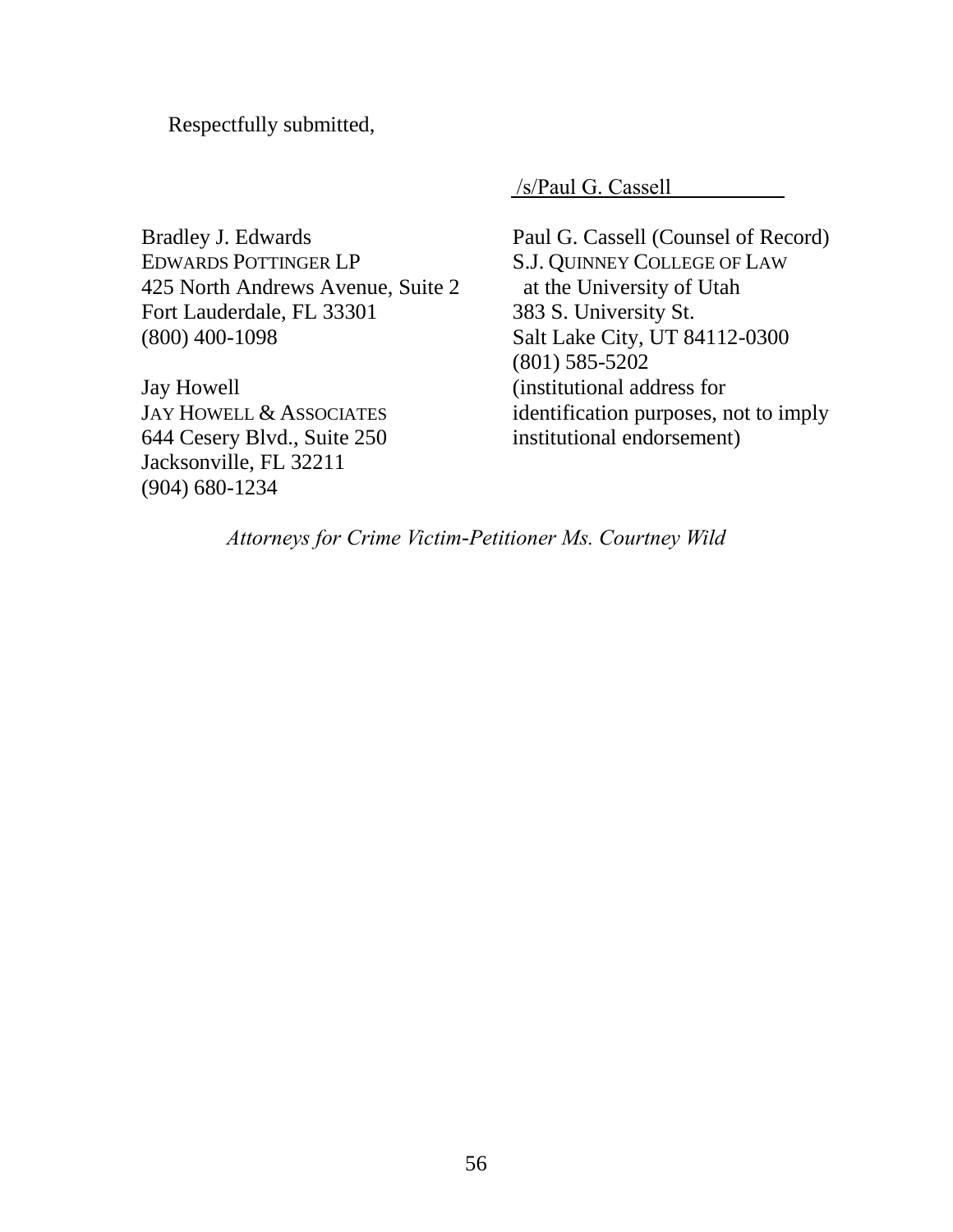#### **CERTIFICATE OF COMPLIANCE WITH RULE 32(a)**

This brief complies with the type-volume limitation of Fed. R. Appx. P. 32(a)(7)(B) because this brief contains 12,995 words, excluding the parts of the brief exempted by Fed. R. Appx. P.  $32(a)(7)(B)(iii)$ , according to the Microsoft Word software that counsel employs. A stipulated motion is also pending to confirm that the Ms. Wild can file a petition of no longer than 13,000 words.

This brief complies with the typeface requirements of Fed. R. Appx. P.  $32(a)(5)$  and the type style requirements of Fed R. Appx. P.  $32(a)(6)$  because this brief has been prepared in a proportionally spaced Time New Roman typeface using 14-point Times New Roman type.

Respectfully submitted,

 /s/ Paul G. Cassell Paul G. Cassell